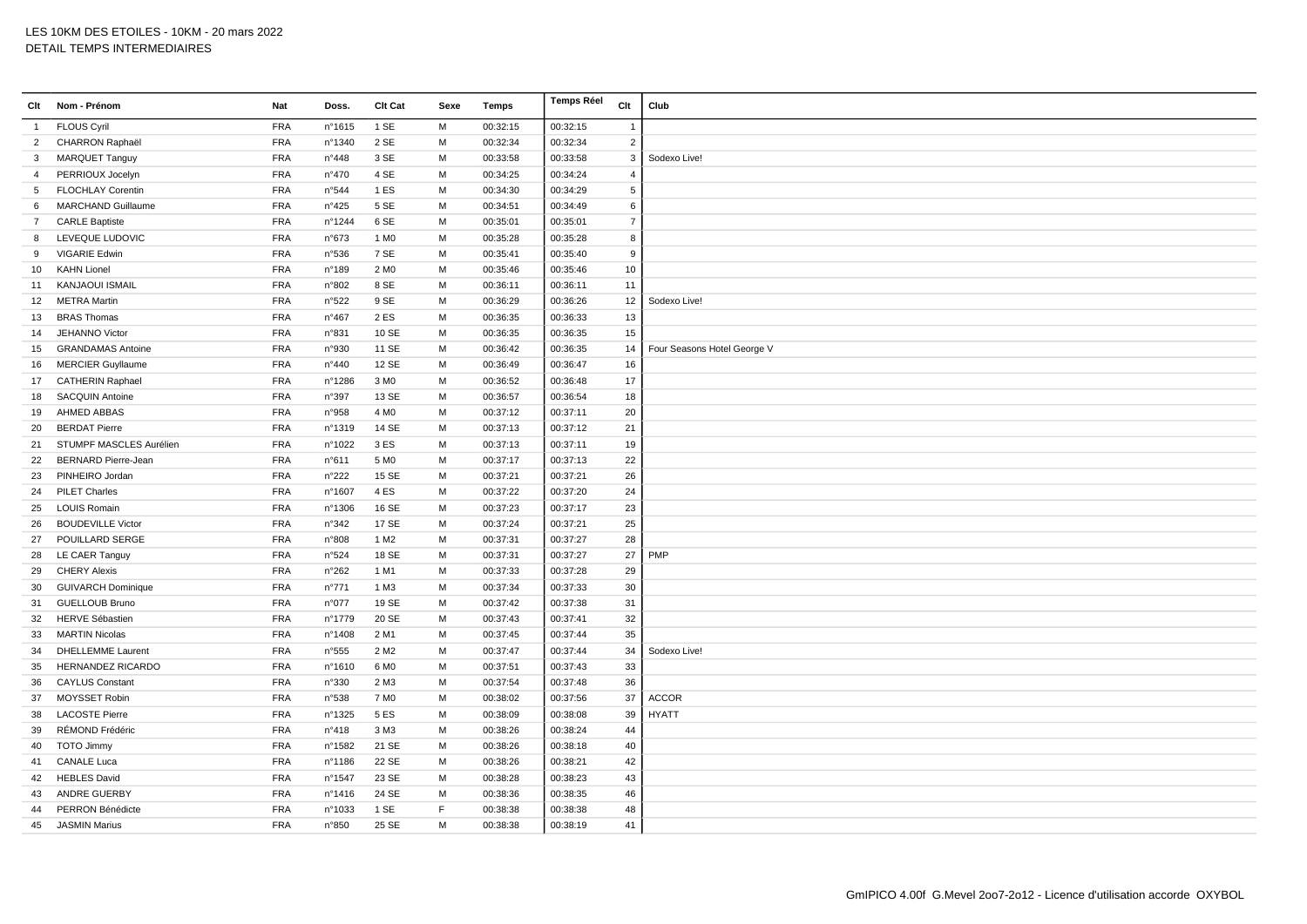| Clt | Nom - Prénom                  | Nat        | Doss.          | Clt Cat           | Sexe | Temps    | <b>Temps Réel</b> | Clt | Club                        |
|-----|-------------------------------|------------|----------------|-------------------|------|----------|-------------------|-----|-----------------------------|
| 46  | THIBAULT-LOPEZ Pacome         | <b>FRA</b> | n°1376         | 26 SE             | M    | 00:38:40 | 00:38:40          | 49  |                             |
| 47  | <b>TEMPLE Valentin</b>        | <b>FRA</b> | n°1677         | 6ES               | M    | 00:38:43 | 00:38:38          | 47  |                             |
| 48  | <b>BOUZIANE RACHID</b>        | <b>FRA</b> | n°344          | 3 M <sub>2</sub>  | M    | 00:38:43 | 00:38:42          | 50  |                             |
| 49  | <b>SETIF FABIEN</b>           | <b>FRA</b> | n°574          | 27 SE             | M    | 00:38:46 | 00:37:59          | 38  |                             |
| 50  | <b>GABORIAU CLEMENT</b>       | <b>FRA</b> | n°1780         | 28 SE             | M    | 00:38:47 | 00:38:46          | 51  |                             |
| 51  | <b>GAILLARD Lucas</b>         | <b>FRA</b> | n°311          | 29 SE             | M    | 00:38:49 | 00:38:31          | 45  |                             |
| 52  | <b>JAMBUT Thomas</b>          | <b>FRA</b> | n°957          | 30 SE             | M    | 00:39:00 | 00:39:00          | 54  | Crowne Plaza république     |
| 53  | SOULIÉ François               | <b>FRA</b> | n°948          | 31 SE             | M    | 00:39:02 | 00:39:01          | 55  |                             |
| 54  | <b>PERRON Vincent</b>         | <b>FRA</b> | nº1617         | 32 SE             | M    | 00:39:03 | 00:39:03          | 58  |                             |
| 55  | <b>BOZEC MAXIME</b>           | <b>FRA</b> | $n^{\circ}786$ | 33 SE             | M    | 00:39:04 | 00:39:00          | 53  |                             |
| 56  | SERPOLLET Benjamin            | <b>FRA</b> | n°237          | 8 MO              | M    | 00:39:05 | 00:39:03          | 57  |                             |
| 57  | <b>QUENTIN Marie</b>          | <b>FRA</b> | n°226          | 34 SE             | M    | 00:39:05 | 00:39:02          | 56  |                             |
| 58  | JIMÉNEZ AGUDO Antonio         | <b>FRA</b> | n°1329         | 9 M <sub>0</sub>  | M    | 00:39:07 | 00:39:07          | 59  | Nabicotriathlon             |
| 59  | JIMÉNEZ AGUDO Andrés          | <b>FRA</b> | n°1328         | 10 M <sub>0</sub> | M    | 00:39:07 | 00:39:07          | 60  | Nabicotriathlon             |
| 60  | <b>VAILLE Louis</b>           | <b>FRA</b> | n°1795         | 35 SE             | M    | 00:39:18 | 00:39:14          | 62  |                             |
| 61  | <b>MORENO Anthony</b>         | <b>FRA</b> | n°209          | 3 M1              | M    | 00:39:26 | 00:39:22          | 63  |                             |
| 62  | <b>LECLERC Vincent</b>        | <b>FRA</b> | n°364          | 4 M1              | M    | 00:39:27 | 00:38:52          | 52  |                             |
| 63  | <b>WELLE Guillaume</b>        | FRA        | n°1125         | 36 SE             | M    | 00:39:28 | 00:39:11          | 61  |                             |
| 64  | <b>BODENES Adrien</b>         | <b>FRA</b> | n°951          | 37 SE             | M    | 00:39:51 | 00:39:46          | 64  | Four Seasons Hotel George V |
| 65  | <b>DURUISSEAU Luca</b>        | <b>FRA</b> | n°904          | 38 SE             | M    | 00:39:53 | 00:39:48          | 67  |                             |
| 66  | <b>RASH Alex</b>              | <b>FRA</b> | n°1210         | 39 SE             | M    | 00:39:53 | 00:39:48          | 66  |                             |
| 67  | <b>SASSARO RAPHAEL</b>        | <b>FRA</b> | n°804          | 1 M4              | M    | 00:39:54 | 00:39:48          | 65  | <b>ACCOR</b>                |
| 68  | <b>LOMET Alexandre</b>        | <b>FRA</b> | n°214          | 4 M <sub>2</sub>  | M    | 00:40:02 | 00:39:54          | 68  | Les fêlés                   |
| 69  | <b>MOUSNIER Jean-Baptiste</b> | <b>FRA</b> | n°586          | 40 SE             | M    | 00:40:10 | 00:40:01          | 69  |                             |
| 70  | CURTI Théo                    | <b>FRA</b> | n°367          | 41 SE             | M    | 00:40:11 | 00:40:03          | 70  |                             |
| 71  | POIZAT Frederic               | <b>FRA</b> | n°935          | 5 M <sub>2</sub>  | M    | 00:40:19 | 00:40:13          | 72  |                             |
| 72  | <b>BEN ALJIA MEHDI</b>        | <b>FRA</b> | n°871          | 6 M <sub>2</sub>  | M    | 00:40:23 | 00:40:09          | 71  | Sodexo Live!                |
| 73  | <b>ESMILAIRE Arthur</b>       | <b>FRA</b> | n°903          | 42 SE             | M    | 00:40:26 | 00:40:24          | 73  |                             |
| 74  | ?Dossard #1477                | <b>FRA</b> | n°1477         | 43 SE             | M    | 00:40:27 | 00:40:27          | 75  |                             |
| 75  | ESTEVEZ Daniel                | <b>FRA</b> | nº1611         | 7 M <sub>2</sub>  | M    | 00:40:28 | 00:40:27          | 74  |                             |
| 76  | <b>VAUTRIN Maxime</b>         | <b>FRA</b> | n°622          | 44 SE             | M    | 00:40:33 | 00:40:28          | 76  | <b>CFA MEDERIC</b>          |
| 77  | PAPOT Vincent                 | <b>FRA</b> | n°098          | 2 M4              | M    | 00:40:43 | 00:40:38          | 78  | Team du 83                  |
| 78  | CONNÉ-BIZY EDDY               | FRA        | n°1592         | 11 M <sub>0</sub> | M    | 00:40:43 | 00:40:40          | 81  |                             |
| 79  | <b>FERY Florent</b>           | <b>FRA</b> | n°215          | 45 SE             | M    | 00:40:48 | 00:40:39          | 80  |                             |
| 80  | <b>MAAROUFI Idriss</b>        | <b>FRA</b> | n°1152         | 46 SE             | M    | 00:40:48 | 00:40:44          | 82  |                             |
| 81  | <b>BOUCHER Thomas</b>         | <b>FRA</b> | $n^{\circ}773$ | 47 SE             | M    | 00:40:56 | 00:40:47          | 85  |                             |
| 82  | <b>DEBES Gaetan</b>           | <b>FRA</b> | n°988          | 48 SE             | M    | 00:40:57 | 00:40:45          | 83  | RADISSON BLU PARIS MLV      |
| 83  | <b>WALLET Karim</b>           | <b>FRA</b> | n°1127         | 5 M1              | M    | 00:40:59 | 00:40:55          | 91  |                             |
| 84  | <b>GINON Loïc</b>             | <b>FRA</b> | nº1365         | 49 SE             | M    | 00:41:00 | 00:40:38          | 79  |                             |
| 85  | <b>LEDUC Matthis</b>          | <b>FRA</b> | n°352          | 50 SE             | M    | 00:41:01 | 00:40:48          | 86  |                             |
| 86  | ROUAH Sacha                   | <b>FRA</b> | n°566          | 51 SE             | M    | 00:41:01 | 00:40:52          | 90  |                             |
| 87  | RÉQUILLART Théodore           | <b>FRA</b> | n°827          | 7ES               | M    | 00:41:02 | 00:41:00          | 94  | Usain Bolt                  |
| 88  | <b>HARRANT Cyril</b>          | <b>FRA</b> | n°1043         | 8 M <sub>2</sub>  | M    | 00:41:07 | 00:40:50          | 88  |                             |
| 89  | CAYLUS Jean                   | <b>FRA</b> | n°331          | 8 ES              | м    | 00:41:10 | 00:41:04          | 95  |                             |
| 90  | JOYEUX Sylvain                | <b>FRA</b> | n°144          | 12 M <sub>0</sub> | M    | 00:41:14 | 00:40:45          | 84  |                             |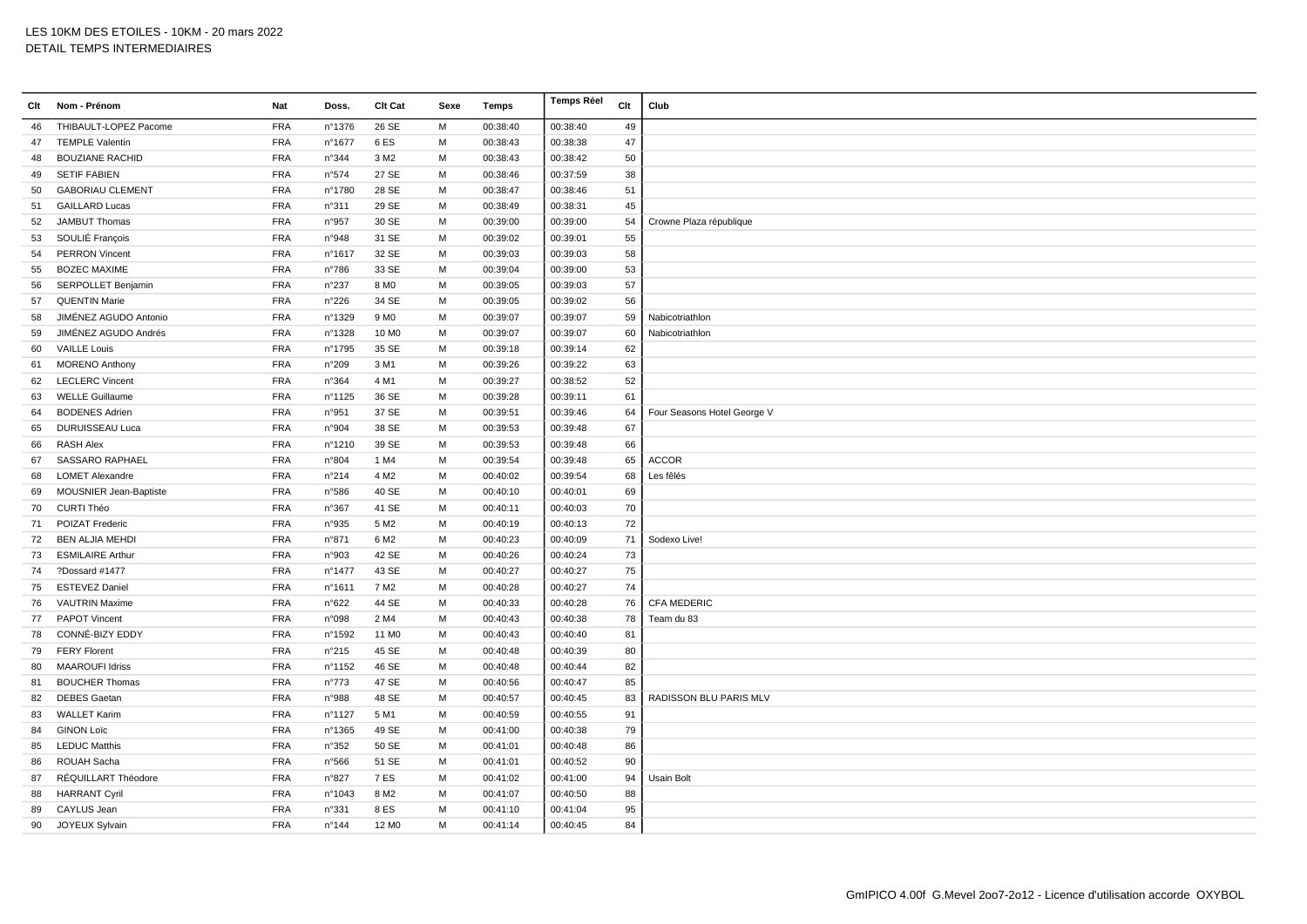| Clt | Nom - Prénom                       | Nat        | Doss.           | Clt Cat           | Sexe | Temps    | <b>Temps Réel</b> | Clt | Club                        |
|-----|------------------------------------|------------|-----------------|-------------------|------|----------|-------------------|-----|-----------------------------|
| 91  | <b>DEJOUANNET Francois</b>         | <b>FRA</b> | n°1380          | 6 M1              | M    | 00:41:16 | 00:41:13          | 96  |                             |
| 92  | DOS SANTOS Francisco               | <b>FRA</b> | n°843           | 9 M <sub>2</sub>  | M    | 00:41:18 | 00:41:16          | 99  |                             |
| 93  | <b>DURAND BRUNO</b>                | <b>FRA</b> | n°178           | 52 SE             | M    | 00:41:19 | 00:41:00          | 93  |                             |
| 94  | POUTOUX Luca                       | <b>FRA</b> | n°147           | 53 SE             | M    | 00:41:19 | 00:41:14          | 97  |                             |
| 95  | LE QUENVEN YANN                    | <b>FRA</b> | n°1399          | 13 M <sub>0</sub> | M    | 00:41:22 | 00:40:58          | 92  | Kimpton St Honoré Paris     |
| 96  | <b>ATTOUCHE Angie</b>              | <b>FRA</b> | n°1559          | 14 M <sub>0</sub> | M    | 00:41:24 | 00:40:50          | 87  |                             |
| 97  | <b>LUGAZ Hector</b>                | <b>FRA</b> | $n^{\circ}$ 111 | 54 SE             | M    | 00:41:27 | 00:40:37          | 77  |                             |
| 98  | <b>MATHIOT David</b>               | <b>FRA</b> | n°015           | 55 SE             | M    | 00:41:33 | 00:41:30          | 101 |                             |
| 99  | <b>BRUMELOT Nicolas</b>            | <b>FRA</b> | n°280           | 1 M <sub>5</sub>  | м    | 00:41:34 | 00:41:33          | 103 |                             |
| 100 | ALIOUANE Jérémy                    | <b>FRA</b> | n°009           | 56 SE             | M    | 00:41:40 | 00:41:40          | 106 |                             |
| 101 | JUNIER florian                     | <b>FRA</b> | n°495           | 57 SE             | M    | 00:41:44 | 00:41:43          | 107 |                             |
|     | 102 LEVITRE AXEL                   | <b>FRA</b> | n°143           | 58 SE             | M    | 00:41:46 | 00:41:37          | 104 |                             |
| 103 | <b>GIORGI Jean-Pierre</b>          | <b>FRA</b> | n°1273          | 3 M4              | M    | 00:41:50 | 00:41:46          | 110 |                             |
| 104 | <b>BRUN0 Charneski</b>             | <b>FRA</b> | n°463           | 15 M <sub>0</sub> | M    | 00:41:54 | 00:41:45          | 109 |                             |
| 105 | <b>AHBANOUCH Soufiane</b>          | <b>FRA</b> | n°1404          | 59 SE             | M    | 00:41:54 | 00:41:39          | 105 |                             |
| 106 | DESESSARD Julien                   | <b>FRA</b> | n°879           | 7 M1              | M    | 00:41:55 | 00:41:32          | 102 |                             |
| 107 | <b>NOURDDINE Mohamed</b>           | <b>FRA</b> | n°1618          | 16 M <sub>0</sub> | M    | 00:41:57 | 00:41:43          | 108 |                             |
| 108 | <b>SCION Julien</b>                | <b>FRA</b> | n°138           | 8 M1              | M    | 00:41:57 | 00:41:52          | 113 |                             |
| 109 | <b>NAVILLE Thierry</b>             | <b>FRA</b> | n°212           | 4 M3              | M    | 00:42:00 | 00:41:23          | 100 |                             |
| 110 | <b>COUTO Frederic</b>              | <b>FRA</b> | n°695           | 10 M <sub>2</sub> | M    | 00:42:04 | 00:41:47          | 112 |                             |
| 111 | MAHOUDO Henri                      | <b>FRA</b> | n°160           | 60 SE             | M    | 00:42:11 | 00:41:54          | 114 |                             |
|     | 112 BIETH Edouard                  | <b>FRA</b> | n°927           | 9 M1              | M    | 00:42:11 | 00:42:03          | 118 |                             |
| 113 | <b>SCHAUMBERG Pierre</b>           | <b>FRA</b> | n°1296          | 9 ES              | M    | 00:42:11 | 00:41:46          | 111 |                             |
|     | 114 MAUDUIT Romain                 | <b>FRA</b> | n°1025          | 10 M1             | M    | 00:42:12 | 00:42:04          | 119 | Four Seasons Hotel George V |
|     | 115 SEDANO Ángel Luis              | <b>FRA</b> | n°1330          | 11 M1             | M    | 00:42:21 | 00:42:18          | 129 | Nabicotriathlon             |
|     | 116 GOURBEYRE Clément-Georges      | <b>FRA</b> | n°905           | 61 SE             | M    | 00:42:22 | 00:41:56          | 115 |                             |
|     | 117 ATCHAMOU Amed                  | <b>FRA</b> | n°691           | 17 M <sub>0</sub> | M    | 00:42:23 | 00:42:14          | 127 |                             |
| 118 | <b>MEYER Quentin</b>               | <b>FRA</b> | n°960           | 62 SE             | M    | 00:42:24 | 00:42:16          | 128 | Four Seasons Hotel George V |
|     | 119 BLANC Hugo                     | <b>FRA</b> | n°149           | 63 SE             | M    | 00:42:26 | 00:42:10          | 123 |                             |
| 120 | <b>DOVERGNE Alexandre</b>          | <b>FRA</b> | n°1032          | 18 M <sub>0</sub> | M    | 00:42:28 | 00:42:24          | 133 |                             |
|     | 121 VICTOR Joël                    | <b>FRA</b> | n°1587          | 4 M4              | M    | 00:42:31 | 00:42:10          | 122 |                             |
| 122 | <b>THOUVENIN Nicolas</b>           | <b>FRA</b> | n°496           | 19 M <sub>0</sub> | M    | 00:42:34 | 00:42:04          | 120 |                             |
| 123 | <b>AKAABOUNE Soufiane</b>          | <b>FRA</b> | nº1351          | 20 M <sub>0</sub> | M    | 00:42:35 | 00:42:11          | 125 | SHANGRI-LA                  |
| 124 | RANDRIANASOLO Herindrindra         | <b>FRA</b> | n°1347          | 21 M <sub>0</sub> | M    | 00:42:35 | 00:42:11          | 124 | SHANGRI-LA                  |
| 125 | <b>ANSALONI Daniela</b>            | <b>FRA</b> | n°1586          | 2 SE              | E    | 00:42:38 | 00:42:21          | 130 |                             |
| 126 | SOUTO José                         | <b>FRA</b> | n°388           | 5 M4              | M    | 00:42:38 | 00:42:23          | 132 |                             |
| 127 | <b>BEURNAUX GUILLAUME</b>          | <b>FRA</b> | n°1078          | 11 M2             | M    | 00:42:39 | 00:42:24          | 134 |                             |
| 128 | ARGENTIERO Jonathan                | <b>FRA</b> | n°537           | 22 M <sub>0</sub> | M    | 00:42:40 | 00:41:56          | 116 | <b>ACCOR</b>                |
| 129 | <b>DAGRY Marc</b>                  | <b>FRA</b> | n°1068          | 12 M1             | M    | 00:42:43 | 00:42:37          | 136 |                             |
| 130 | <b>BERTHEAU Pascal</b>             | <b>FRA</b> | $n^{\circ}$ 122 | 5 M3              | M    | 00:42:43 | 00:42:33          | 135 |                             |
| 131 | LE BELLEGUY Alexandre              | <b>FRA</b> | n°231           | 12 M <sub>2</sub> | M    | 00:42:44 | 00:42:12          | 126 |                             |
| 132 | EL MOUSSAOUI Redouan               | <b>FRA</b> | n°180           | 23 M <sub>0</sub> | M    | 00:42:45 | 00:42:06          | 121 |                             |
| 133 | <b>MBENGUE Mohamed-Shamseddine</b> | <b>FRA</b> | n°853           | 64 SE             | M    | 00:42:45 | 00:41:15          | 98  |                             |
| 134 | <b>LAUPIES Thibaud</b>             | <b>FRA</b> | n°390           | 24 M <sub>0</sub> | M    | 00:42:53 | 00:42:53          | 142 |                             |
|     | 135 HOUANOU Samuel                 | <b>FRA</b> | n°1126          | 10 ES             | M    | 00:43:01 | 00:43:00          | 145 |                             |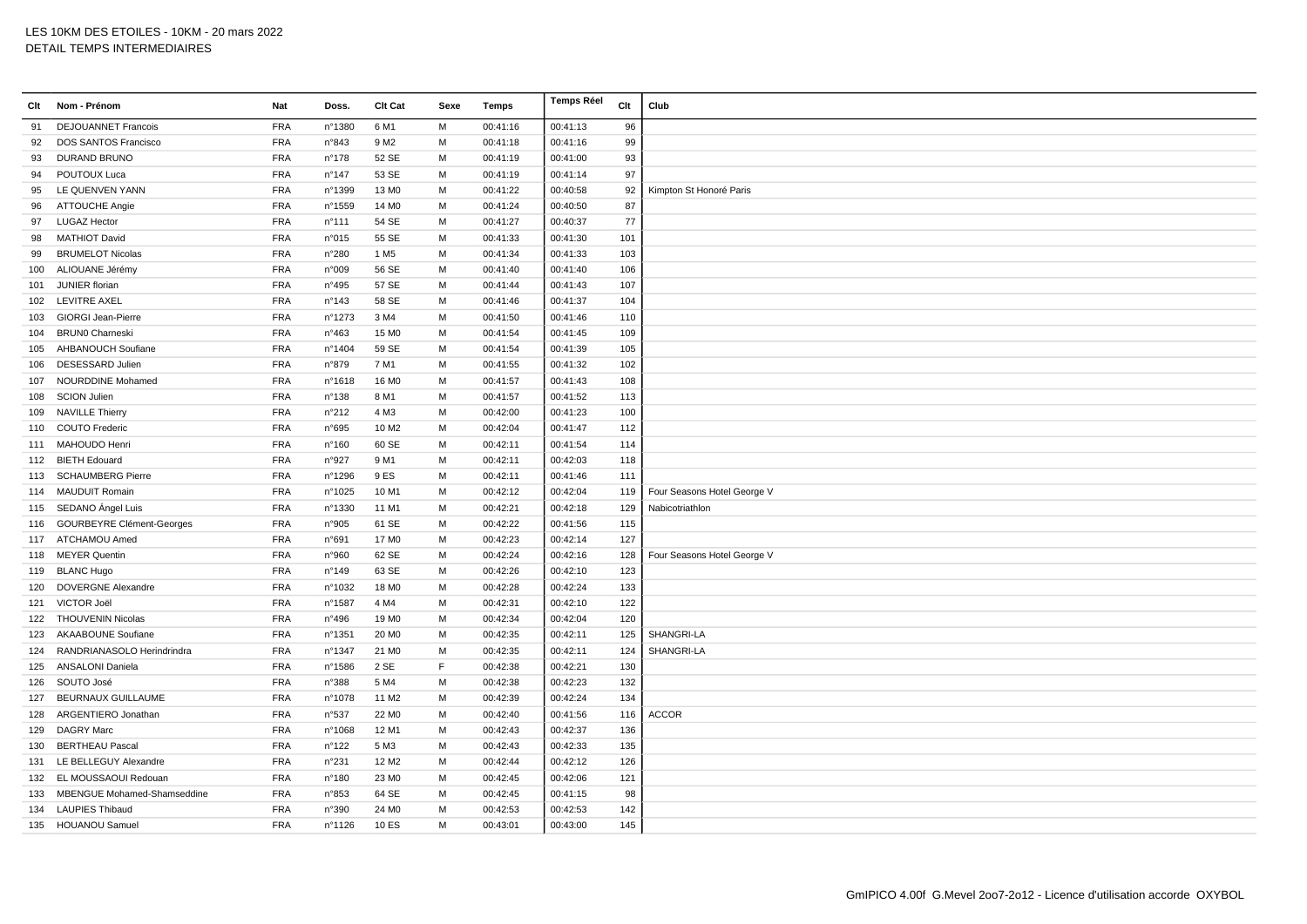| Clt | Nom - Prénom                     | Nat        | Doss.          | Clt Cat           | Sexe         | Temps    | <b>Temps Réel</b> | Clt | Club                        |
|-----|----------------------------------|------------|----------------|-------------------|--------------|----------|-------------------|-----|-----------------------------|
| 136 | <b>COLIN Pascal Andre</b>        | <b>FRA</b> | n°841          | 6 M4              | M            | 00:43:01 | 00:42:51          | 141 |                             |
| 137 | <b>SIEBERING Florent</b>         | <b>FRA</b> | n°1226         | 1 JU              | M            | 00:43:04 | 00:42:43          | 137 |                             |
| 138 | <b>KNOCKAERT Romain</b>          | <b>FRA</b> | n°246          | 65 SE             | М            | 00:43:05 | 00:42:49          | 139 |                             |
| 139 | <b>WIESEL Marie</b>              | <b>FRA</b> | n°587          | 1 M <sub>2</sub>  | E            | 00:43:09 | 00:43:02          | 148 |                             |
| 140 | EL FETOUAKI MUSTAPHA             | <b>FRA</b> | n°1111         | 7 M4              | M            | 00:43:11 | 00:42:46          | 138 | Kimpton St Honoré Paris     |
| 141 | <b>BISSOLY Jordan</b>            | <b>FRA</b> | n°1567         | 66 SE             | M            | 00:43:14 | 00:41:56          | 117 | Team Lutetia                |
| 142 | <b>LOTTIN Xavier</b>             | <b>FRA</b> | n°1495         | 13 M1             | м            | 00:43:14 | 00:42:58          | 144 |                             |
| 143 | <b>TANGUY Youen</b>              | <b>FRA</b> | n°473          | 67 SE             | M            | 00:43:14 | 00:42:54          | 143 |                             |
| 144 | <b>LELONG Damien</b>             | <b>FRA</b> | n°1532         | 68 SE             | м            | 00:43:15 | 00:42:22          | 131 | COMO                        |
| 145 | <b>BARRY Nicolas</b>             | <b>FRA</b> | n°050          | 69 SE             | M            | 00:43:17 | 00:43:07          | 151 |                             |
| 146 | VANFRACHEM SEQUOIA               | <b>FRA</b> | n°1484         | 1 ES              | E            | 00:43:19 | 00:43:19          | 156 |                             |
| 147 | <b>CHABASSIER Melvyn</b>         | <b>FRA</b> | n°1267         | 3 SE              | F            | 00:43:20 | 00:43:01          | 147 | Hôtel de Crillon            |
| 148 | COURT Jérémy                     | <b>FRA</b> | n°1418         | 70 SE             | M            | 00:43:25 | 00:43:08          | 153 |                             |
| 149 | CARDONA Manon                    | <b>FRA</b> | n°1257         | 2ES               | E            | 00:43:26 | 00:43:07          | 152 | Hôtel de Crillon            |
| 150 | <b>KANE Monzon</b>               | <b>FRA</b> | n°1024         | 71 SE             | M            | 00:43:27 | 00:43:24          | 163 | Crowne Plaza république     |
| 151 | DOYEN Stéphane                   | <b>FRA</b> | n°842          | 6 M3              | м            | 00:43:31 | 00:43:20          | 157 |                             |
| 152 | MAHO Yohann                      | <b>FRA</b> | n°1239         | 14 M1             | M            | 00:43:33 | 00:43:01          | 146 | Cheval Blanc Paris          |
| 153 | DELEPLANQUE Elvire               | <b>FRA</b> | n°799          | 3 ES              | $\mathsf{F}$ | 00:43:35 | 00:43:22          | 159 |                             |
| 154 | MARQUES Benjamin                 | <b>FRA</b> | n°1437         | 72 SE             | м            | 00:43:35 | 00:43:18          | 155 |                             |
| 155 | LEFEVRE Jérôme                   | <b>FRA</b> | n°1030         | 13 M <sub>2</sub> | M            | 00:43:36 | 00:43:22          | 160 |                             |
| 156 | <b>SIMON Loiret</b>              | <b>FRA</b> | n°1377         | 73 SE             | M            | 00:43:38 | 00:43:16          | 154 | Four Seasons Hotel George V |
| 157 | NAHUM Alexandre                  | <b>FRA</b> | nº1166         | 74 SE             | M            | 00:43:40 | 00:43:23          | 161 |                             |
| 158 | <b>HAJARISOLONDRAIBE Lalaina</b> | <b>FRA</b> | $n^{\circ}741$ | 15 M1             | M            | 00:43:49 | 00:43:06          | 150 | D-EDGE                      |
| 159 | LE SAOUT Yoann                   | <b>FRA</b> | n°504          | 25 MO             | м            | 00:43:51 | 00:43:37          | 165 | Sodexo Live!                |
| 160 | <b>REZAIGUE SABRI</b>            | <b>FRA</b> | n°1203         | 14 M <sub>2</sub> | м            | 00:43:53 | 00:43:39          | 166 |                             |
| 161 | <b>CALIMAN Alexandre</b>         | <b>FRA</b> | n°513          | 75 SE             | м            | 00:43:54 | 00:43:23          | 162 | The Hoxton Paris            |
| 162 | JACOBSON Jason                   | <b>FRA</b> | n°1575         | 7 M3              | M            | 00:43:54 | 00:43:42          | 169 |                             |
| 163 | <b>BERTHELOT LOIC</b>            | <b>FRA</b> | n°733          | 15 M <sub>2</sub> | M            | 00:43:55 | 00:40:52          | 89  | <b>MEDIALOG</b>             |
| 164 | <b>COYOS Txomin</b>              | <b>FRA</b> | n°1067         | 76 SE             | M            | 00:44:02 | 00:43:40          | 167 |                             |
| 165 | <b>BARROK Reda</b>               | <b>FRA</b> | n°1775         | 77 SE             | м            | 00:44:03 | 00:43:21          | 158 |                             |
| 166 | <b>SOKHON Firas</b>              | <b>FRA</b> | n°459          | 26 M <sub>0</sub> | м            | 00:44:09 | 00:43:43          | 170 | <b>HYATT</b>                |
| 167 | COUZON alexandre                 | <b>FRA</b> | n°844          | 11 ES             | м            | 00:44:09 | 00:43:50          | 174 |                             |
| 168 | <b>SCHAUB Alexandre</b>          | <b>FRA</b> | n°450          | 16 M1             | M            | 00:44:10 | 00:43:41          | 168 | Sodexo Live!                |
| 169 | <b>IMBERT Jérôme</b>             | <b>FRA</b> | n°1385         | 8 M4              | м            | 00:44:13 | 00:44:02          | 178 |                             |
| 170 | COUPRY Paul-André                | <b>FRA</b> | n°1233         | 78 SE             | м            | 00:44:16 | 00:43:47          | 173 | Cheval Blanc Paris          |
| 171 | <b>BOUAMRA LISA</b>              | <b>FRA</b> | n°977          | 4 SE              | E            | 00:44:21 | 00:44:11          | 184 | Marriott                    |
| 172 | <b>ROBICHON Pierre-Yves</b>      | <b>FRA</b> | n°1614         | 79 SE             | M            | 00:44:22 | 00:44:10          | 183 |                             |
| 173 | CAKPO Jean Freddy                | <b>FRA</b> | n°351          | 27 M <sub>0</sub> | M            | 00:44:22 | 00:44:10          | 182 |                             |
|     | 174 KEVIN Brion                  | <b>FRA</b> | n°500          | 80 SE             | M            | 00:44:24 | 00:43:46          | 172 |                             |
| 175 | <b>BERNARD Cyril</b>             | <b>FRA</b> | n°714          | 28 M <sub>0</sub> | м            | 00:44:25 | 00:44:12          | 185 |                             |
|     | 176 ASERMOUH Nabil               | <b>FRA</b> | n°198          | 81 SE             | м            | 00:44:29 | 00:43:56          | 175 |                             |
|     | 177 GEOFFROY Victor              | <b>FRA</b> | n°527          | 82 SE             | M            | 00:44:30 | 00:44:04          | 180 | <b>GO POPOGEO</b>           |
| 178 | <b>PEREZ Alexandre</b>           | <b>FRA</b> | n°1143         | 83 SE             | м            | 00:44:31 | 00:42:51          | 140 |                             |
| 179 | ?Dossard #12                     | <b>FRA</b> | n°012          | 84 SE             | M            | 00:44:36 | 00:44:04          | 179 |                             |
| 180 | PIERRE-ROBBERI Vincent           | <b>FRA</b> | n°938          | 29 M <sub>0</sub> | м            | 00:44:38 | 00:44:00          |     | 176   La Réserve Paris      |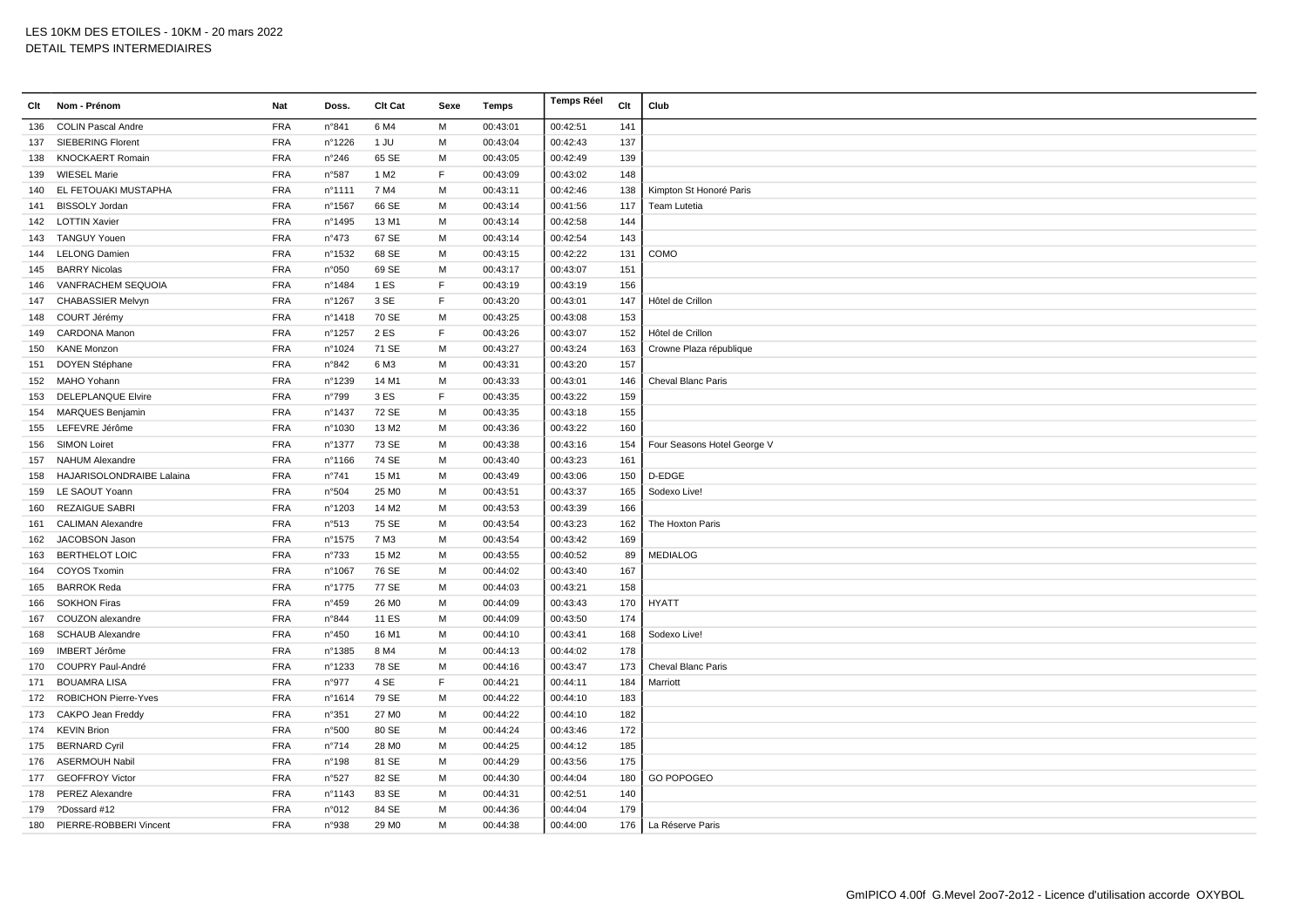| Clt | Nom - Prénom                | Nat        | Doss.          | Clt Cat           | Sexe | Temps    | <b>Temps Réel</b> | Clt | Club                      |
|-----|-----------------------------|------------|----------------|-------------------|------|----------|-------------------|-----|---------------------------|
| 181 | <b>NALIN Dimitri</b>        | <b>FRA</b> | $n^{\circ}765$ | 30 MO             | M    | 00:44:38 | 00:44:00          | 177 | La Réserve Paris          |
|     | 182 LAY Vincent             | <b>FRA</b> | n°219          | 31 M <sub>0</sub> | M    | 00:44:40 | 00:44:27          | 190 |                           |
| 183 | <b>BION Juliette</b>        | <b>FRA</b> | n°965          | 5 SE              | E    | 00:44:43 | 00:44:20          | 188 |                           |
| 184 | <b>DUMARTIN Camille</b>     | <b>FRA</b> | n°1675         | 6 SE              | E    | 00:44:46 | 00:44:39          | 196 |                           |
| 185 | <b>BARR David</b>           | <b>FRA</b> | n°1797         | 85 SE             | M    | 00:44:49 | 00:44:37          | 195 |                           |
| 186 | WAN Jiasheng                | <b>FRA</b> | n°1348         | 86 SE             | M    | 00:44:52 | 00:43:29          | 164 | SHANGRI-LA                |
| 187 | <b>NOEL ANNE</b>            | <b>FRA</b> | n°556          | 7 SE              | E    | 00:44:52 | 00:44:30          | 192 | <b>ACCOR</b>              |
| 188 | <b>FRANCOIS Franck</b>      | <b>FRA</b> | n°436          | 9 M4              | M    | 00:44:55 | 00:44:36          | 194 |                           |
| 189 | <b>BUISSON Sylvain</b>      | <b>FRA</b> | n°895          | 32 M <sub>0</sub> | M    | 00:44:57 | 00:44:18          | 186 | 87310                     |
| 190 | <b>DESVIGNES Erwan</b>      | <b>FRA</b> | nº1164         | 17 M1             | м    | 00:44:57 | 00:44:29          | 191 |                           |
| 191 | VIGNAUX Thomas              | <b>FRA</b> | n°317          | 87 SE             | M    | 00:44:57 | 00:44:18          | 187 |                           |
| 192 | <b>LEJEUNE Bertrand</b>     | <b>FRA</b> | n°1513         | 88 SE             | M    | 00:45:01 | 00:43:44          | 171 | Team Lutetia              |
| 193 | <b>ELGTARI Raeed</b>        | <b>FRA</b> | n°870          | 8 M3              | M    | 00:45:04 | 00:44:50          | 201 | Sodexo Live!              |
| 194 | <b>SCHLEIFFER Romain</b>    | <b>FRA</b> | n°572          | 89 SE             | M    | 00:45:05 | 00:44:23          | 189 |                           |
| 195 | <b>SCHROEDER ALBAN</b>      | <b>FRA</b> | n°1430         | 90 SE             | M    | 00:45:06 | 00:44:52          | 204 |                           |
| 196 | JULIENNE Florent            | <b>FRA</b> | n°1188         | 33 M <sub>0</sub> | M    | 00:45:06 | 00:44:40          | 197 |                           |
| 197 | PERRIER DE LA BATHIE Benoit | <b>FRA</b> | n°1163         | 18 M1             | M    | 00:45:08 | 00:44:44          | 198 |                           |
| 198 | <b>MANGIN Victor</b>        | <b>FRA</b> | n°469          | 91 SE             | M    | 00:45:10 | 00:44:55          | 207 |                           |
| 199 | DE MARION Philippine        | <b>FRA</b> | nº1616         | 8 SE              | E    | 00:45:14 | 00:44:56          | 208 |                           |
| 200 | UNG Ka                      | <b>FRA</b> | $n^{\circ}461$ | 34 M <sub>0</sub> | M    | 00:45:14 | 00:45:11          | 223 |                           |
| 201 | <b>BERNARD Isabelle</b>     | <b>FRA</b> | n°401          | 1 M1              | E    | 00:45:15 | 00:45:06          | 217 |                           |
| 202 | <b>CATTANEO</b> Isabella    | <b>FRA</b> | n°023          | 9 SE              | E    | 00:45:17 | 00:45:08          | 220 |                           |
| 203 | <b>COIFMAN Caroline</b>     | <b>FRA</b> | n°106          | 2 M1              | F    | 00:45:18 | 00:45:18          | 231 |                           |
| 204 | PERRON JEAN LUC             | <b>FRA</b> | n°623          | 2 M <sub>5</sub>  | M    | 00:45:20 | 00:45:03          | 215 |                           |
| 205 | MARIE-ANTOINE christophe    | <b>FRA</b> | n°1521         | 10 M4             | M    | 00:45:21 | 00:45:17          | 229 |                           |
| 206 | <b>TRAN David</b>           | <b>FRA</b> | n°1419         | 35 M <sub>0</sub> | M    | 00:45:21 | 00:45:01          | 213 |                           |
| 207 | <b>ROUQUIER Auguste</b>     | <b>FRA</b> | n°1241         | 92 SE             | M    | 00:45:21 | 00:44:50          | 202 | Cheval Blanc Paris        |
| 208 | <b>ALEXANDRE Paul</b>       | <b>FRA</b> | n°854          | 93 SE             | M    | 00:45:22 | 00:45:15          | 226 |                           |
| 209 | <b>GRIPPON TONY</b>         | <b>FRA</b> | n°420          | 9 M3              | M    | 00:45:24 | 00:45:02          | 214 | SEQUOIASOFT               |
|     | 210 ROUILLARD Hugo          | <b>FRA</b> | n°987          | 94 SE             | M    | 00:45:25 | 00:44:59          | 210 |                           |
|     | 211 VELLAY Michel           | <b>FRA</b> | n°309          | 95 SE             | M    | 00:45:25 | 00:44:59          | 211 |                           |
| 212 | POULMAIRE Thomas            | <b>FRA</b> | n°1526         | 96 SE             | M    | 00:45:25 | 00:45:00          | 212 |                           |
|     | 213 BRUCE KEVIN             | <b>FRA</b> | n°1313         | 97 SE             | M    | 00:45:30 | 00:44:52          | 205 | Marriott                  |
| 214 | <b>CABADET Denis</b>        | <b>FRA</b> | n°310          | 16 M <sub>2</sub> | M    | 00:45:31 | 00:45:18          | 230 |                           |
|     | 215 ORIO Clara              | <b>FRA</b> | n°328          | 10 SE             | E    | 00:45:35 | 00:45:23          | 233 |                           |
|     | 216 DOË Philippine          | <b>FRA</b> | n°968          | 11 SE             | E    | 00:45:36 | 00:45:07          | 219 |                           |
| 217 | <b>LARVOIR Alexandre</b>    | <b>FRA</b> | n°1237         | 98 SE             | M    | 00:45:38 | 00:45:07          | 218 | Cheval Blanc Paris        |
|     | 218 BAUDRY Jean-Philippe    | <b>FRA</b> | n°195          | 19 M1             | M    | 00:45:39 | 00:43:04          | 149 |                           |
|     | 219 EVRARD Christian        | <b>FRA</b> | n°234          | 11 M4             | м    | 00:45:41 | 00:45:10          | 221 | Le Général Hôtel          |
| 220 | <b>VOUARD Benjamin</b>      | <b>FRA</b> | n°008          | 99 SE             | M    | 00:45:42 | 00:45:42          | 246 |                           |
| 221 | VANDERWAL Yan               | <b>FRA</b> | $n^{\circ}466$ | 36 M <sub>0</sub> | M    | 00:45:42 | 00:45:16          | 227 | H8 Collection             |
|     | 222 DAGUZAN Thomas          | <b>FRA</b> | n°790          | 100 SE            | M    | 00:45:43 | 00:45:34          | 240 |                           |
| 223 | THAMPIRASA Arunthavaraja    | <b>FRA</b> | n°202          | 37 M <sub>0</sub> | M    | 00:45:43 | 00:44:47          | 199 |                           |
| 224 | DELAVAUX Edouard            | <b>FRA</b> | n°1234         | 20 M1             | M    | 00:45:43 | 00:45:13          | 225 | <b>Cheval Blanc Paris</b> |
|     | 225 EGNELL Théo             | <b>FRA</b> | n°942          | 101 SE            | M    | 00:45:46 | 00:45:04          |     | $216$ HYATT               |
|     |                             |            |                |                   |      |          |                   |     |                           |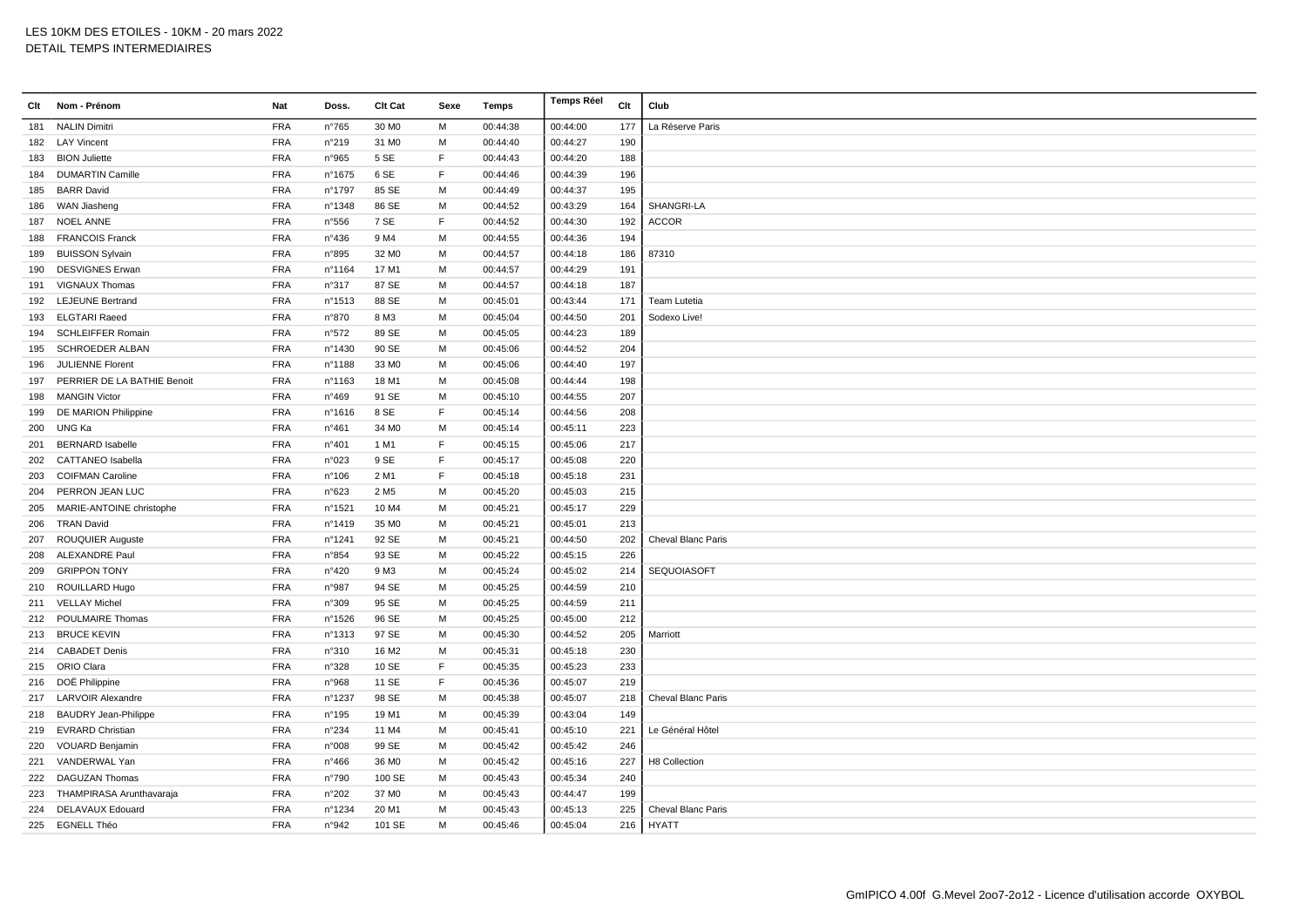| Clt | Nom - Prénom                   | Nat        | Doss.          | Clt Cat           | Sexe        | Temps    | <b>Temps Réel</b> | Clt | Club                        |
|-----|--------------------------------|------------|----------------|-------------------|-------------|----------|-------------------|-----|-----------------------------|
| 226 | <b>BERTHEAU Karine</b>         | <b>FRA</b> | n°119          | 1 M3              | F           | 00:45:47 | 00:45:37          | 242 |                             |
| 227 | <b>LAIGNEL Malorie</b>         | <b>FRA</b> | n°918          | 12 SE             | F           | 00:45:50 | 00:45:16          | 228 |                             |
| 228 | <b>TISSOT PIERRE</b>           | <b>FRA</b> | n°348          | 17 M <sub>2</sub> | M           | 00:46:01 | 00:45:34          | 238 |                             |
| 229 | <b>WARNET Franck</b>           | <b>FRA</b> | nº1344         | 10 M3             | M           | 00:46:03 | 00:44:09          | 181 | SHANGRI-LA                  |
| 230 | <b>FOLGOAS Alain</b>           | <b>FRA</b> | n°1338         | 12 M4             | M           | 00:46:05 | 00:45:52          | 256 |                             |
| 231 | <b>MOREAU Nicolas</b>          | <b>FRA</b> | $n^{\circ}275$ | 102 SE            | M           | 00:46:05 | 00:45:31          | 236 | PMP                         |
| 232 | <b>KILLIGAN Arias</b>          | <b>FRA</b> | n°493          | 103 SE            | M           | 00:46:05 | 00:45:19          | 232 | <b>ISIDORE LEROY</b>        |
| 233 | <b>TOURE DAMIEN</b>            | <b>FRA</b> | n°1113         | 38 MO             | M           | 00:46:07 | 00:45:39          | 244 | Kimpton St Honoré Paris     |
| 234 | <b>THUASNE Florian</b>         | <b>FRA</b> | n°1135         | <b>12 ES</b>      | M           | 00:46:09 | 00:45:34          | 239 |                             |
| 235 | <b>BOUCARD Thomas</b>          | <b>FRA</b> | n°855          | 104 SE            | м           | 00:46:11 | 00:45:36          | 241 |                             |
| 236 | PETIT BASTIEN                  | <b>FRA</b> | n°445          | 21 M1             | M           | 00:46:12 | 00:45:43          | 247 | Sodexo Live!                |
| 237 | VIVIER Léandre                 | <b>FRA</b> | n°1572         | 105 SE            | M           | 00:46:12 | 00:44:51          | 203 | Four Seasons Hotel George V |
| 238 | <b>GRAZIANI Arnaud</b>         | <b>FRA</b> | n°269          | 18 M <sub>2</sub> | M           | 00:46:12 | 00:45:50          | 255 |                             |
| 239 | RICHARDOT Alexandre            | <b>FRA</b> | n°1358         | 39 M <sub>0</sub> | M           | 00:46:14 | 00:45:49          | 254 | <b>HYATT</b>                |
| 240 | <b>PIQUEMAL Matthieu</b>       | <b>FRA</b> | $n^{\circ}702$ | 40 M <sub>0</sub> | M           | 00:46:14 | 00:45:45          | 248 | Sodexo Live!                |
|     | 241 MIARA Hadrien              | <b>FRA</b> | n°228          | 106 SE            | M           | 00:46:15 | 00:45:55          | 258 |                             |
|     | 242 EL ALJ Nacer               | <b>FRA</b> | n°1561         | 107 SE            | M           | 00:46:16 | 00:45:30          | 235 |                             |
| 243 | AMBELLOUIS Yamina              | <b>FRA</b> | n°694          | 2 M3              | F           | 00:46:19 | 00:46:13          | 265 |                             |
| 244 | CHEREL Cédric                  | <b>FRA</b> | n°1538         | 108 SE            | M           | 00:46:21 | 00:45:46          | 249 | Bulgari                     |
| 245 | SILVA Marco                    | <b>FRA</b> | n°128          | 41 M <sub>0</sub> | M           | 00:46:21 | 00:45:59          | 259 |                             |
| 246 | <b>EMBAREK</b> sylvain         | <b>FRA</b> | n°1403         | 42 M <sub>0</sub> | M           | 00:46:22 | 00:45:39          | 243 | HYATT REGENCY CHANTILLY     |
| 247 | <b>BERTHEAU Aimie</b>          | <b>FRA</b> | n°120          | 4 ES              | F           | 00:46:23 | 00:46:14          | 267 |                             |
| 248 | <b>BOUQUET Jean-Francois</b>   | <b>FRA</b> | n°1458         | 3 M <sub>5</sub>  | M           | 00:46:24 | 00:46:16          | 268 |                             |
|     | 249 LEVY Yoan                  | <b>FRA</b> | nº1440         | 109 SE            | M           | 00:46:25 | 00:46:06          | 263 |                             |
| 250 | HATÉ Maxime                    | <b>FRA</b> | n°1161         | 110 SE            | M           | 00:46:29 | 00:46:28          | 278 |                             |
| 251 | <b>MARTIN Alexandrine</b>      | <b>FRA</b> | n°1336         | 13 SE             | E           | 00:46:32 | 00:46:26          | 276 |                             |
| 252 | <b>SEGALA FLORENT</b>          | <b>FRA</b> | n°1638         | 43 MO             | M           | 00:46:32 | 00:46:26          | 277 |                             |
| 253 | <b>CHAVIGNY Alexis</b>         | <b>FRA</b> | n°789          | 111 SE            | M           | 00:46:34 | 00:45:33          | 237 |                             |
| 254 | LEONOVA Ekaterina              | <b>FRA</b> | n°1593         | 1 M <sub>0</sub>  | E           | 00:46:38 | 00:45:48          | 253 |                             |
| 255 | <b>MERNISSI Rita</b>           | <b>FRA</b> | n°569          | 14 SE             | $\mathsf F$ | 00:46:43 | 00:46:24          | 275 |                             |
| 256 | <b>AUDIT Alain</b>             | <b>FRA</b> | n°1554         | 13 M4             | M           | 00:46:44 | 00:46:16          | 269 | <b>Warwick Paris</b>        |
| 257 | <b>GUIRAUDON Xavier</b>        | <b>FRA</b> | n°1619         | 22 M1             | M           | 00:46:44 | 00:46:05          | 262 |                             |
| 258 | <b>BOUVIER Gaspard</b>         | <b>FRA</b> | n°1623         | 112 SE            | M           | 00:46:47 | 00:44:58          | 209 | Mohg                        |
| 259 | <b>EL KANDRI Yanis</b>         | <b>FRA</b> | n°1508         | 13 ES             | M           | 00:46:47 | 00:45:48          | 252 | COMO                        |
| 260 | <b>GRENTHE Caroline</b>        | <b>FRA</b> | n°007          | 3 M1              | E           | 00:46:47 | 00:46:23          | 273 | <b>MOET- HENNESSY</b>       |
| 261 | <b>DAMOND Gregor</b>           | <b>FRA</b> | n°1726         | 23 M1             | M           | 00:46:48 | 00:46:08          | 264 |                             |
| 262 | <b>MOREAU MAIWEN</b>           | <b>FRA</b> | n°1015         | 4 M1              | F           | 00:46:49 | 00:46:24          | 274 | Marriott                    |
| 263 | <b>GANDON Etienne</b>          | <b>FRA</b> | n°1158         | 113 SE            | M           | 00:46:50 | 00:46:14          | 266 |                             |
|     | 264 FALLADI Mustapha           | <b>FRA</b> | n°1758         | 114 SE            | M           | 00:46:52 | 00:45:41          | 245 |                             |
| 265 | PERENNEC THOMAS                | <b>FRA</b> | n°268          | 115 SE            | M           | 00:46:56 | 00:45:47          | 251 |                             |
| 266 | FILIPPI Jean-Marc              | <b>FRA</b> | n°1156         | 44 M <sub>0</sub> | M           | 00:46:58 | 00:46:43          | 282 |                             |
| 267 | <b>BAIZ Taoufik</b>            | <b>FRA</b> | n°290          | 116 SE            | M           | 00:47:01 | 00:46:50          | 286 |                             |
| 268 | <b>JACQUES Bertrand</b>        | <b>FRA</b> | n°1457         | 117 SE            | M           | 00:47:01 | 00:45:28          | 234 |                             |
| 269 | <b>MARTIGUE Jean-Marie</b>     | <b>FRA</b> | n°562          | 19 M <sub>2</sub> | M           | 00:47:01 | 00:46:46          | 284 |                             |
| 270 | <b>BENALI KAHLOUL Abdellah</b> | <b>FRA</b> | n°204          | 20 M <sub>2</sub> | M           | 00:47:01 | 00:46:19          | 271 |                             |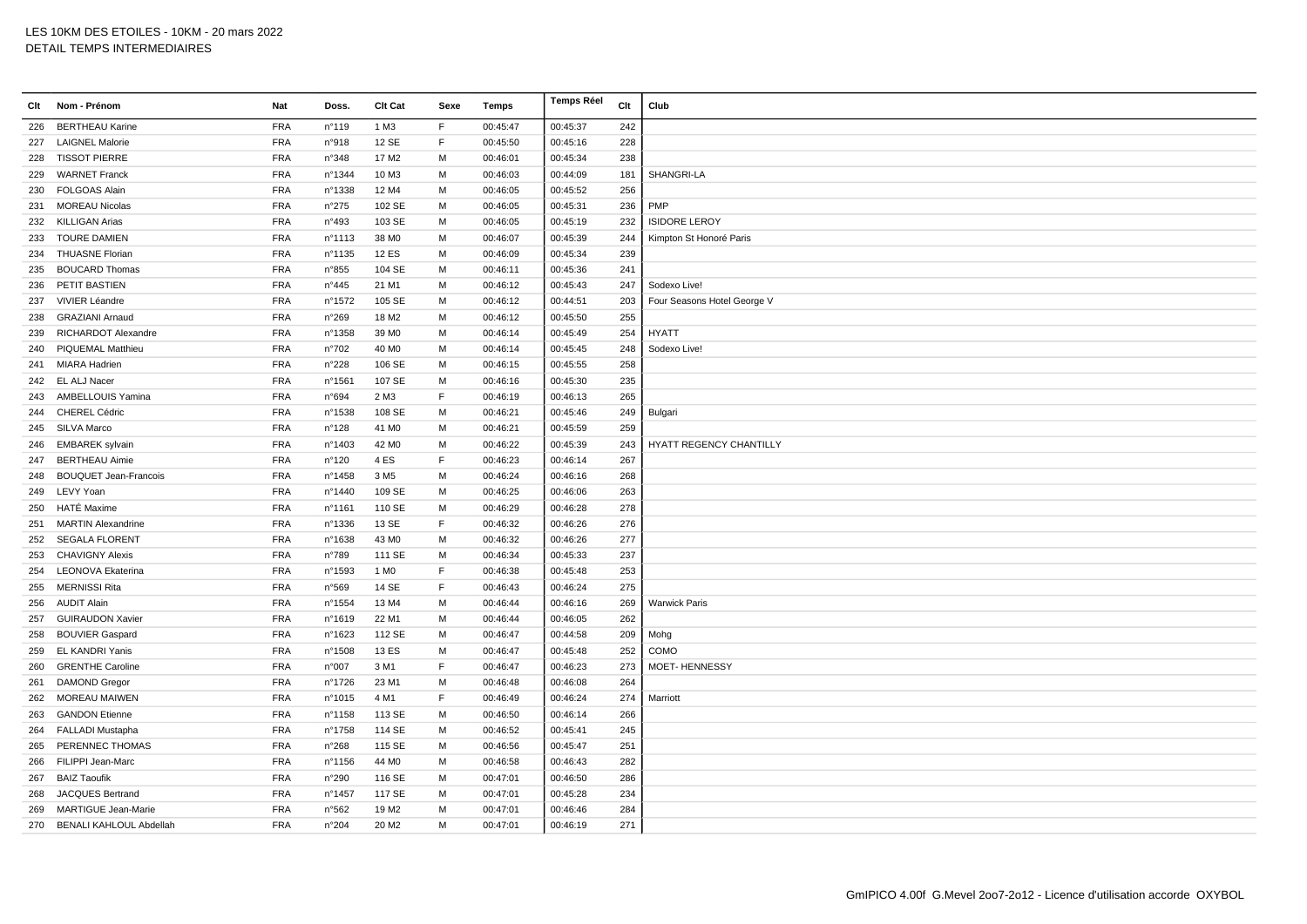| Clt | Nom - Prénom                 | Nat        | Doss.          | Clt Cat           | Sexe | <b>Temps</b> | <b>Temps Réel</b> | Clt | Club                        |
|-----|------------------------------|------------|----------------|-------------------|------|--------------|-------------------|-----|-----------------------------|
| 271 | <b>TORRES CHARLENE</b>       | <b>FRA</b> | n°1637         | 15 SE             | F    | 00:47:05     | 00:46:58          | 290 |                             |
|     | 272 HERLORY Matthieu         | <b>FRA</b> | $n^{\circ}447$ | 11 M3             | M    | 00:47:05     | 00:46:18          | 270 | Sodexo Live!                |
| 273 | MENDY Jean                   | <b>FRA</b> | n°1724         | 118 SE            | М    | 00:47:05     | 00:46:01          | 260 | Pullman Paris Montparnasse  |
|     | 274 DO Fabien                | <b>FRA</b> | nº1337         | 119 SE            | м    | 00:47:06     | 00:46:59          | 291 |                             |
| 275 | <b>MERCELAT Henri</b>        | <b>FRA</b> | n°357          | 14 ES             | M    | 00:47:06     | 00:46:46          | 283 |                             |
| 276 | <b>CORPECH Pierre-Alexis</b> | <b>FRA</b> | $n^{\circ}478$ | 120 SE            | M    | 00:47:11     | 00:46:37          | 281 | PMP                         |
| 277 | <b>DANET Adrien</b>          | <b>FRA</b> | nº1184         | 121 SE            | M    | 00:47:15     | 00:46:47          | 285 | Four Seasons Hotel George V |
| 278 | <b>MOESLE Stephane</b>       | <b>FRA</b> | n°354          | 14 M4             | М    | 00:47:19     | 00:46:55          | 289 |                             |
| 279 | <b>DEGONZAGUE Thomas</b>     | <b>FRA</b> | n°387          | 122 SE            | м    | 00:47:25     | 00:45:11          | 222 | <b>BGM</b>                  |
| 280 | <b>BARRE Julien</b>          | <b>FRA</b> | n°1263         | 45 M <sub>0</sub> | м    | 00:47:25     | 00:46:32          | 280 | Hôtel de Crillon            |
| 281 | <b>CARMECI Bryan</b>         | <b>FRA</b> | n°686          | 123 SE            | M    | 00:47:26     | 00:44:53          | 206 | <b>BGM</b>                  |
| 282 | <b>MAYOR Sebastian</b>       | <b>FRA</b> | n°208          | 124 SE            | М    | 00:47:26     | 00:45:13          | 224 | <b>BGM</b>                  |
| 283 | <b>LENEZNER DAVID</b>        | <b>FRA</b> | n°603          | 125 SE            | M    | 00:47:27     | 00:45:53          | 257 | Jean-François Piège         |
| 284 | <b>LEVEAU Guillemette</b>    | <b>FRA</b> | n°1180         | 2 M <sub>2</sub>  | F    | 00:47:28     | 00:47:16          | 299 |                             |
| 285 | ESTEVA Arnaud                | <b>FRA</b> | nº1576         | 126 SE            | м    | 00:47:29     | 00:47:12          | 298 |                             |
| 286 | <b>DUBOIS Maxime</b>         | <b>FRA</b> | n°763          | 46 M <sub>0</sub> | M    | 00:47:30     | 00:46:51          | 287 | La Réserve Paris            |
| 287 | <b>BOUSSARD Sylvain</b>      | <b>FRA</b> | n°1100         | 15 M4             | M    | 00:47:30     | 00:47:30          | 312 |                             |
| 288 | <b>LEBIHAIN Mael</b>         | <b>FRA</b> | n°604          | 127 SE            | M    | 00:47:38     | 00:47:08          | 295 | The Hoxton Paris            |
| 289 | <b>LEROUGE Marie</b>         | <b>FRA</b> | n°542          | 16 SE             | F    | 00:47:41     | 00:47:05          | 293 |                             |
| 290 | VANBESELAERE Sébastien       | <b>FRA</b> | n°644          | 21 M <sub>2</sub> | M    | 00:47:43     | 00:46:21          | 272 | <b>CFA MEDERIC</b>          |
| 291 | ?Dossard #1385               | <b>FRA</b> | n°1782         | 128 SE            | M    | 00:47:45     | 00:47:28          | 310 |                             |
| 292 | <b>BELLANGER Steeve</b>      | <b>FRA</b> | n°578          | 24 M1             | м    | 00:47:46     | 00:46:03          | 261 |                             |
| 293 | <b>BOYER LAURENT</b>         | <b>FRA</b> | n°812          | 22 M <sub>2</sub> | M    | 00:47:49     | 00:47:20          | 303 |                             |
| 294 | <b>VERLIAC Thomas</b>        | <b>FRA</b> | $n^{\circ}778$ | 129 SE            | M    | 00:47:50     | 00:47:19          | 300 | The Hoxton Paris            |
| 295 | <b>BOYER GREGORY</b>         | <b>FRA</b> | n°813          | 23 M2             | M    | 00:47:50     | 00:47:20          | 305 |                             |
| 296 | STAUB David                  | <b>FRA</b> | n°1013         | 130 SE            | м    | 00:47:51     | 00:47:29          | 311 |                             |
| 297 | <b>BESNARD Yanis</b>         | <b>FRA</b> | n°324          | 131 SE            | м    | 00:47:51     | 00:47:20          | 302 | Le Général Hôtel            |
| 298 | <b>VERMANDEL Anaïs</b>       | <b>FRA</b> | n°1243         | 17 SE             | F    | 00:47:52     | 00:47:22          | 308 | Cheval Blanc Paris          |
| 299 | SOUDRY ERWAN                 | <b>FRA</b> | n°897          | 12 M3             | M    | 00:47:55     | 00:47:35          | 314 |                             |
| 300 | <b>SCHNEIDER Pauline</b>     | <b>FRA</b> | nº1381         | 5 ES              | F    | 00:47:56     | 00:47:07          | 294 | <b>IMHI Running Team</b>    |
| 301 | <b>DENIS Sébastien</b>       | <b>FRA</b> | nº1044         | 47 M <sub>0</sub> | м    | 00:47:57     | 00:47:10          | 296 |                             |
| 302 | <b>CLEMENT Jean-Philippe</b> | <b>FRA</b> | nº1014         | 24 M <sub>2</sub> | M    | 00:47:57     | 00:47:11          | 297 |                             |
| 303 | VELAYOUDON Sylvian           | <b>FRA</b> | n°1486         | 48 M <sub>0</sub> | м    | 00:47:57     | 00:47:04          | 292 |                             |
| 304 | CESARI paul                  | <b>FRA</b> | n°1389         | 132 SE            | M    | 00:48:01     | 00:47:39          | 319 |                             |
| 305 | <b>BONNEAU GEORGES</b>       | <b>FRA</b> | n°1590         | 25 M <sub>2</sub> | М    | 00:48:02     | 00:46:55          | 288 |                             |
| 306 | <b>GHARIB Pascal</b>         | <b>FRA</b> | $n^{\circ}216$ | 26 M <sub>2</sub> | M    | 00:48:08     | 00:47:44          | 326 |                             |
| 307 | <b>DIENG Delphine</b>        | <b>FRA</b> | $n^{\circ}446$ | 2 M <sub>0</sub>  | E    | 00:48:09     | 00:47:37          | 316 | Sodexo Live!                |
| 308 | <b>MIARA Louis</b>           | <b>FRA</b> | n°480          | 133 SE            | M    | 00:48:10     | 00:47:50          | 330 |                             |
| 309 | RÉGNARD Philippe             | <b>FRA</b> | n°489          | 27 M <sub>2</sub> | м    | 00:48:11     | 00:47:38          | 317 |                             |
| 310 | <b>CORBILLET Jean-Paul</b>   | <b>FRA</b> | n°1007         | 16 M4             | M    | 00:48:15     | 00:47:19          | 301 | PPLD                        |
| 311 | <b>MORENO Jean Baptiste</b>  | <b>FRA</b> | n°1028         | 25 M1             | M    | 00:48:20     | 00:47:43          | 325 |                             |
|     | 312 OETTLI Kim               | <b>FRA</b> | n°1270         | 134 SE            | м    | 00:48:20     | 00:48:00          | 343 | Hôtel de Crillon            |
|     | 313 LE COZ Johann            | <b>FRA</b> | n°439          | 26 M1             | M    | 00:48:22     | 00:47:59          | 340 |                             |
|     | 314 KOUICEM Karim            | <b>FRA</b> | n°1129         | 27 M1             | М    | 00:48:23     | 00:47:45          | 327 |                             |
|     | 315 PROTOIS Yann             | <b>FRA</b> | n°1293         | 49 M <sub>0</sub> | M    | 00:48:23     | 00:47:45          | 328 |                             |
|     |                              |            |                |                   |      |              |                   |     |                             |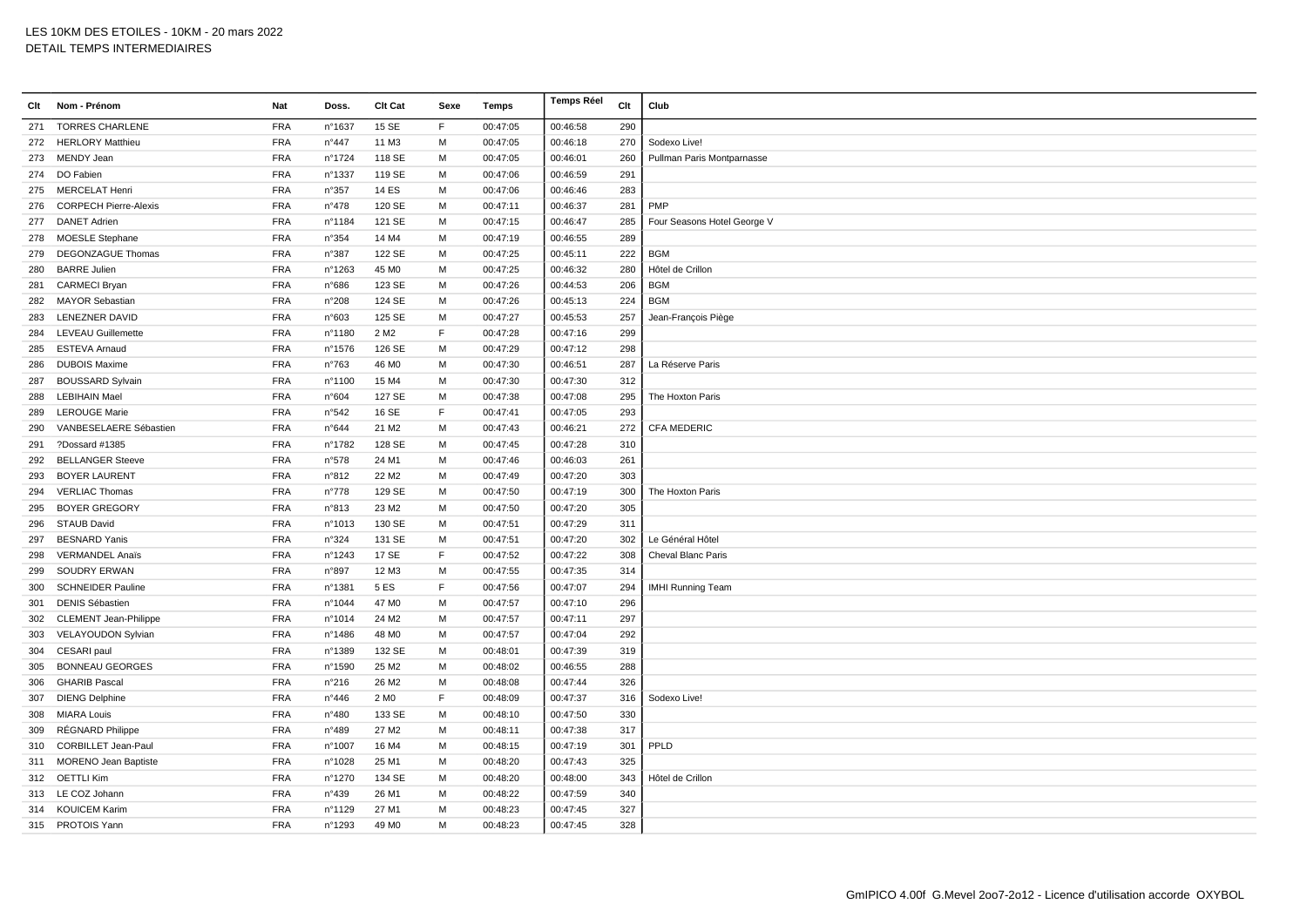| Clt | Nom - Prénom                | Nat        | Doss.          | Clt Cat           | Sexe         | Temps    | <b>Temps Réel</b> | Clt | Club                                       |
|-----|-----------------------------|------------|----------------|-------------------|--------------|----------|-------------------|-----|--------------------------------------------|
| 316 | <b>BOERSCH Pierre</b>       | <b>FRA</b> | n°1509         | 135 SE            | M            | 00:48:23 | 00:47:40          | 321 | COMO                                       |
|     | 317 BELLEFAIX CYRILLE       | <b>FRA</b> | n°731          | 4 M <sub>5</sub>  | M            | 00:48:26 | 00:47:21          | 306 | <b>MEDIALOG</b>                            |
| 318 | <b>CERON Jose Fernando</b>  | <b>FRA</b> | n°1542         | 50 MO             | м            | 00:48:27 | 00:47:50          | 331 | Bulgari                                    |
|     | 319 VERDAN-ROULET Fanny     | <b>FRA</b> | n°1224         | 5 M1              | E            | 00:48:27 | 00:47:54          | 333 |                                            |
| 320 | ROVERC'H Owen               | <b>FRA</b> | nº1170         | 2 JU              | м            | 00:48:27 | 00:45:46          | 250 |                                            |
| 321 | <b>CRÉPIN Justine</b>       | <b>FRA</b> | n°1148         | 18 SE             | F            | 00:48:28 | 00:48:10          | 350 |                                            |
| 322 | <b>SECHET Thomas</b>        | <b>FRA</b> | n°233          | 28 M2             | M            | 00:48:28 | 00:47:57          | 338 | Le Général Hôtel                           |
| 323 | JALADY Isabelle             | <b>FRA</b> | n°713          | 3 M <sub>2</sub>  | $\mathsf{F}$ | 00:48:29 | 00:48:01          | 344 |                                            |
| 324 | <b>VERDON Melanie</b>       | <b>FRA</b> | n°333          | 6 M1              | E            | 00:48:29 | 00:44:49          | 200 |                                            |
| 325 | <b>BAUDRON Anne</b>         | <b>FRA</b> | n°334          | 3 M3              | $\mathsf{F}$ | 00:48:31 | 00:44:33          | 193 |                                            |
| 326 | <b>ROBERT Philippe</b>      | <b>FRA</b> | n°711          | 13 M3             | M            | 00:48:31 | 00:48:03          | 346 |                                            |
| 327 | ALEXANDRE SILVA             | <b>FRA</b> | n°127          | 136 SE            | м            | 00:48:31 | 00:48:10          | 352 |                                            |
| 328 | BRASSÉ Nicolas              | <b>FRA</b> | n°1506         | 51 MO             | M            | 00:48:32 | 00:48:17          | 360 | COMO                                       |
| 329 | <b>SMITH Victoria</b>       | <b>FRA</b> | n°497          | 19 SE             | $\mathsf{F}$ | 00:48:32 | 00:47:49          | 329 | Sodexo Live!                               |
| 330 | <b>CONANNEC Ludovic</b>     | <b>FRA</b> | n°141          | 28 M1             | M            | 00:48:35 | 00:48:02          | 345 |                                            |
| 331 | <b>BERKAOUI Kamal</b>       | <b>FRA</b> | n°547          | 14 M3             | м            | 00:48:36 | 00:47:25          | 309 |                                            |
| 332 | <b>DELORME Laurent</b>      | <b>FRA</b> | n°297          | 29 M <sub>2</sub> | M            | 00:48:38 | 00:48:21          | 362 |                                            |
| 333 | <b>GIRAUD Florian</b>       | <b>FRA</b> | n°1122         | 29 M1             | м            | 00:48:38 | 00:47:50          | 332 |                                            |
|     | 334 FABRE Frederic          | <b>FRA</b> | n°213          | 30 M1             | М            | 00:48:39 | 00:48:23          | 364 |                                            |
| 335 | <b>HENRY Nicolas</b>        | <b>FRA</b> | n°545          | 52 M <sub>0</sub> | M            | 00:48:42 | 00:48:00          | 342 | Team Choucroute                            |
| 336 | <b>GUEZ Axel</b>            | <b>FRA</b> | n°752          | 137 SE            | M            | 00:48:44 | 00:47:36          | 315 | <b>MOET-HENNESSY</b>                       |
| 337 | BRIÈRE--ROME Romane         | <b>FRA</b> | n°1288         | 20 SE             | E            | 00:48:45 | 00:48:29          | 369 |                                            |
| 338 | <b>ESTEVA Nicolas</b>       | <b>FRA</b> | n°1177         | 138 SE            | м            | 00:48:45 | 00:48:29          | 370 |                                            |
| 339 | STROYKOV Paul               | <b>FRA</b> | n°1150         | 53 MO             | м            | 00:48:48 | 00:48:05          | 348 | HYATT REGENCY CHANTILLY                    |
| 340 | <b>EGNELL Antoine</b>       | <b>FRA</b> | n°375          | 54 M <sub>0</sub> | М            | 00:48:48 | 00:48:07          | 349 |                                            |
| 341 | <b>PERIES MICHAEL</b>       | <b>FRA</b> | n°1433         | 30 M <sub>2</sub> | M            | 00:48:49 | 00:47:55          | 334 | Novotel et Ibis Paris La Défense Esplanade |
|     | 342 DIAS GEORGES            | <b>FRA</b> | n°1434         | 55 MO             | M            | 00:48:49 | 00:47:55          | 335 | Novotel et Ibis Paris La Défense Esplanade |
| 343 | <b>LAZURE Nicolas</b>       | <b>FRA</b> | n°1760         | 139 SE            | M            | 00:48:49 | 00:47:41          | 324 |                                            |
|     | 344 RIOU Thomas             | <b>FRA</b> | n°206          | 31 M1             | м            | 00:48:49 | 00:47:57          | 339 | Kaufman & Broad                            |
| 345 | <b>MARGUET Thibault</b>     | <b>FRA</b> | n°251          | 32 M1             | М            | 00:48:50 | 00:48:23          | 365 |                                            |
| 346 | <b>GRENTHE Louis</b>        | <b>FRA</b> | n°581          | 15 ES             | м            | 00:48:52 | 00:47:21          | 307 |                                            |
| 347 | <b>CARDOSO Rui</b>          | <b>FRA</b> | n°1442         | 140 SE            | M            | 00:48:54 | 00:47:39          | 318 | COMO                                       |
| 348 | <b>TRIQUI Hamza</b>         | <b>FRA</b> | n°411          | 141 SE            | M            | 00:48:54 | 00:48:14          | 356 |                                            |
| 349 | DURAND LIONEL               | <b>FRA</b> | nº1168         | 31 M2             | M            | 00:48:54 | 00:48:23          | 366 | Four Seasons Hotel George V                |
| 350 | <b>MARCEAU Audry</b>        | <b>FRA</b> | nº1644         | 142 SE            | м            | 00:48:56 | 00:47:34          | 313 | Four Seasons Hotel George V                |
| 351 | <b>CRAWFORD Fanny</b>       | <b>FRA</b> | n°588          | 21 SE             | $\mathsf F$  | 00:48:56 | 00:47:20          | 304 | Jean-François Piège                        |
| 352 | <b>DREGE Thibaut</b>        | <b>FRA</b> | n°1646         | 33 M1             | M            | 00:48:59 | 00:48:36          | 373 | Four Seasons Hotel George V                |
| 353 | <b>NUSBAUMER Vincent</b>    | <b>FRA</b> | n°1097         | 143 SE            | M            | 00:48:59 | 00:47:40          | 320 | Team Lutetia                               |
| 354 | PE Magali                   | <b>FRA</b> | $n^{\circ}441$ | 7 M1              | E            | 00:48:59 | 00:48:51          | 388 |                                            |
| 355 | <b>TREUHERZ PETER</b>       | <b>FRA</b> | n°994          | 144 SE            | M            | 00:49:00 | 00:48:23          | 363 | Marriott                                   |
| 356 | <b>COLIN MAXIME</b>         | <b>FRA</b> | n°993          | 145 SE            | M            | 00:49:01 | 00:48:20          | 361 | Marriott                                   |
| 357 | <b>BOYENS Christian</b>     | <b>FRA</b> | n°1229         | 32 M <sub>2</sub> | м            | 00:49:02 | 00:48:31          | 371 | Cheval Blanc Paris                         |
| 358 | <b>BALESTA Fabien</b>       | <b>FRA</b> | n°699          | 33 M2             | м            | 00:49:03 | 00:48:23          | 367 | Normandie Team                             |
| 359 | ALMAGRIDA-KOUTZINE Emmanuel | <b>FRA</b> | n°1230         | 56 M <sub>0</sub> | м            | 00:49:08 | 00:48:38          | 376 | Cheval Blanc Paris                         |
|     | 360 LOMBARD Jane            | <b>FRA</b> | n°607          | 3 M <sub>0</sub>  | F            | 00:49:08 | 00:48:45          | 385 | MOET-HENNESSY                              |
|     |                             |            |                |                   |              |          |                   |     |                                            |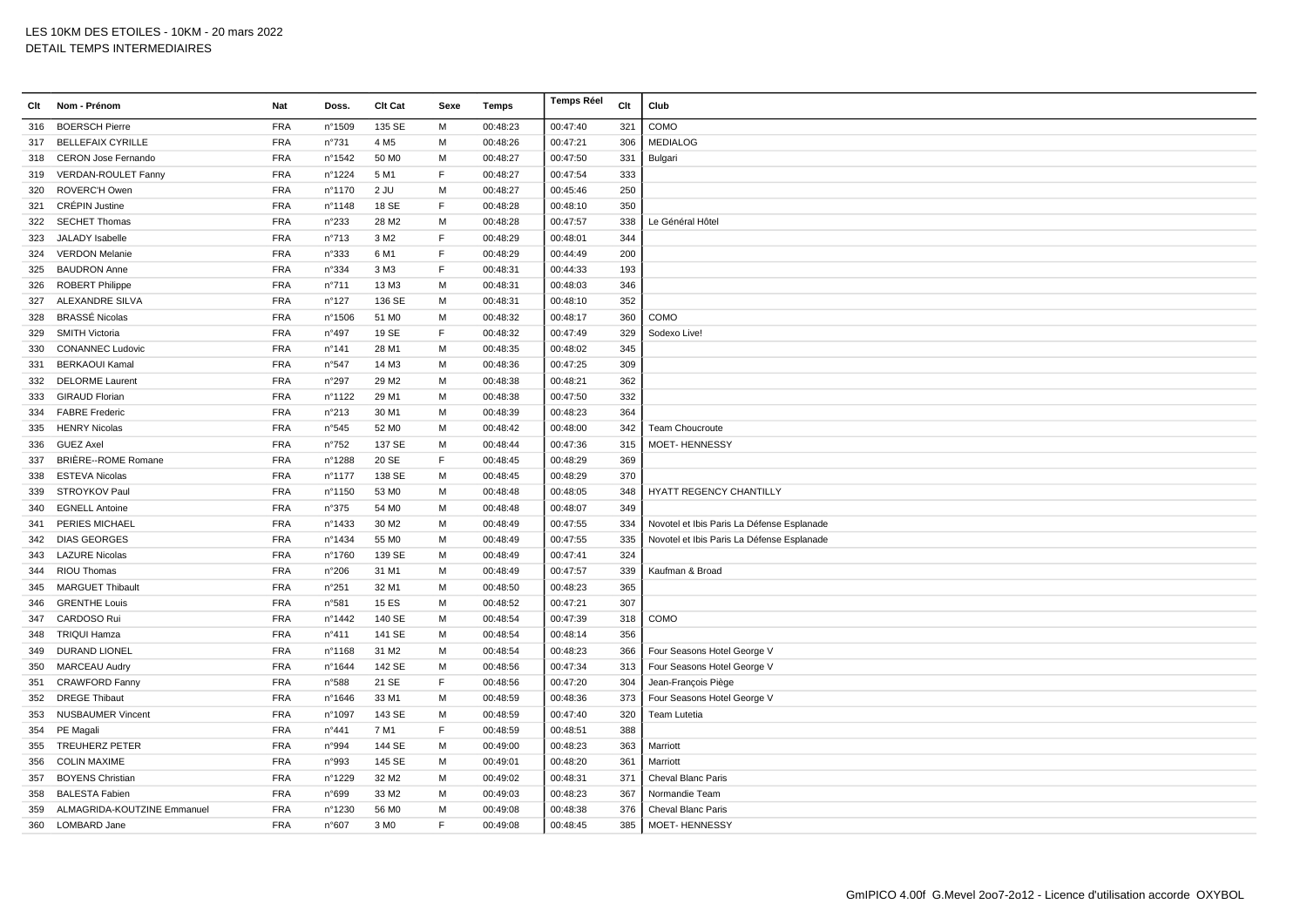| Clt | Nom - Prénom               | Nat        | Doss.           | Clt Cat           | Sexe        | Temps    | <b>Temps Réel</b> | Clt | Club                          |
|-----|----------------------------|------------|-----------------|-------------------|-------------|----------|-------------------|-----|-------------------------------|
| 361 | NAVARETTE Cédrick          | <b>FRA</b> | n°506           | 15 M3             | M           | 00:49:10 | 00:48:43          | 380 | Sodexo Live!                  |
| 362 | <b>MAKAMBILA LUCRECHE</b>  | <b>FRA</b> | n°1117          | 146 SE            | M           | 00:49:11 | 00:48:43          | 381 | Kimpton St Honoré Paris       |
| 363 | <b>BOURDONNAY Noémie</b>   | <b>FRA</b> | n°898           | 22 SE             | F           | 00:49:11 | 00:48:16          | 359 |                               |
|     | 364 NICOLLE Boris          | <b>FRA</b> | n°366           | 16 M3             | M           | 00:49:14 | 00:48:55          | 391 |                               |
| 365 | <b>BOULANGER Théo</b>      | <b>FRA</b> | n°529           | 3 JU              | м           | 00:49:14 | 00:48:43          | 382 |                               |
| 366 | FOUCHARD Laura             | FRA        | n°1091          | 23 SE             | F           | 00:49:14 | 00:48:13          | 355 | Team Lutetia                  |
| 367 | <b>TRICHET David</b>       | <b>FRA</b> | n°433           | 34 M1             | M           | 00:49:14 | 00:48:51          | 389 |                               |
| 368 | <b>AFILAL Ghita</b>        | <b>FRA</b> | n°1699          | 24 SE             | F           | 00:49:15 | 00:48:31          | 372 |                               |
| 369 | <b>COFRADE PARTY SERGE</b> | <b>FRA</b> | n°438           | 5 M <sub>5</sub>  | M           | 00:49:16 | 00:49:11          | 408 |                               |
| 370 | LEUDIÈRE Clarisse          | <b>FRA</b> | n°796           | 25 SE             | F           | 00:49:16 | 00:48:16          | 358 |                               |
| 371 | <b>CORMARY Pierre</b>      | <b>FRA</b> | n°1397          | 147 SE            | M           | 00:49:18 | 00:48:45          | 384 | Pavillon Ledoyen              |
| 372 | <b>DAGUERRE Julie</b>      | <b>FRA</b> | n°541           | 26 SE             | F           | 00:49:19 | 00:48:43          | 379 |                               |
| 373 | <b>MOULIN Julien</b>       | <b>FRA</b> | $n^{\circ}$ 155 | 34 M2             | M           | 00:49:21 | 00:49:09          | 405 |                               |
| 374 | SEBASTIEN GUYARD           | <b>FRA</b> | n°1731          | 148 SE            | M           | 00:49:25 | 00:48:12          | 353 | HIE Canal de la Villette      |
|     | 375 PINOT Anne-Sophie      | <b>FRA</b> | $n^{\circ}753$  | 27 SE             | F           | 00:49:26 | 00:47:55          | 337 |                               |
|     | 376 MELIANI Sebastien      | <b>FRA</b> | n°989           | 35 M1             | M           | 00:49:27 | 00:47:59          | 341 | <b>RADISSON BLU PARIS MLV</b> |
| 377 | <b>BOURDAIS Jérôme</b>     | <b>FRA</b> | n°1285          | 17 M3             | м           | 00:49:30 | 00:48:53          | 390 |                               |
| 378 | <b>BENCHEKROUN Hassib</b>  | <b>FRA</b> | n°1480          | 149 SE            | M           | 00:49:30 | 00:48:44          | 383 | COMO                          |
| 379 | <b>REINERT Hippolyte</b>   | <b>FRA</b> | n°1120          | <b>16 ES</b>      | M           | 00:49:31 | 00:49:06          | 402 |                               |
| 380 | <b>DUBUS Vladimir</b>      | <b>FRA</b> | $n^{\circ}$ 118 | 57 M <sub>0</sub> | M           | 00:49:32 | 00:47:40          | 323 |                               |
| 381 | <b>CHEN Camille</b>        | <b>FRA</b> | n°1459          | 150 SE            | M           | 00:49:32 | 00:48:47          | 386 | COMO                          |
| 382 | <b>KOPEL Luc</b>           | <b>FRA</b> | n°125           | 151 SE            | м           | 00:49:32 | 00:48:55          | 392 |                               |
| 383 | GHERRAM jassem             | <b>FRA</b> | n°1528          | 152 SE            | M           | 00:49:33 | 00:46:32          | 279 |                               |
| 384 | SMAGGHE Guillaume          | <b>FRA</b> | n°1539          | 153 SE            | м           | 00:49:33 | 00:48:57          | 393 | Bulgari                       |
| 385 | <b>MORIN Philippe</b>      | <b>FRA</b> | n°1759          | 154 SE            | м           | 00:49:33 | 00:49:02          | 397 |                               |
| 386 | <b>DUPLAN CLOTILDE</b>     | <b>FRA</b> | n°911           | 28 SE             | E           | 00:49:34 | 00:49:13          | 411 |                               |
| 387 | <b>FORDOS Emeline</b>      | <b>FRA</b> | n°1643          | 4 M <sub>0</sub>  | F           | 00:49:35 | 00:48:04          | 347 |                               |
| 388 | <b>LETELLIER Bertrand</b>  | <b>FRA</b> | n°148           | 36 M1             | M           | 00:49:37 | 00:49:08          | 403 |                               |
| 389 | <b>HAMMA MOHAMED</b>       | <b>FRA</b> | n°1056          | 17 M4             | M           | 00:49:40 | 00:48:36          | 375 | <b>MEDIALOG</b>               |
| 390 | ROUSSI HASSANI ISMAIL      | <b>FRA</b> | n°978           | 4 M3              | F           | 00:49:41 | 00:48:49          | 387 | Marriott                      |
| 391 | PIERONI Ines               | <b>FRA</b> | n°1552          | 29 SE             | F           | 00:49:47 | 00:48:24          | 368 | <b>Warwick Paris</b>          |
| 392 | <b>COURTIN Bruno</b>       | <b>FRA</b> | n°287           | 1 M7              | M           | 00:49:49 | 00:49:32          | 423 |                               |
| 393 | <b>GAUTIER Nicolas</b>     | <b>FRA</b> | n°614           | 155 SE            | M           | 00:49:49 | 00:47:40          | 322 | <b>BGM</b>                    |
| 394 | <b>MAMMI LEONARD</b>       | <b>FRA</b> | n°597           | 156 SE            | M           | 00:49:51 | 00:48:15          | 357 | Jean-François Piège           |
| 395 | <b>DENNIS RETARDO</b>      | <b>FRA</b> | n°1603          | 58 M <sub>0</sub> | M           | 00:49:51 | 00:49:11          | 409 |                               |
| 396 | <b>CARON Marie</b>         | <b>FRA</b> | n°1541          | 30 SE             | $\mathsf F$ | 00:49:52 | 00:49:16          | 414 | Bulgari                       |
| 397 | <b>FERREIRA Joseph</b>     | <b>FRA</b> | n°247           | 18 M3             | M           | 00:49:54 | 00:49:48          | 438 |                               |
| 398 | JONQUAIS Alexandre         | <b>FRA</b> | n°709           | 157 SE            | м           | 00:49:55 | 00:49:19          | 417 |                               |
| 399 | FIGUEROA François          | <b>FRA</b> | n°283           | 1 M <sub>6</sub>  | м           | 00:49:55 | 00:49:33          | 425 |                               |
| 400 | PASTOR Benjamin            | <b>FRA</b> | n°157           | 37 M1             | M           | 00:49:58 | 00:48:12          | 354 | Kaufman & Broad               |
| 401 | <b>ABENHAIM Tim</b>        | <b>FRA</b> | $n^{\circ}779$  | 158 SE            | M           | 00:50:00 | 00:49:30          | 422 | The Hoxton Paris              |
| 402 | VANDENKOORNHUYSE Laure     | <b>FRA</b> | n°193           | 31 SE             | F           | 00:50:00 | 00:49:05          | 400 |                               |
| 403 | DELBARRE FLORIAN           | <b>FRA</b> | n°1290          | 159 SE            | м           | 00:50:00 | 00:49:14          | 412 | HYATT REGENCY CHANTILLY       |
| 404 | <b>BENHAIM Damien</b>      | <b>FRA</b> | n°1634          | 160 SE            | м           | 00:50:00 | 00:48:57          | 395 | Pullman Paris Montparnasse    |
|     | 405 FORETZ Marc            | <b>FRA</b> | n°1560          | 19 M3             | M           | 00:50:00 | 00:49:23          | 419 |                               |
|     |                            |            |                 |                   |             |          |                   |     |                               |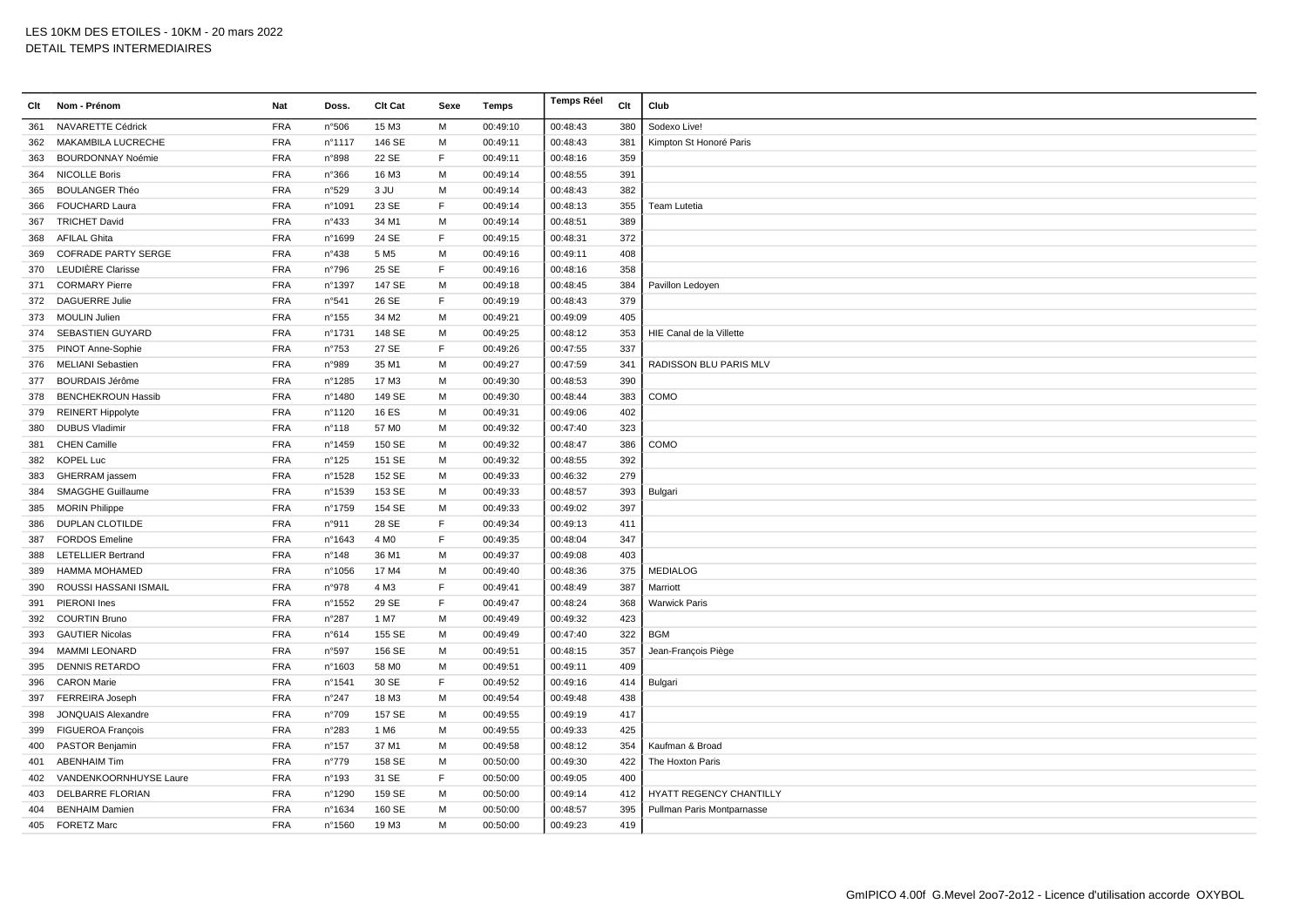| Clt | Nom - Prénom                   | Nat        | Doss.          | Clt Cat           | Sexe | Temps    | <b>Temps Réel</b> | Clt | Club                     |
|-----|--------------------------------|------------|----------------|-------------------|------|----------|-------------------|-----|--------------------------|
| 406 | <b>LE GALL Anaïs</b>           | <b>FRA</b> | n°1570         | 6ES               | F    | 00:50:01 | 00:49:15          | 413 | <b>IMHI Running Team</b> |
| 407 | <b>BROCARD Vincent</b>         | <b>FRA</b> | n°207          | 161 SE            | M    | 00:50:01 | 00:49:10          | 407 | Kaufman & Broad          |
| 408 | <b>JOSSIER YOHAN</b>           | <b>FRA</b> | n°592          | 35 M2             | M    | 00:50:02 | 00:49:40          | 430 | Jean-François Piège      |
| 409 | VANDENKOORNHUYSE Aurore        | <b>FRA</b> | n°192          | 8 M1              | F    | 00:50:03 | 00:49:08          | 404 |                          |
|     | 410 PAPAZOGLOU Benjamin        | <b>FRA</b> | n°920          | 59 M <sub>0</sub> | M    | 00:50:06 | 00:49:13          | 410 |                          |
| 411 | CARRINO DOMINGUES DE PAULA MAR | <b>FRA</b> | $n^{\circ}734$ | 32 SE             | F    | 00:50:07 | 00:49:47          | 436 |                          |
| 412 | <b>DEPAQUIT Benoît</b>         | <b>FRA</b> | n°248          | 18 M4             | M    | 00:50:12 | 00:49:55          | 451 |                          |
| 413 | <b>HALSANA Aphinanh</b>        | <b>FRA</b> | n°662          | 36 M2             | M    | 00:50:14 | 00:49:41          | 431 |                          |
|     | 414 MANNES FLORENCE            | <b>FRA</b> | $n^{\circ}264$ | 4 M <sub>2</sub>  | F    | 00:50:14 | 00:49:48          | 437 |                          |
|     | 415 MANNES PHILIPPE            | <b>FRA</b> | n°265          | 37 M2             | M    | 00:50:15 | 00:49:49          | 439 |                          |
| 416 | <b>LECONTE Fabien</b>          | <b>FRA</b> | n°688          | 38 M2             | M    | 00:50:18 | 00:48:38          | 377 | Technogym                |
|     | 417 NEJAR Benjamin             | <b>FRA</b> | n°798          | 162 SE            | м    | 00:50:18 | 00:49:46          | 435 |                          |
|     | 418 BAKIR Anouar               | <b>FRA</b> | n°1108         | 38 M1             | M    | 00:50:19 | 00:49:29          | 420 |                          |
|     | 419 LELAY Cécric               | <b>FRA</b> | n°1589         | 39 M <sub>2</sub> | M    | 00:50:19 | 00:49:39          | 429 |                          |
| 420 | <b>DAUVERGNE Romain</b>        | <b>FRA</b> | n°1106         | 163 SE            | M    | 00:50:19 | 00:49:34          | 426 |                          |
| 421 | SITZIA Romain                  | <b>FRA</b> | n°579          | 39 M1             | M    | 00:50:20 | 00:48:36          | 374 |                          |
| 422 | <b>DELAGE Francesca</b>        | <b>FRA</b> | nº1248         | 33 SE             | F    | 00:50:20 | 00:48:41          | 378 | Technogym                |
| 423 | <b>TUAL Pierre</b>             | <b>FRA</b> | n°1443         | 164 SE            | M    | 00:50:22 | 00:49:06          | 401 | COMO                     |
| 424 | LUANGRAJ keosourigna           | <b>FRA</b> | n°1065         | 40 M1             | M    | 00:50:23 | 00:49:44          | 433 |                          |
| 425 | <b>DESLOGES Nicolas</b>        | <b>FRA</b> | n°1308         | 41 M1             | M    | 00:50:23 | 00:49:09          | 406 |                          |
|     | 426 PIEMONTI Guglielmo         | <b>FRA</b> | n°270          | 42 M1             | M    | 00:50:25 | 00:48:10          | 351 |                          |
| 427 | <b>DELAVIER Dylan</b>          | <b>FRA</b> | n°1550         | 165 SE            | M    | 00:50:29 | 00:49:55          | 453 |                          |
| 428 | <b>RICHEUX Teddy</b>           | <b>FRA</b> | n°692          | 43 M1             | M    | 00:50:29 | 00:49:17          | 415 | Barrière                 |
|     | 429 NOLAND Nicolas             | <b>FRA</b> | n°1504         | 20 M3             | M    | 00:50:30 | 00:48:57          | 394 |                          |
| 430 | <b>CZECH Philippe</b>          | <b>FRA</b> | n°494          | 166 SE            | М    | 00:50:31 | 00:49:53          | 446 |                          |
| 431 | <b>MABILLE Clothilde</b>       | <b>FRA</b> | n°526          | 34 SE             | F    | 00:50:31 | 00:49:53          | 447 |                          |
| 432 | <b>JONES Molly</b>             | <b>FRA</b> | n°1664         | 35 SE             | F    | 00:50:33 | 00:49:54          | 448 |                          |
| 433 | SHALYMINOVA Natalia            | <b>FRA</b> | n°1008         | 36 SE             | F    | 00:50:33 | 00:50:10          | 463 | The Peninsula Paris      |
| 434 | PERNÈS Nicolas                 | <b>FRA</b> | n°1205         | 167 SE            | M    | 00:50:34 | 00:49:59          | 454 |                          |
| 435 | GIAD Jean                      | <b>FRA</b> | n°698          | 44 M1             | M    | 00:50:35 | 00:49:55          | 450 | Normandie Team           |
| 436 | <b>VICOGNE Thibault</b>        | <b>FRA</b> | nº1047         | 4 JU              | М    | 00:50:35 | 00:49:55          | 452 |                          |
| 437 | <b>DUPONT Gilles</b>           | <b>FRA</b> | n°1774         | 168 SE            | M    | 00:50:36 | 00:49:43          | 432 |                          |
| 438 | <b>REVEILLIEZ Bruno</b>        | <b>FRA</b> | n°884          | 45 M1             | M    | 00:50:38 | 00:50:20          | 475 |                          |
| 439 | DEROTUS JOCELYN                | <b>FRA</b> | n°1573         | 40 M <sub>2</sub> | M    | 00:50:39 | 00:49:04          | 399 |                          |
| 440 | <b>GERIGNY Aude</b>            | <b>FRA</b> | n°648          | 9 M1              | F    | 00:50:42 | 00:50:17          | 468 |                          |
| 441 | <b>BAUDU François</b>          | <b>FRA</b> | n°1415         | 21 M3             | M    | 00:50:42 | 00:50:19          | 471 |                          |
| 442 | <b>CAMPBELL Dwight</b>         | <b>FRA</b> | nº1756         | 169 SE            | M    | 00:50:44 | 00:50:19          | 472 |                          |
| 443 | DUBOUCHET Hanaë                | <b>FRA</b> | n°668          | 37 SE             | F    | 00:50:47 | 00:50:11          | 464 |                          |
| 444 | <b>BALESTA Sophie</b>          | <b>FRA</b> | n°697          | 5 M <sub>2</sub>  | F    | 00:50:49 | 00:50:09          | 461 | Normandie Team           |
| 445 | MORAUX AMANDINE                | <b>FRA</b> | n°986          | 38 SE             | E    | 00:50:49 | 00:47:55          | 336 | Hotels B&B               |
| 446 | <b>RUFFIOT Meryl</b>           | <b>FRA</b> | n°1423         | 5 M <sub>0</sub>  | F    | 00:50:49 | 00:50:31          | 483 |                          |
| 447 | JOSEPH Antoine                 | <b>FRA</b> | n°941          | 60 M <sub>0</sub> | м    | 00:50:53 | 00:48:59          | 396 |                          |
| 448 | <b>VICTOR Christine</b>        | <b>FRA</b> | n°1588         | 6 M2              | E    | 00:50:55 | 00:50:18          | 469 |                          |
| 449 | <b>DIALLO Sadan</b>            | <b>FRA</b> | n°829          | 46 M1             | M    | 00:50:57 | 00:50:08          | 460 |                          |
|     | 450 FOGGIA QUENTIN             | <b>FRA</b> | n°602          | 170 SE            | M    | 00:50:58 | 00:49:22          | 418 | Jean-François Piège      |
|     |                                |            |                |                   |      |          |                   |     |                          |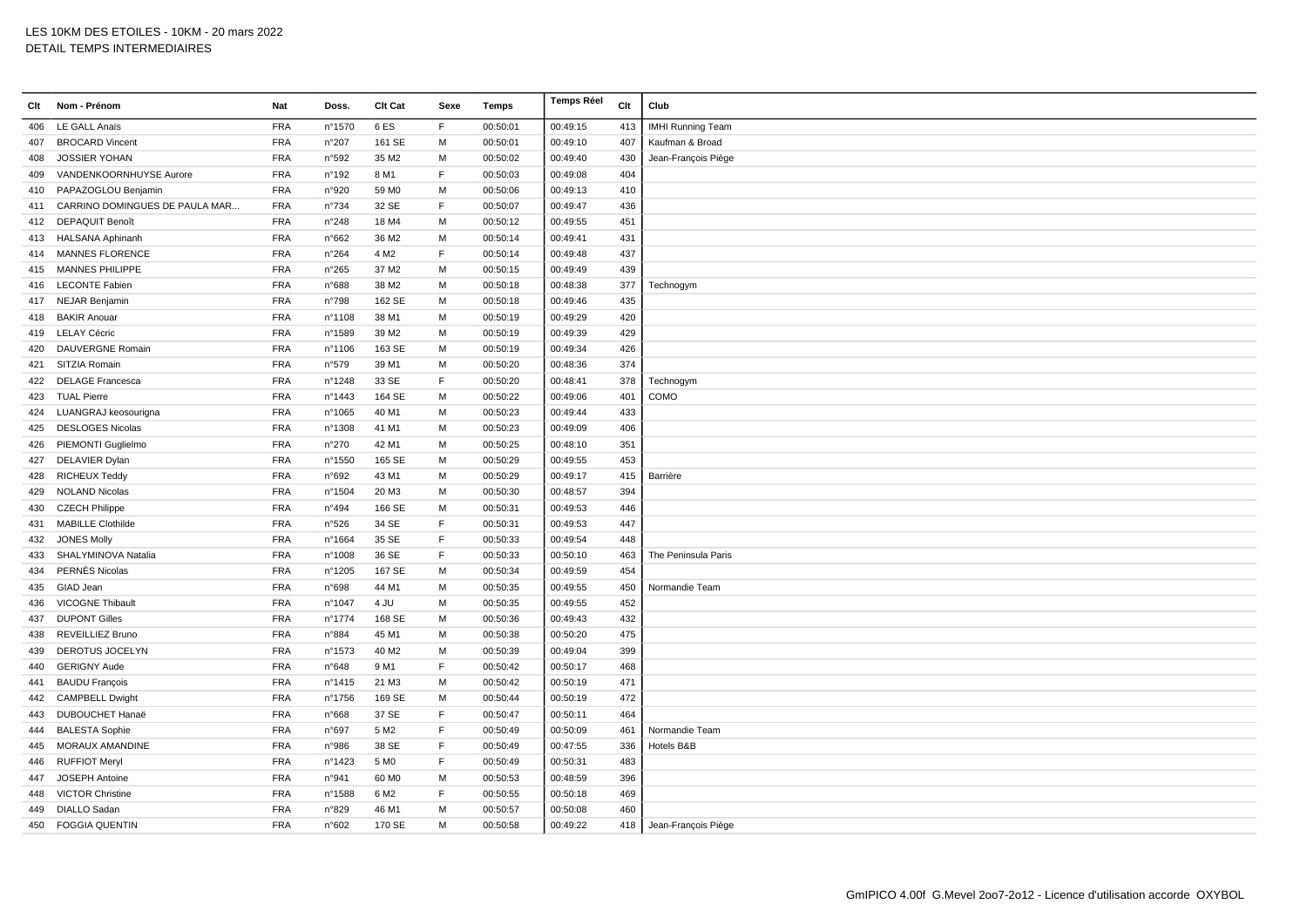| Clt | Nom - Prénom                   | Nat        | Doss.            | Clt Cat           | Sexe        | Temps    | <b>Temps Réel</b> | Clt | Club                        |
|-----|--------------------------------|------------|------------------|-------------------|-------------|----------|-------------------|-----|-----------------------------|
| 451 | <b>CORBEC Candice</b>          | <b>FRA</b> | n°110            | 39 SE             | F           | 00:51:00 | 00:50:23          | 477 |                             |
| 452 | ?Dossard #1287                 | <b>FRA</b> | n°1287           | 171 SE            | M           | 00:51:00 | 00:50:24          | 478 |                             |
| 453 | <b>GERVIS MATHIEU</b>          | <b>FRA</b> | nº1441           | 172 SE            | M           | 00:51:00 | 00:50:14          | 465 | HYATT REGENCY CHANTILLY     |
| 454 | <b>BOUJARIF Mohamed</b>        | <b>FRA</b> | n°887            | 41 M2             | м           | 00:51:02 | 00:50:29          | 480 | Sodexo Live!                |
| 455 | <b>ROLLAND Franck</b>          | <b>FRA</b> | n°1661           | 42 M <sub>2</sub> | M           | 00:51:02 | 00:50:19          | 474 |                             |
| 456 | <b>BUENINCK Wilhelmus</b>      | <b>FRA</b> | n°585            | 47 M1             | M           | 00:51:03 | 00:50:02          | 457 |                             |
| 457 | <b>MAES Alexandre</b>          | <b>FRA</b> | n°769            | 173 SE            | M           | 00:51:03 | 00:50:19          | 473 | HYATT REGENCY CHANTILLY     |
| 458 | <b>RAMEAUX Adrien</b>          | <b>FRA</b> | n°1154           | 174 SE            | M           | 00:51:07 | 00:50:21          | 476 |                             |
| 459 | <b>ALIGE Matthieu</b>          | <b>FRA</b> | nº1037           | 175 SE            | М           | 00:51:07 | 00:49:49          | 440 | Fraterniteam                |
| 460 | EYDOUX philemon                | <b>FRA</b> | nº1040           | 176 SE            | M           | 00:51:07 | 00:49:50          | 442 | Fraterniteam                |
| 461 | <b>BOUQUET Pierre françois</b> | <b>FRA</b> | nº1041           | 177 SE            | M           | 00:51:07 | 00:49:50          | 443 | Fraterniteam                |
| 462 | <b>HAOUAM Nordine</b>          | <b>FRA</b> | n°1038           | 43 M2             | M           | 00:51:07 | 00:49:49          | 441 | Fraterniteam                |
| 463 | <b>BAILLOT SEBASTIEN</b>       | <b>FRA</b> | n°1216           | 44 M2             | M           | 00:51:09 | 00:49:29          | 421 | Technogym                   |
| 464 | <b>MOUZI Yassine</b>           | <b>FRA</b> | n°729            | 48 M1             | М           | 00:51:13 | 00:49:03          | 398 | D-EDGE                      |
| 465 | ?Dossard #1785                 | <b>FRA</b> | n°1785           | 178 SE            | M           | 00:51:16 | 00:49:19          | 416 |                             |
| 466 | <b>MORIN BLANDINE</b>          | <b>FRA</b> | n°267            | 40 SE             | E           | 00:51:17 | 00:50:09          | 462 |                             |
| 467 | <b>SERGENT Thomas</b>          | <b>FRA</b> | n°1606           | 179 SE            | M           | 00:51:17 | 00:50:34          | 486 | COMO                        |
| 468 | <b>JOUAULT NICOLAS</b>         | <b>FRA</b> | n°593            | 180 SE            | M           | 00:51:20 | 00:49:46          | 434 | Jean-François Piège         |
| 469 | <b>CASSE Christophe</b>        | <b>FRA</b> | $n^{\circ}$ 1548 | 19 M4             | M           | 00:51:21 | 00:50:52          | 496 | Sodexo Live!                |
| 470 | CHAPPE RENAUDIN Mathilde       | <b>FRA</b> | n°1086           | 6 M <sub>0</sub>  | $\mathsf F$ | 00:51:22 | 00:51:15          | 517 | Team Lutetia                |
| 471 | <b>BOCHATON Mathieu</b>        | <b>FRA</b> | n°1062           | 61 MO             | м           | 00:51:22 | 00:50:00          | 455 | Four Seasons Hotel George V |
| 472 | <b>TRIFFAULT Gautier</b>       | <b>FRA</b> | $n^{\circ}235$   | 22 M3             | M           | 00:51:23 | 00:51:09          | 510 |                             |
| 473 | <b>LASCOSTE Clément</b>        | <b>FRA</b> | n°1063           | <b>17 ES</b>      | M           | 00:51:23 | 00:50:02          | 458 | Four Seasons Hotel George V |
| 474 | <b>LEVIS Raul</b>              | <b>FRA</b> | n°1633           | 23 M3             | M           | 00:51:23 | 00:49:34          | 427 | Mohg                        |
| 475 | <b>LOOSDREGT Constance</b>     | <b>FRA</b> | n°1064           | 7 M <sub>0</sub>  | $\mathsf F$ | 00:51:27 | 00:50:47          | 493 |                             |
| 476 | <b>LABORDE Thomas</b>          | <b>FRA</b> | n°1236           | 181 SE            | M           | 00:51:28 | 00:50:58          | 500 | Cheval Blanc Paris          |
| 477 | <b>MATHIOT Flora</b>           | <b>FRA</b> | n°016            | 41 SE             | F           | 00:51:31 | 00:50:32          | 484 |                             |
| 478 | <b>WONG Didier</b>             | FRA        | $n^{\circ}637$   | 62 M <sub>0</sub> | M           | 00:51:32 | 00:50:50          | 494 | D-EDGE                      |
| 479 | <b>BRASSE Nicolas</b>          | <b>FRA</b> | n°1748           | 182 SE            | M           | 00:51:32 | 00:50:37          | 489 | COMO                        |
| 480 | <b>ACCOLLO Vincenzo</b>        | <b>FRA</b> | nº1077           | 183 SE            | M           | 00:51:34 | 00:50:39          | 491 |                             |
| 481 | <b>TARATTE Michael</b>         | <b>FRA</b> | n°1750           | 49 M1             | м           | 00:51:35 | 00:50:35          | 487 | Vert2chablis                |
| 482 | <b>GAMOT Natacha</b>           | <b>FRA</b> | n°1636           | 42 SE             | F           | 00:51:36 | 00:50:16          | 467 | Four Seasons Hotel George V |
| 483 | SABATIER mathieu               | <b>FRA</b> | n°1378           | 18 ES             | M           | 00:51:36 | 00:51:14          | 515 |                             |
| 484 | <b>DAUTREMAY Dimitri</b>       | <b>FRA</b> | nº1157           | 184 SE            | M           | 00:51:39 | 00:50:19          | 470 | Four Seasons Hotel George V |
| 485 | <b>LABIDI Miriam</b>           | <b>FRA</b> | n°606            | 43 SE             | F           | 00:51:40 | 00:50:57          | 499 |                             |
| 486 | <b>MOUTON Mathilde</b>         | <b>FRA</b> | nº1417           | 44 SE             | $\mathsf F$ | 00:51:41 | 00:50:55          | 498 | <b>IMHI Running Team</b>    |
| 487 | <b>ARNAUD Manon</b>            | <b>FRA</b> | n°1346           | 7 ES              | F           | 00:51:43 | 00:49:35          | 428 | SHANGRI-LA                  |
| 488 | <b>ROBQUIN Matthieu</b>        | <b>FRA</b> | n°225            | 185 SE            | M           | 00:51:44 | 00:51:11          | 511 |                             |
| 489 | PACCAPELO Andrea               | <b>FRA</b> | $n^{\circ}745$   | 5 M3              | F           | 00:51:44 | 00:50:30          | 481 | Barrière                    |
| 490 | <b>HANSEN Dorte</b>            | <b>FRA</b> | n°1409           | 6 M3              | E           | 00:51:44 | 00:50:36          | 488 |                             |
| 491 | <b>LITTAYE Laetitia</b>        | <b>FRA</b> | n°099            | 45 SE             | F           | 00:51:46 | 00:51:12          | 512 | Team du 83                  |
| 492 | <b>COUTANT Rodolphe</b>        | <b>FRA</b> | n°530            | 50 M1             | M           | 00:51:47 | 00:50:16          | 466 |                             |
| 493 | LUGINBÜHL Thomas               | <b>FRA</b> | n°1431           | 186 SE            | M           | 00:51:47 | 00:50:07          | 459 |                             |
| 494 | <b>FIDALGO Francisco</b>       | <b>FRA</b> | n°514            | 24 M3             | м           | 00:51:48 | 00:51:18          | 520 | The Hoxton Paris            |
|     | 495 LIMOZIN Tom                | <b>FRA</b> | n°319            | 187 SE            | M           | 00:51:48 | 00:50:25          | 479 |                             |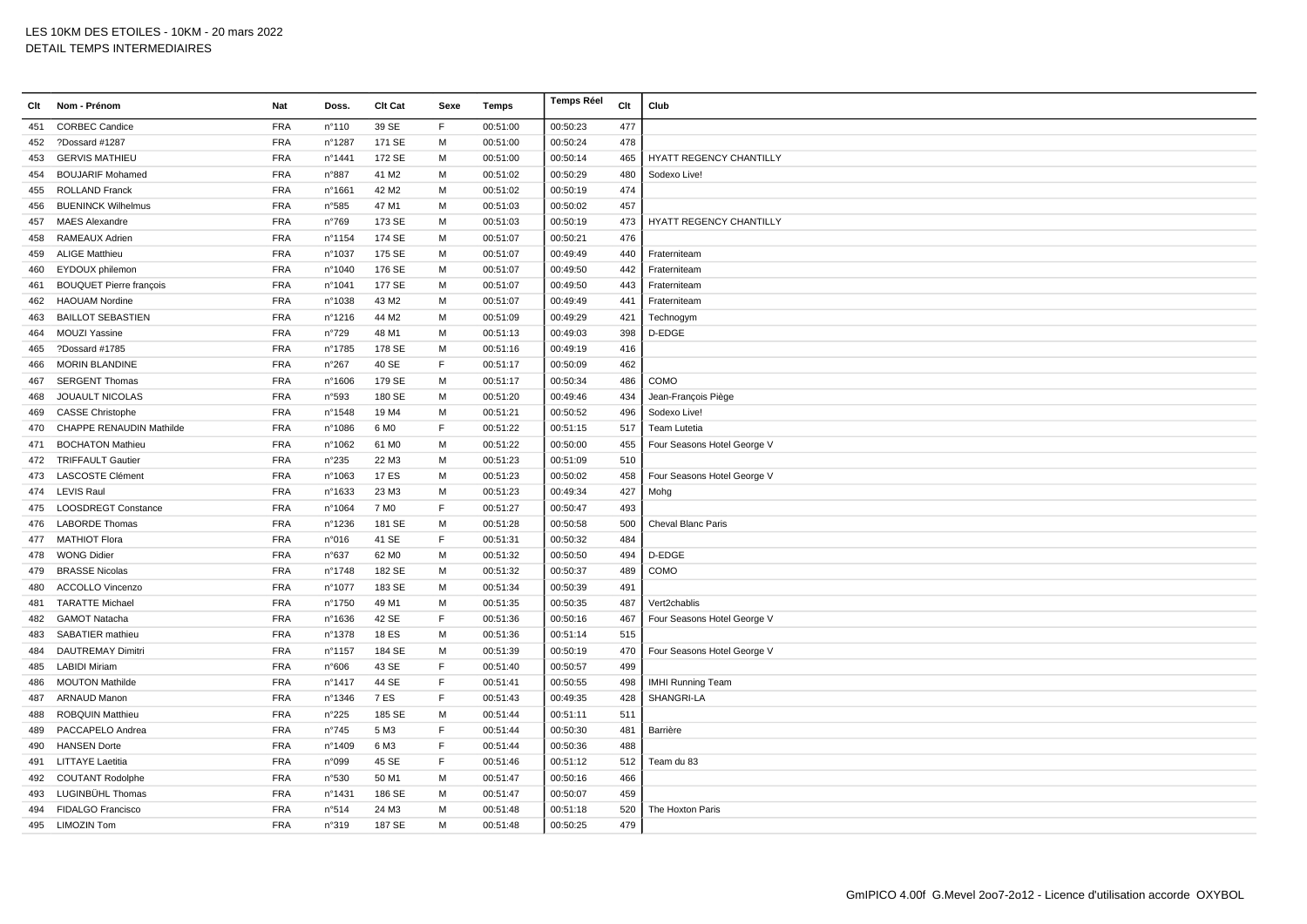| Clt | Nom - Prénom                      | Nat        | Doss.          | Clt Cat           | Sexe | Temps    | <b>Temps Réel</b> | Clt | Club                       |
|-----|-----------------------------------|------------|----------------|-------------------|------|----------|-------------------|-----|----------------------------|
| 496 | PISSOT Théotime                   | <b>FRA</b> | n°1242         | 19 ES             | M    | 00:51:49 | 00:51:25          | 525 | <b>Cheval Blanc Paris</b>  |
| 497 | <b>ISSABAY ANAS</b>               | <b>FRA</b> | n°1357         | 20 ES             | M    | 00:51:51 | 00:49:52          | 445 |                            |
| 498 | CIRCIU stefan                     | <b>FRA</b> | n°759          | 188 SE            | M    | 00:51:52 | 00:49:33          | 424 |                            |
| 499 | ZORGANI Rejeb                     | <b>FRA</b> | n°392          | 51 M1             | M    | 00:51:53 | 00:49:54          | 449 |                            |
| 500 | <b>LOYRIAC Thibaud</b>            | <b>FRA</b> | n°343          | 189 SE            | M    | 00:51:57 | 00:50:38          | 490 |                            |
| 501 | <b>CONAN Chloé</b>                | <b>FRA</b> | n°1394         | 46 SE             | F    | 00:52:04 | 00:51:15          | 518 | Pavillon Ledoyen           |
| 502 | RICHARD Aurélien                  | <b>FRA</b> | nº1641         | 190 SE            | M    | 00:52:05 | 00:51:02          | 508 | Pullman Paris Montparnasse |
| 503 | RIVOIRE Aurélien                  | <b>FRA</b> | n°1395         | 63 MO             | M    | 00:52:06 | 00:51:16          | 519 | Pavillon Ledoyen           |
| 504 | DEWUNDARA Hasitha                 | <b>FRA</b> | n°1533         | 8 M <sub>O</sub>  | E    | 00:52:13 | 00:51:34          | 534 |                            |
| 505 | <b>LOYEN Delphine</b>             | <b>FRA</b> | n°809          | 47 SE             | E    | 00:52:14 | 00:51:30          | 528 |                            |
| 506 | JAREMKO Gautier                   | <b>FRA</b> | n°810          | 191 SE            | M    | 00:52:14 | 00:51:30          | 529 |                            |
| 507 | PAGE Chloé                        | <b>FRA</b> | nº1240         | 48 SE             | F    | 00:52:17 | 00:50:51          | 495 | Cheval Blanc Paris         |
| 508 | <b>BOURGAULT Simon</b>            | <b>FRA</b> | n°1271         | 192 SE            | M    | 00:52:19 | 00:51:58          | 551 | Hôtel de Crillon           |
| 509 | KAHLAOUI Ibrahim                  | <b>FRA</b> | n°274          | 193 SE            | M    | 00:52:20 | 00:51:49          | 543 | Le Général Hôtel           |
| 510 | <b>BERTIN Alexandre</b>           | <b>FRA</b> | n°1144         | 21 ES             | M    | 00:52:21 | 00:51:33          | 532 |                            |
| 511 | RAHARIJAONARIVELO Marcel          | <b>FRA</b> | n°443          | 194 SE            | M    | 00:52:23 | 00:51:13          | 514 |                            |
| 512 | <b>BELLIER Victor</b>             | <b>FRA</b> | n°1529         | 195 SE            | M    | 00:52:23 | 00:50:58          | 503 | SHANGRI-LA                 |
| 513 | <b>DUMAS Thibault</b>             | <b>FRA</b> | nº1345         | 196 SE            | M    | 00:52:24 | 00:50:58          | 502 | SHANGRI-LA                 |
|     | 514 TUCKYJ JEROME                 | <b>FRA</b> | n°867          | 45 M2             | M    | 00:52:26 | 00:51:38          | 537 |                            |
| 515 | <b>EDUARDO Palacios</b>           | <b>FRA</b> | n°1566         | 46 M2             | M    | 00:52:26 | 00:51:36          | 536 |                            |
| 516 | <b>SCHMITGEN Nicolas</b>          | <b>FRA</b> | n°096          | 197 SE            | M    | 00:52:26 | 00:50:41          | 492 |                            |
| 517 | <b>GAIBLET Mathieu</b>            | <b>FRA</b> | n°715          | 198 SE            | M    | 00:52:27 | 00:50:01          | 456 |                            |
| 518 | <b>VIGNERIE Marlene</b>           | <b>FRA</b> | n°896          | 49 SE             | F    | 00:52:31 | 00:51:51          | 548 | 87310                      |
|     | 519 GAULLIER Emeric               | <b>FRA</b> | n°203          | 64 M <sub>0</sub> | M    | 00:52:32 | 00:51:50          | 545 |                            |
| 520 | FOUCAT Hervé                      | <b>FRA</b> | n°1600         | 20 M4             | M    | 00:52:32 | 00:51:26          | 526 | <b>Ritz Paris</b>          |
| 521 | JUMEAU Sophie                     | <b>FRA</b> | $n^{\circ}754$ | 50 SE             | E    | 00:52:32 | 00:51:00          | 506 |                            |
| 522 | <b>COET Laurent</b>               | <b>FRA</b> | n°1073         | 199 SE            | M    | 00:52:32 | 00:51:00          | 507 |                            |
| 523 | FRITEL Paul-Hugo                  | <b>FRA</b> | n°750          | 22 ES             | M    | 00:52:33 | 00:51:34          | 533 | Sodexo Live!               |
|     | 524 GALVIN Hugo                   | <b>FRA</b> | n°1360         | 200 SE            | M    | 00:52:34 | 00:51:33          | 530 | Les Coureurs du Dimanche   |
| 525 | THIBAULT De Combejean             | <b>FRA</b> | n°1362         | 23 ES             | M    | 00:52:34 | 00:51:34          | 535 | Les Coureurs du Dimanche   |
| 526 | LE PETIT TCHILINGUIRIAN Charlotte | <b>FRA</b> | n°1341         | 51 SE             | E    | 00:52:37 | 00:51:18          | 521 |                            |
| 527 | <b>KHY GERARD</b>                 | <b>FRA</b> | n°1016         | 201 SE            | M    | 00:52:40 | 00:52:15          | 562 | Marriott                   |
| 528 | MUSSOL Coline                     | <b>FRA</b> | n°1159         | 52 SE             | F    | 00:52:40 | 00:51:50          | 546 |                            |
| 529 | <b>ZILMIA Pauline</b>             | <b>FRA</b> | n°852          | 53 SE             | F    | 00:52:41 | 00:51:58          | 553 |                            |
| 530 | EL BADAOUI Adil                   | <b>FRA</b> | n°612          | 65 M <sub>0</sub> | M    | 00:52:43 | 00:51:47          | 542 |                            |
| 531 | <b>TRAN Noël</b>                  | <b>FRA</b> | n°1039         | 202 SE            | M    | 00:52:43 | 00:51:25          | 524 | Fraterniteam               |
| 532 | <b>SCHWARTZ Adrien</b>            | <b>FRA</b> | n°635          | 66 M <sub>0</sub> | м    | 00:52:43 | 00:50:58          | 501 | D-EDGE                     |
| 533 | <b>DELFOUR Nicolas</b>            | <b>FRA</b> | $n^{\circ}717$ | 52 M1             | M    | 00:52:43 | 00:50:31          | 482 | D-EDGE                     |
| 534 | MOLIN Nella                       | <b>FRA</b> | n°868          | 54 SE             | F    | 00:52:43 | 00:52:00          | 555 | Sodexo Live!               |
| 535 | KHEDDAOUI Abdelkader              | <b>FRA</b> | n°891          | 25 M3             | M    | 00:52:44 | 00:52:12          | 561 | Sodexo Live!               |
| 536 | <b>BELTZUNG Sébastien</b>         | <b>FRA</b> | n°1769         | 26 M3             | M    | 00:52:45 | 00:50:33          | 485 | COMO                       |
| 537 | CHEN Jonathan                     | <b>FRA</b> | n°1765         | 203 SE            | M    | 00:52:48 | 00:52:00          | 556 | COMO                       |
| 538 | <b>LANGUILLE Germain</b>          | <b>FRA</b> | n°1407         | 53 M1             | M    | 00:52:49 | 00:51:28          | 527 | <b>CFA MEDERIC</b>         |
| 539 | <b>SANTOS Claire</b>              | <b>FRA</b> | $n^{\circ}166$ | 55 SE             | F    | 00:52:49 | 00:51:03          | 509 | Kaufman & Broad            |
|     | 540 BOULAN Aymeric                | <b>FRA</b> | n°857          | 27 M3             | M    | 00:52:52 | 00:51:44          | 540 |                            |
|     |                                   |            |                |                   |      |          |                   |     |                            |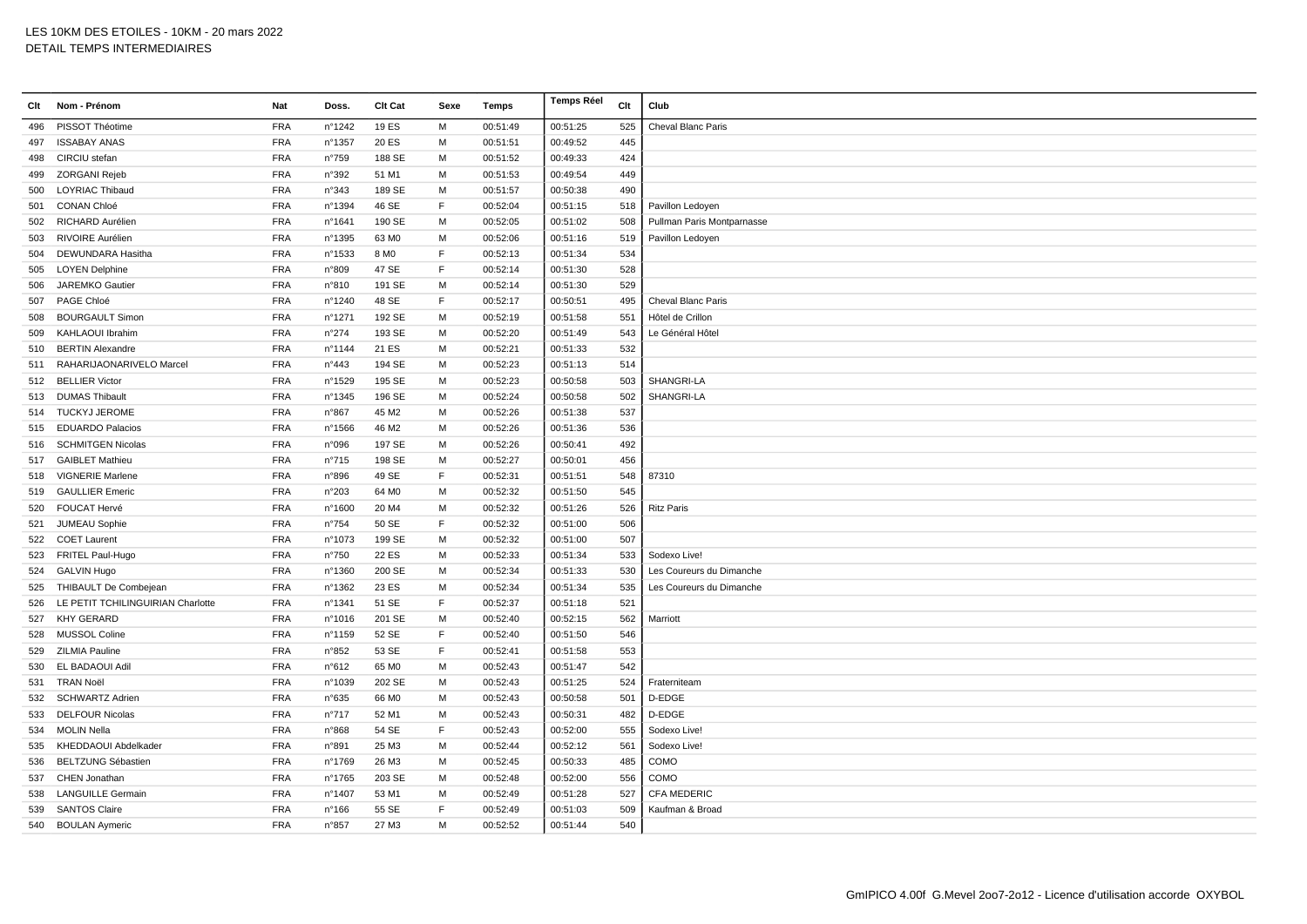| Clt | Nom - Prénom                      | Nat        | Doss.           | Clt Cat           | Sexe        | Temps    | <b>Temps Réel</b> | Clt | Club                     |
|-----|-----------------------------------|------------|-----------------|-------------------|-------------|----------|-------------------|-----|--------------------------|
| 541 | <b>FATIH Adel</b>                 | <b>FRA</b> | n°1579          | 204 SE            | M           | 00:52:52 | 00:49:51          | 444 |                          |
|     | 542 ARTIGNY Julie                 | <b>FRA</b> | n°921           | 56 SE             | F           | 00:52:53 | 00:52:00          | 554 |                          |
| 543 | DE BERTIER Amaury                 | <b>FRA</b> | n°671           | 205 SE            | M           | 00:52:56 | 00:52:22          | 568 |                          |
|     | 544 THEVENOT Virginie             | <b>FRA</b> | $n^{\circ}742$  | 1 M <sub>5</sub>  | E           | 00:52:57 | 00:51:45          | 541 | Barrière                 |
| 545 | <b>LAUREN Neiswender</b>          | <b>FRA</b> | n°910           | 57 SE             | F           | 00:52:58 | 00:51:43          | 539 |                          |
| 546 | <b>HOUNSINOU Giovani</b>          | <b>FRA</b> | n°1525          | 206 SE            | M           | 00:53:00 | 00:51:21          | 523 |                          |
| 547 | <b>CHARTIER François</b>          | <b>FRA</b> | n°146           | 67 M <sub>0</sub> | M           | 00:53:00 | 00:51:14          | 516 | Kaufman & Broad          |
| 548 | <b>LACHAL Serge</b>               | <b>FRA</b> | $n^{\circ}$ 176 | 28 M3             | M           | 00:53:01 | 00:51:50          | 547 | Nounouss92               |
| 549 | CHARPENTIER Léa                   | <b>FRA</b> | n°1612          | 8 ES              | F           | 00:53:02 | 00:51:19          | 522 |                          |
| 550 | <b>DESMOULINS ANTOINE</b>         | <b>FRA</b> | n°912           | 207 SE            | M           | 00:53:03 | 00:51:56          | 550 |                          |
| 551 | MABOUNDAH-MOUELLE Le Prince-David | <b>FRA</b> | n°1006          | 54 M1             | M           | 00:53:03 | 00:52:26          | 569 | PPLD                     |
| 552 | <b>BLACHON Jean-marie</b>         | <b>FRA</b> | n°663           | 29 M3             | м           | 00:53:06 | 00:51:54          | 549 | Barrière                 |
| 553 | <b>COCHU Margot</b>               | <b>FRA</b> | n°353           | 58 SE             | F           | 00:53:06 | 00:50:53          | 497 | <b>BGM</b>               |
| 554 | <b>KERVIL Etienne</b>             | <b>FRA</b> | n°817           | 47 M2             | м           | 00:53:08 | 00:52:22          | 567 |                          |
| 555 | <b>CRAUNOT Stéphane</b>           | <b>FRA</b> | nº1354          | 30 M3             | M           | 00:53:13 | 00:52:50          | 584 | SHANGRI-LA               |
| 556 | SIEGEL Thibault                   | <b>FRA</b> | n°1217          | 208 SE            | M           | 00:53:18 | 00:52:53          | 587 | Marriott                 |
| 557 | <b>MENES Micah</b>                | <b>FRA</b> | n°568           | 21 M4             | м           | 00:53:19 | 00:52:43          | 580 |                          |
| 558 | <b>CLERC Kim</b>                  | <b>FRA</b> | n°102           | 59 SE             | E           | 00:53:19 | 00:51:49          | 544 |                          |
| 559 | <b>COUDERT Margot</b>             | <b>FRA</b> | $n^{\circ}474$  | 60 SE             | $\mathsf F$ | 00:53:22 | 00:52:33          | 573 |                          |
| 560 | ROUCHEUX bruno                    | <b>FRA</b> | n°746           | 6 M <sub>5</sub>  | M           | 00:53:22 | 00:52:10          | 560 | Barrière                 |
| 561 | <b>FRIEDERICH Alain</b>           | <b>FRA</b> | n°1776          | 209 SE            | M           | 00:53:26 | 00:52:19          | 566 |                          |
| 562 | MOSTEFA Yanis                     | <b>FRA</b> | n°381           | 210 SE            | М           | 00:53:29 | 00:51:33          | 531 | CHATEAU VOLTAIRE         |
| 563 | <b>GOEURY YOANN</b>               | <b>FRA</b> | n°834           | 211 SE            | M           | 00:53:29 | 00:52:59          | 596 |                          |
| 564 | <b>LAUR Laura</b>                 | <b>FRA</b> | n°1115          | 61 SE             | F           | 00:53:30 | 00:52:31          | 571 |                          |
| 565 | <b>MOUTON Guy</b>                 | <b>FRA</b> | n°1492          | 2 M <sub>6</sub>  | M           | 00:53:30 | 00:51:12          | 513 | COMO                     |
| 566 | LESCURE GREGORY                   | <b>FRA</b> | n°683           | 31 M3             | M           | 00:53:32 | 00:52:19          | 565 | Barrière                 |
| 567 | ORTEGA Leonardo                   | <b>FRA</b> | n°909           | 68 M <sub>0</sub> | М           | 00:53:33 | 00:52:05          | 558 |                          |
| 568 | <b>BOULAY William</b>             | <b>FRA</b> | n°1181          | 69 MO             | M           | 00:53:34 | 00:53:34          | 619 |                          |
| 569 | <b>KOPTININOV Denis</b>           | <b>FRA</b> | n°288           | 212 SE            | М           | 00:53:37 | 00:52:27          | 570 |                          |
| 570 | <b>MERON Francois</b>             | <b>FRA</b> | n°123           | 213 SE            | M           | 00:53:38 | 00:53:13          | 605 |                          |
| 571 | <b>BELOIS Gilles</b>              | <b>FRA</b> | n°560           | 22 M4             | м           | 00:53:41 | 00:53:07          | 601 |                          |
| 572 | <b>DEMEUNYNCK Alaïs</b>           | <b>FRA</b> | n°1235          | 62 SE             | $\mathsf F$ | 00:53:42 | 00:52:16          | 563 | Cheval Blanc Paris       |
| 573 | SITZ antoine                      | <b>FRA</b> | n°1574          | 214 SE            | M           | 00:53:42 | 00:52:55          | 590 | <b>IMHI Running Team</b> |
|     | 574 ASTUGUEVIEILLE Mathieu        | <b>FRA</b> | n°1105          | 215 SE            | м           | 00:53:44 | 00:52:55          | 589 |                          |
| 575 | <b>VERGNE Nicolas</b>             | <b>FRA</b> | n°917           | 216 SE            | M           | 00:53:45 | 00:53:21          | 609 | The Peninsula Paris      |
|     | 576 LEWARD Lou                    | <b>FRA</b> | $n^{\circ}475$  | 63 SE             | $\mathsf F$ | 00:53:45 | 00:52:57          | 592 |                          |
|     | 577 POVES Nicolas                 | <b>FRA</b> | n°1632          | 217 SE            | M           | 00:53:46 | 00:52:03          | 557 | Mohg                     |
| 578 | <b>MODOLO Silvia</b>              | <b>FRA</b> | n°1602          | 64 SE             | F           | 00:53:46 | 00:52:42          | 579 | <b>Ritz Paris</b>        |
|     | 579 AUBANTON Alice                | <b>FRA</b> | nº1742          | 65 SE             | F           | 00:53:48 | 00:51:40          | 538 |                          |
| 580 | <b>GIL BRUNO</b>                  | <b>FRA</b> | n°018           | 218 SE            | М           | 00:53:48 | 00:52:57          | 593 |                          |
|     | 581 ACAR Jean Rémy                | <b>FRA</b> | n°1439          | 7 M <sub>5</sub>  | м           | 00:53:49 | 00:53:02          | 599 |                          |
| 582 | <b>BEZZAR Mohammed</b>            | <b>FRA</b> | nº1247          | 55 M1             | M           | 00:53:49 | 00:52:51          | 585 |                          |
| 583 | <b>BLONDEL Claire</b>             | <b>FRA</b> | n°1355          | 66 SE             | F           | 00:53:49 | 00:52:53          | 588 |                          |
| 584 | <b>TOMASSONI VIDAL Gilma</b>      | <b>FRA</b> | n°617           | 1 M4              | F           | 00:53:54 | 00:53:19          | 608 |                          |
| 585 | <b>BERNARD OLIVIER</b>            | <b>FRA</b> | n°345           | 32 M3             | M           | 00:53:56 | 00:53:40          | 623 |                          |
|     |                                   |            |                 |                   |             |          |                   |     |                          |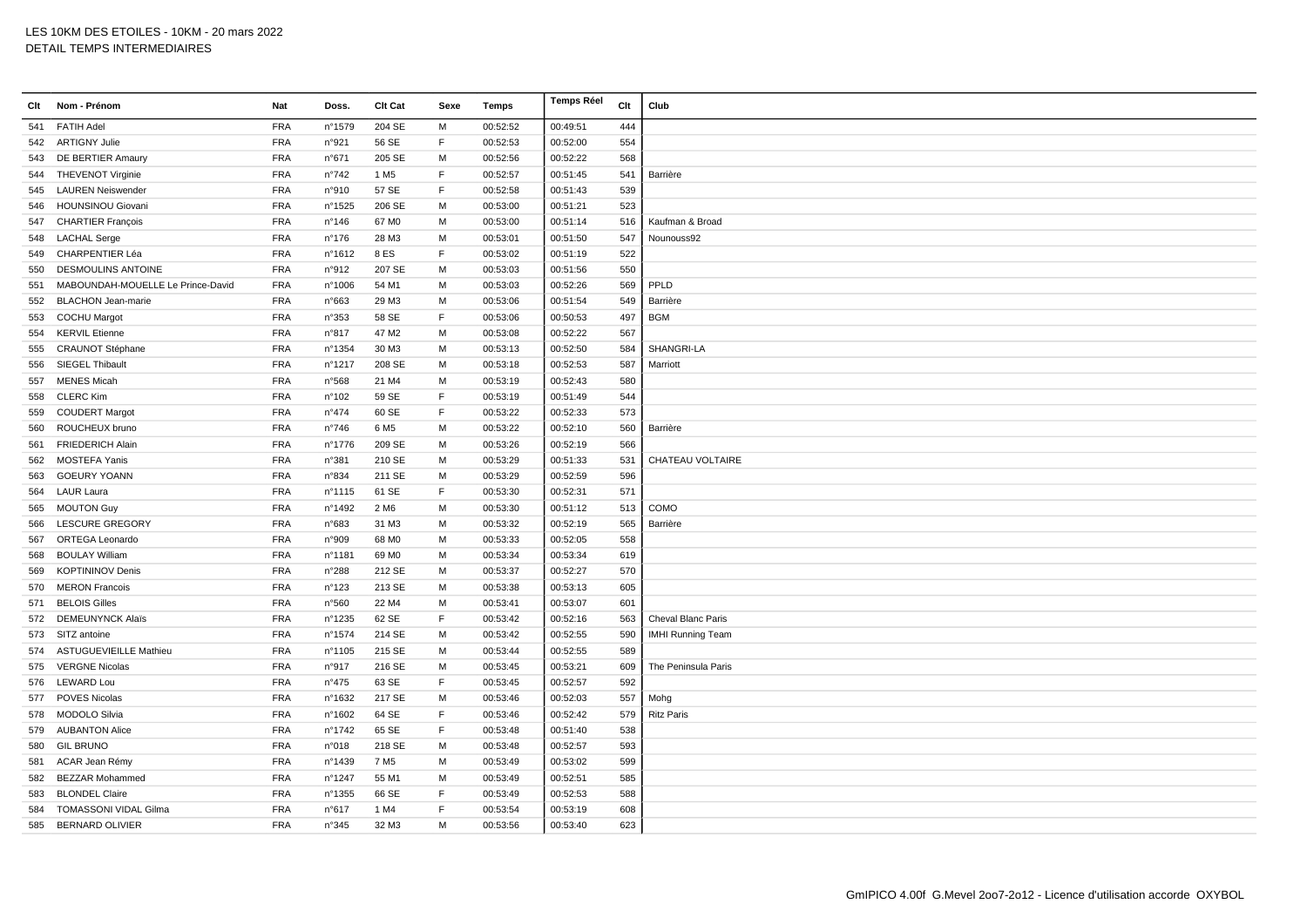| Clt | Nom - Prénom                  | Nat        | Doss.           | Clt Cat           | Sexe | Temps    | <b>Temps Réel</b> | Clt | Club                     |
|-----|-------------------------------|------------|-----------------|-------------------|------|----------|-------------------|-----|--------------------------|
| 586 | <b>BODART Karine</b>          | <b>FRA</b> | n°502           | 7 M3              | F    | 00:53:57 | 00:53:54          | 636 |                          |
| 587 | <b>TORRALBA JULIEN</b>        | <b>FRA</b> | n°549           | 70 M <sub>0</sub> | M    | 00:53:57 | 00:53:34          | 618 |                          |
| 588 | NETO PARADELA Christophe      | <b>FRA</b> | n°1321          | 219 SE            | M    | 00:53:57 | 00:51:00          | 504 |                          |
| 589 | <b>MARCHAIS Brice</b>         | <b>FRA</b> | n°1061          | 220 SE            | M    | 00:53:57 | 00:51:00          | 505 |                          |
| 590 | COTILLON-COURTAY Romuald      | <b>FRA</b> | n°1094          | 33 M3             | M    | 00:54:01 | 00:52:41          | 578 | Team Lutetia             |
| 591 | <b>SCHMITT Anthony</b>        | <b>FRA</b> | n°1352          | 221 SE            | M    | 00:54:02 | 00:52:36          | 575 | SHANGRI-LA               |
| 592 | <b>BETANCOURT Francisco</b>   | <b>FRA</b> | n°380           | 222 SE            | M    | 00:54:03 | 00:52:06          | 559 | CHATEAU VOLTAIRE         |
| 593 | <b>PEDRON Miguel</b>          | <b>FRA</b> | n°1264          | 223 SE            | M    | 00:54:08 | 00:53:16          | 606 | Hôtel de Crillon         |
| 594 | CHASSAING Andréa              | <b>FRA</b> | n°1392          | 67 SE             | F    | 00:54:12 | 00:53:24          | 610 | Pavillon Ledoyen         |
| 595 | <b>SCHENTEN Aurélie</b>       | <b>FRA</b> | n°372           | 9 ES              | E    | 00:54:13 | 00:53:06          | 600 |                          |
| 596 | <b>DRAY Liliane</b>           | <b>FRA</b> | n°1501          | 7 M <sub>2</sub>  | E    | 00:54:13 | 00:54:01          | 645 | COMO                     |
| 597 | <b>DUBOIS Philippe</b>        | <b>FRA</b> | n°1178          | 34 M3             | M    | 00:54:13 | 00:52:56          | 591 |                          |
| 598 | CANAVAGGIO Baptiste           | <b>FRA</b> | n°761           | 224 SE            | M    | 00:54:15 | 00:51:58          | 552 |                          |
| 599 | <b>BOYER Nicolas</b>          | <b>FRA</b> | n°277           | 225 SE            | M    | 00:54:16 | 00:52:45          | 581 |                          |
| 600 | <b>ELASSOURI Rachid</b>       | <b>FRA</b> | n°990           | 48 M2             | M    | 00:54:16 | 00:52:48          | 583 | RADISSON BLU PARIS MLV   |
| 601 | <b>BOULGHOBRA Ayoub</b>       | <b>FRA</b> | n°1320          | 226 SE            | M    | 00:54:17 | 00:53:32          | 616 |                          |
| 602 | <b>DAOUT CLARISSE</b>         | <b>FRA</b> | $n^{\circ}$ 171 | 68 SE             | F    | 00:54:19 | 00:53:58          | 643 |                          |
| 603 | <b>MERLE Clémentine</b>       | <b>FRA</b> | n°1262          | 69 SE             | E    | 00:54:22 | 00:53:33          | 617 | Hôtel de Crillon         |
| 604 | <b>BEAUMANN Audrey</b>        | <b>FRA</b> | n°1249          | 10 M1             | E    | 00:54:22 | 00:53:27          | 613 | Hôtel de Crillon         |
| 605 | <b>FERNANDES Guillaume</b>    | <b>FRA</b> | n°1444          | 49 M <sub>2</sub> | M    | 00:54:26 | 00:53:12          | 604 | COMO                     |
| 606 | <b>SCHWARTZ Léopold</b>       | <b>FRA</b> | n°1383          | 227 SE            | M    | 00:54:27 | 00:53:36          | 621 | <b>IMHI Running Team</b> |
| 607 | SCHOTTE Jérémy                | <b>FRA</b> | n°1540          | 228 SE            | M    | 00:54:27 | 00:53:52          | 635 | Bulgari                  |
| 608 | <b>WILSON Philip</b>          | <b>FRA</b> | nº1175          | 35 M3             | M    | 00:54:27 | 00:53:35          | 620 |                          |
| 609 | ADEBUJI ONIKOYI ifeshalewa    | <b>FRA</b> | n°1428          | 11 M1             | E    | 00:54:29 | 00:52:52          | 586 |                          |
| 610 | <b>CANNING Fionnuala</b>      | <b>FRA</b> | n°210           | 8 M <sub>2</sub>  | E    | 00:54:30 | 00:54:19          | 664 |                          |
| 611 | <b>COULIBEUF CAMILLE</b>      | <b>FRA</b> | n°991           | 71 M <sub>0</sub> | M    | 00:54:31 | 00:53:50          | 634 | Marriott                 |
|     | 612 VERDET Christophe         | <b>FRA</b> | n°407           | 36 M3             | M    | 00:54:31 | 00:53:31          | 615 |                          |
| 613 | <b>TAVENARD Henri</b>         | <b>FRA</b> | n°1424          | 56 M1             | M    | 00:54:32 | 00:53:00          | 597 |                          |
| 614 | <b>DUSSEAUX Jean-François</b> | <b>FRA</b> | n°703           | 37 M3             | M    | 00:54:33 | 00:54:00          | 644 | Sodexo Live!             |
| 615 | <b>ASSERAF Emmanuelle</b>     | <b>FRA</b> | n°243           | 9 M <sub>2</sub>  | F    | 00:54:33 | 00:53:24          | 611 |                          |
|     | 616 POLIZZI Mathilde          | <b>FRA</b> | n°338           | 70 SE             | E    | 00:54:34 | 00:52:33          | 574 | <b>GO POPOGEO</b>        |
|     | 617 ROULE Charlotte           | <b>FRA</b> | n°151           | 10 M <sub>2</sub> | E    | 00:54:34 | 00:53:54          | 638 |                          |
| 618 | <b>TERKI Abdelhack</b>        | <b>FRA</b> | n°1042          | 8 M <sub>5</sub>  | M    | 00:54:36 | 00:53:58          | 642 |                          |
|     | 619 FAURITE Valentin          | <b>FRA</b> | n°712           | 229 SE            | M    | 00:54:40 | 00:52:59          | 594 |                          |
| 620 | <b>NEGARVILLE Clotilde</b>    | <b>FRA</b> | n°531           | 71 SE             | E    | 00:54:40 | 00:52:16          | 564 |                          |
| 621 | ALLAVÈNE Clémence             | <b>FRA</b> | n°1259          | 72 SE             | E    | 00:54:42 | 00:53:48          | 631 | Hôtel de Crillon         |
| 622 | <b>GRAINDORGE Emma</b>        | <b>FRA</b> | n°322           | 12 M1             | E    | 00:54:42 | 00:53:56          | 640 |                          |
|     | 623 PERELLO Emilie            | <b>FRA</b> | n°385           | 13 M1             | E    | 00:54:43 | 00:52:47          | 582 | CHATEAU VOLTAIRE         |
| 624 | <b>MOREAU Jules</b>           | <b>FRA</b> | n°1630          | 230 SE            | M    | 00:54:43 | 00:53:01          | 598 | Mohg                     |
| 625 | <b>DEHENAIN Roxanne</b>       | <b>FRA</b> | n°211           | 9 M <sub>0</sub>  | E    | 00:54:44 | 00:54:08          | 652 |                          |
| 626 | SAVIGNAT Aurélie              | <b>FRA</b> | n°1045          | 14 M1             | E    | 00:54:44 | 00:54:09          | 656 |                          |
| 627 | <b>PIEGE Elodie</b>           | <b>FRA</b> | n°601           | 15 M1             | E    | 00:54:45 | 00:54:45          | 681 | Jean-François Piège      |
|     | 628 ALIOUI Chams Eddine       | <b>FRA</b> | n°1511          | 231 SE            | M    | 00:54:45 | 00:53:26          | 612 | Team Lutetia             |
| 629 | <b>ROUAULT Stephanie</b>      | <b>FRA</b> | n°124           | 11 M <sub>2</sub> | E    | 00:54:46 | 00:53:48          | 630 |                          |
|     | 630 PERRON FLORENCE           | <b>FRA</b> | $n^{\circ}787$  | 73 SE             | F    | 00:54:46 | 00:54:28          | 673 |                          |
|     |                               |            |                 |                   |      |          |                   |     |                          |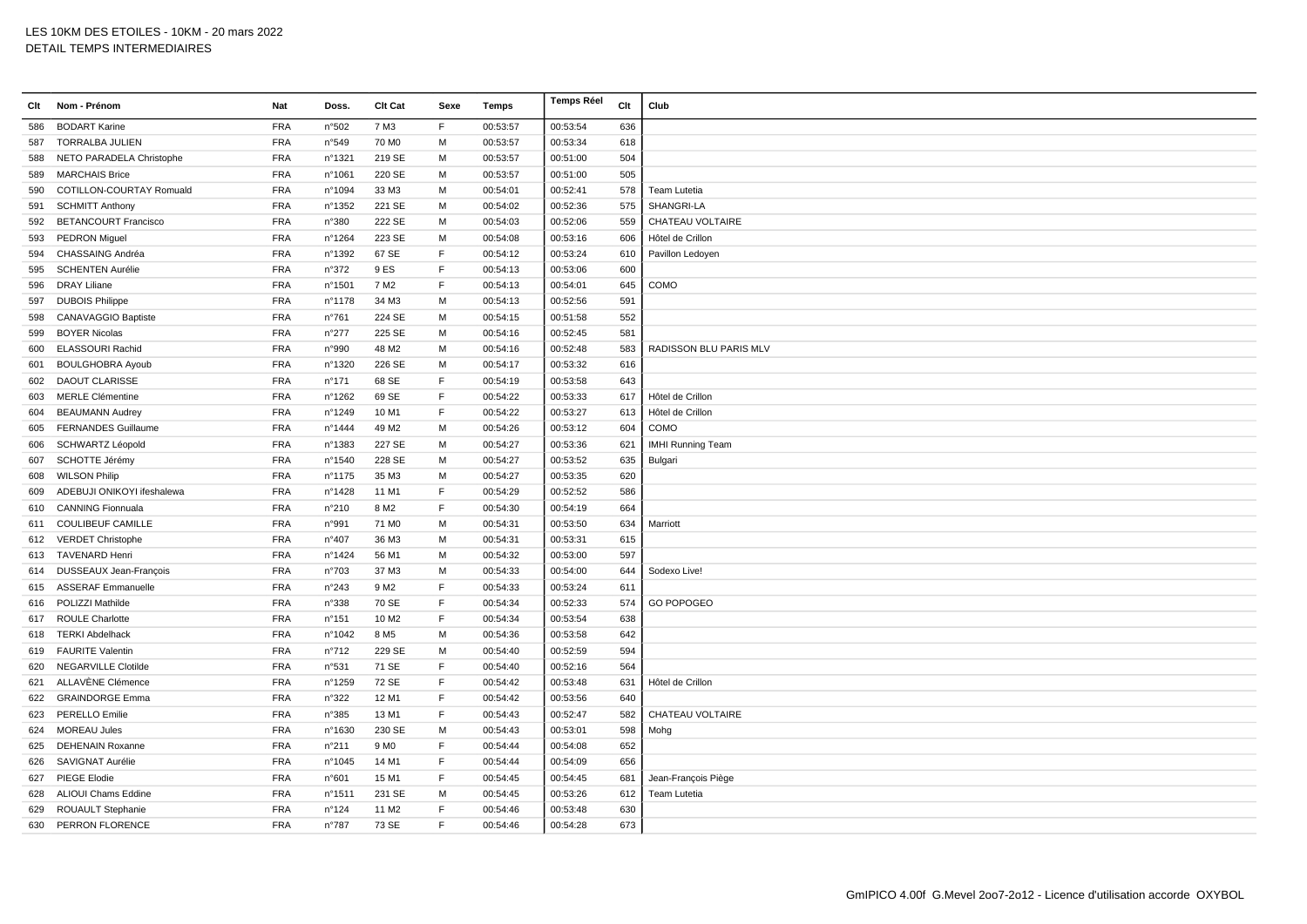| Clt | Nom - Prénom             | Nat        | Doss.  | Clt Cat           | Sexe        | <b>Temps</b> | <b>Temps Réel</b> | Clt | Club                           |
|-----|--------------------------|------------|--------|-------------------|-------------|--------------|-------------------|-----|--------------------------------|
| 631 | <b>TAMBOSSO Fabrice</b>  | <b>FRA</b> | n°1519 | 57 M1             | M           | 00:54:46     | 00:52:33          | 572 | COMO                           |
| 632 | <b>GAROFALO Marco</b>    | <b>FRA</b> | n°963  | 72 M <sub>0</sub> | M           | 00:54:46     | 00:54:09          | 657 |                                |
| 633 | LE GOFF CHARLINE         | <b>FRA</b> | nº1316 | 74 SE             | E           | 00:54:48     | 00:54:05          | 650 | <b>HYATT REGENCY CHANTILLY</b> |
| 634 | <b>AUMASSON Tristan</b>  | <b>FRA</b> | n°1331 | 73 M <sub>0</sub> | M           | 00:54:50     | 00:53:17          | 607 |                                |
| 635 | ZEGHIDOUR Neil           | <b>FRA</b> | nº1613 | 232 SE            | M           | 00:54:50     | 00:53:30          | 614 |                                |
| 636 | <b>FURT Robin</b>        | <b>FRA</b> | n°1254 | 233 SE            | M           | 00:54:50     | 00:53:54          | 637 | Hôtel de Crillon               |
| 637 | <b>VAIOS Emmanuel</b>    | <b>FRA</b> | n°1518 | 9 M <sub>5</sub>  | M           | 00:54:51     | 00:52:38          | 576 | COMO                           |
| 638 | <b>MARTOT ERIC</b>       | <b>FRA</b> | n°1335 | 50 M <sub>2</sub> | M           | 00:54:53     | 00:54:03          | 646 |                                |
| 639 | <b>CORREIA Noé</b>       | <b>FRA</b> | n°616  | 51 M2             | M           | 00:54:54     | 00:53:11          | 602 |                                |
| 640 | <b>MORALES Cindy</b>     | <b>FRA</b> | n°1543 | 75 SE             | F           | 00:54:56     | 00:53:12          | 603 | Bulgari                        |
| 641 | <b>CAMARASA Fabrice</b>  | <b>FRA</b> | n°086  | 234 SE            | M           | 00:54:56     | 00:53:38          | 622 |                                |
| 642 | <b>BALLIN FREDERIC</b>   | <b>FRA</b> | n°534  | 38 M3             | M           | 00:54:57     | 00:54:10          | 658 | Sodexo Live!                   |
| 643 | SALGADO Pablo            | <b>FRA</b> | n°1160 | 74 M <sub>0</sub> | M           | 00:54:58     | 00:53:45          | 628 |                                |
|     | 644 THOMAS Julie         | <b>FRA</b> | n°1648 | 76 SE             | E           | 00:54:59     | 00:53:40          | 624 |                                |
| 645 | <b>VUCKOVIC DRAGANA</b>  | <b>FRA</b> | n°932  | 77 SE             | F           | 00:55:04     | 00:54:36          | 678 | Kimpton St Honoré Paris        |
| 646 | <b>BIETH Eve</b>         | <b>FRA</b> | n°1051 | 10 M <sub>0</sub> | F           | 00:55:05     | 00:54:26          | 672 |                                |
| 647 | SALOMÉ Laplace           | <b>FRA</b> | n°707  | 10 ES             | F           | 00:55:06     | 00:54:22          | 668 |                                |
| 648 | <b>GIANNELLI Marion</b>  | <b>FRA</b> | n°653  | 78 SE             | F           | 00:55:07     | 00:53:55          | 639 |                                |
| 649 | FONSECA DA SILVA Paulo   | <b>FRA</b> | n°881  | 58 M1             | M           | 00:55:09     | 00:52:41          | 577 | Barrière                       |
| 650 | <b>AIDAN Didier</b>      | <b>FRA</b> | n°483  | 23 M4             | M           | 00:55:09     | 00:54:03          | 647 |                                |
| 651 | <b>GAUDEFROY</b> vincent | <b>FRA</b> | n°625  | 52 M2             | M           | 00:55:10     | 00:54:24          | 671 |                                |
| 652 | <b>GEFFROY Maricke</b>   | <b>FRA</b> | n°1761 | 79 SE             | F           | 00:55:10     | 00:54:08          | 651 |                                |
| 653 | <b>AUBIN Stéphanie</b>   | <b>FRA</b> | n°184  | 11 M <sub>0</sub> | E           | 00:55:10     | 00:53:45          | 627 |                                |
| 654 | ROUSSEL Marie-Laure      | <b>FRA</b> | n°1762 | 80 SE             | $\mathsf F$ | 00:55:10     | 00:54:08          | 653 |                                |
| 655 | <b>GHLOUCI Faride</b>    | <b>FRA</b> | n°1490 | 10 M <sub>5</sub> | M           | 00:55:11     | 00:52:59          | 595 | COMO                           |
| 656 | <b>FERNANDES Antonio</b> | <b>FRA</b> | n°516  | 39 M3             | M           | 00:55:12     | 00:53:45          | 629 | <b>HYATT</b>                   |
| 657 | <b>LAVIGNE Antoine</b>   | <b>FRA</b> | n°770  | 235 SE            | M           | 00:55:15     | 00:54:04          | 648 |                                |
| 658 | <b>LAVIGNE Lionel</b>    | <b>FRA</b> | n°824  | 3 M <sub>6</sub>  | M           | 00:55:15     | 00:54:04          | 649 |                                |
| 659 | <b>NOE Priscilla</b>     | <b>FRA</b> | n°1594 | 16 M1             | F           | 00:55:15     | 00:54:39          | 679 |                                |
| 660 | <b>BOUCHEMA Hind</b>     | <b>FRA</b> | n°800  | 12 M <sub>0</sub> | $\mathsf F$ | 00:55:18     | 00:54:21          | 666 |                                |
| 661 | <b>BOBAN Romain</b>      | <b>FRA</b> | n°814  | 236 SE            | M           | 00:55:18     | 00:54:22          | 669 |                                |
| 662 | <b>CSUKAS-NOVAK Nora</b> | <b>FRA</b> | n°543  | 17 M1             | F           | 00:55:19     | 00:54:21          | 667 |                                |
| 663 | PETIT Thimothée          | <b>FRA</b> | n°1269 | 237 SE            | M           | 00:55:23     | 00:55:03          | 688 | Hôtel de Crillon               |
| 664 | ALIX Frédéric            | <b>FRA</b> | n°295  | 53 M2             | M           | 00:55:26     | 00:54:40          | 680 |                                |
| 665 | <b>BOUQUET Sandrine</b>  | <b>FRA</b> | n°413  | 12 M <sub>2</sub> | F           | 00:55:28     | 00:54:30          | 675 |                                |
| 666 | CESARI Stéphane          | <b>FRA</b> | n°563  | 59 M1             | M           | 00:55:29     | 00:54:13          | 659 |                                |
| 667 | CLERGÉ DUGILLON Elodie   | <b>FRA</b> | n°408  | 81 SE             | E           | 00:55:29     | 00:54:33          | 677 |                                |
| 668 | <b>COLETTA David</b>     | <b>FRA</b> | n°1451 | 24 M4             | M           | 00:55:29     | 00:54:14          | 660 | <b>Team Gemology</b>           |
| 669 | <b>LESTAS Pauline</b>    | <b>FRA</b> | n°1635 | 82 SE             | F           | 00:55:30     | 00:54:16          | 662 | <b>Team Gemology</b>           |
| 670 | <b>MAURY Pierre</b>      | <b>FRA</b> | n°1781 | 238 SE            | M           | 00:55:34     | 00:53:45          | 626 | Mohg                           |
| 671 | DEVANLAY Arnaud          | <b>FRA</b> | n°1784 | 239 SE            | M           | 00:55:34     | 00:54:53          | 687 |                                |
|     | 672 ARNAUD Alexis        | <b>FRA</b> | n°1359 | 240 SE            | M           | 00:55:35     | 00:54:09          | 654 | <b>HYATT</b>                   |
|     | 673 GALAN Charlotte      | <b>FRA</b> | n°1429 | 83 SE             | F           | 00:55:35     | 00:54:09          | 655 | <b>HYATT</b>                   |
| 674 | <b>GUIARD Paul-Emile</b> | <b>FRA</b> | n°913  | 241 SE            | M           | 00:55:36     | 00:54:29          | 674 |                                |
|     | 675 KOFFI Judicaël       | <b>FRA</b> | n°634  | 242 SE            | M           | 00:55:36     | 00:53:48          |     | 633   D-EDGE                   |
|     |                          |            |        |                   |             |              |                   |     |                                |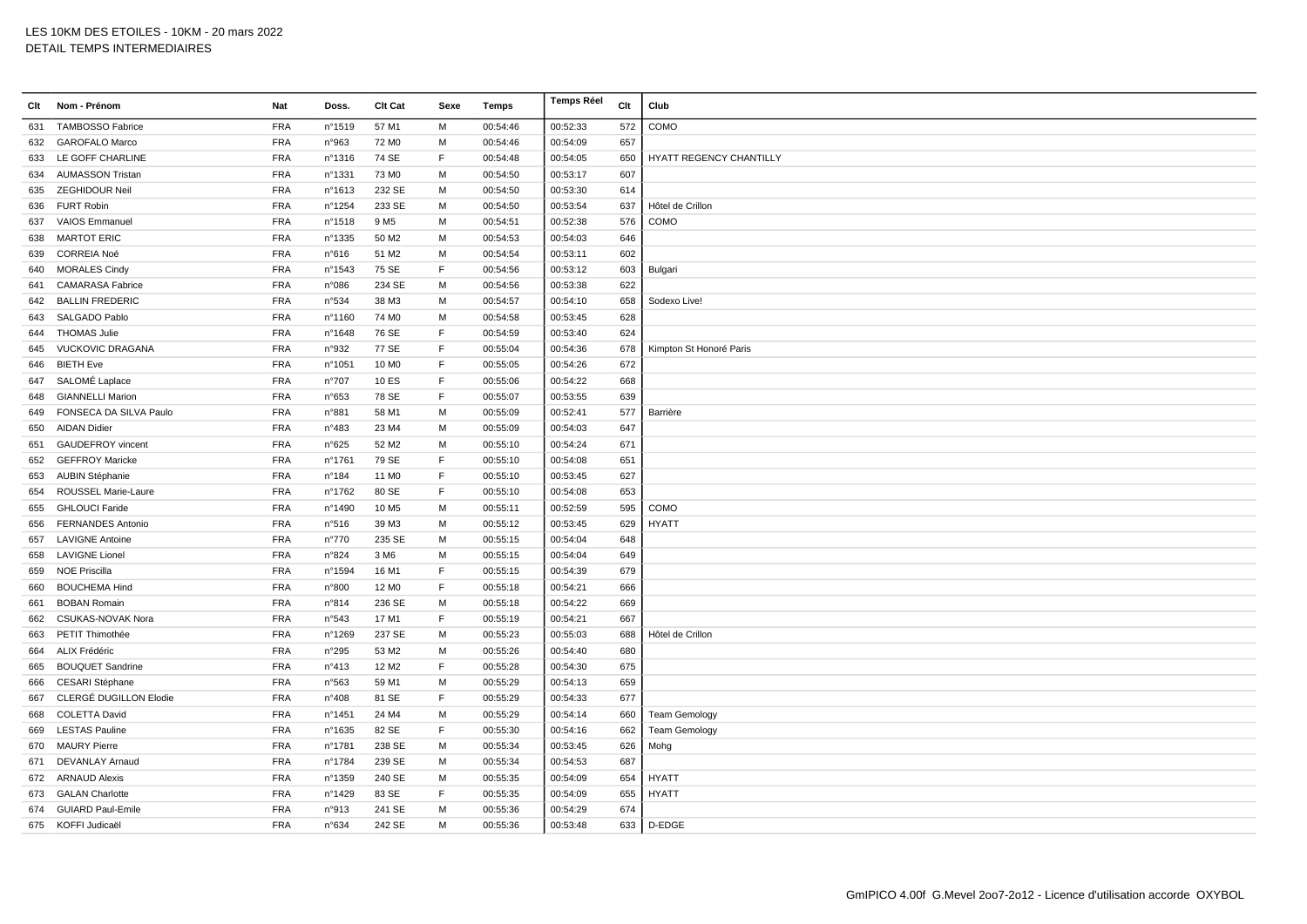| Clt | Nom - Prénom                 | Nat        | Doss.           | Clt Cat           | Sexe         | <b>Temps</b> | <b>Temps Réel</b> | Clt | Club                            |
|-----|------------------------------|------------|-----------------|-------------------|--------------|--------------|-------------------|-----|---------------------------------|
| 676 | <b>FAUCHER RAYMOND Erika</b> | <b>FRA</b> | n°1141          | 18 M1             | F            | 00:55:38     | 00:55:23          | 704 |                                 |
| 677 | <b>WARNET Guillaume</b>      | <b>FRA</b> | n°1343          | 24 ES             | M            | 00:55:38     | 00:53:44          | 625 | SHANGRI-LA                      |
| 678 | SANTIAGO Harvey              | <b>FRA</b> | nº1138          | 75 M <sub>0</sub> | M            | 00:55:45     | 00:54:20          | 665 | Ambassador Paris Marriott Opera |
| 679 | <b>GARAT Marie</b>           | <b>FRA</b> | n°1438          | 84 SE             | $\mathsf{F}$ | 00:55:51     | 00:54:46          | 683 |                                 |
| 680 | DE BERTIER Tanguy            | <b>FRA</b> | n°955           | 25 ES             | M            | 00:56:04     | 00:55:28          | 712 |                                 |
| 681 | <b>HASTERT Nadine</b>        | <b>FRA</b> | n°1467          | 1 M <sub>6</sub>  | F            | 00:56:06     | 00:55:51          | 731 | COMO                            |
| 682 | <b>GUERIN Garance</b>        | <b>FRA</b> | n°858           | 85 SE             | F            | 00:56:08     | 00:54:15          | 661 | Barrière                        |
| 683 | <b>MEURET Xavier</b>         | <b>FRA</b> | n°271           | 76 M <sub>0</sub> | M            | 00:56:09     | 00:55:27          | 711 |                                 |
| 684 | LEFEVRE FRANCOIS             | <b>FRA</b> | n°1384          | 60 M1             | м            | 00:56:10     | 00:55:13          | 696 |                                 |
| 685 | <b>GALLET FLORE</b>          | <b>FRA</b> | n°723           | 86 SE             | $\mathsf{F}$ | 00:56:11     | 00:54:51          | 686 | <b>MAISONS PARIENTE</b>         |
| 686 | <b>GENESTE Alix</b>          | <b>FRA</b> | n°667           | 87 SE             | $\mathsf F$  | 00:56:12     | 00:55:36          | 717 |                                 |
| 687 | <b>LLENSE Nicolas</b>        | <b>FRA</b> | n°1255          | 243 SE            | M            | 00:56:13     | 00:55:22          | 701 | Hôtel de Crillon                |
| 688 | <b>BLANC Emma</b>            | <b>FRA</b> | n°859           | 88 SE             | F            | 00:56:13     | 00:55:24          | 706 |                                 |
| 689 | MOTYKA Danuta                | <b>FRA</b> | n°962           | 19 M1             | $\mathsf{F}$ | 00:56:15     | 00:55:38          | 718 |                                 |
| 690 | <b>HOBATHO Jean-Pierre</b>   | <b>FRA</b> | $n^{\circ}465$  | 11 M <sub>5</sub> | M            | 00:56:15     | 00:55:38          | 719 |                                 |
| 691 | <b>BARAIGE Julie</b>         | <b>FRA</b> | n°1516          | 20 M1             | $\mathsf F$  | 00:56:16     | 00:53:48          | 632 | COMO                            |
| 692 | <b>MARTIMO Maria</b>         | <b>FRA</b> | n°224           | 89 SE             | F            | 00:56:20     | 00:54:23          | 670 |                                 |
| 693 | <b>LEMERLE Quentin</b>       | <b>FRA</b> | n°840           | 244 SE            | M            | 00:56:21     | 00:55:13          | 695 |                                 |
| 694 | <b>LACOUR Gabrielle</b>      | <b>FRA</b> | n°1034          | 90 SE             | $\mathsf{F}$ | 00:56:21     | 00:55:33          | 715 |                                 |
| 695 | VÉLY Julien                  | <b>FRA</b> | n°1674          | 61 M1             | M            | 00:56:23     | 00:55:18          | 698 | COMO                            |
| 696 | <b>GAUVRIT Camille</b>       | <b>FRA</b> | n°1031          | 91 SE             | $\mathsf{F}$ | 00:56:25     | 00:55:22          | 702 | Pullman Paris Montparnasse      |
| 697 | VALENCY Raphael              | <b>FRA</b> | n°956           | 77 M <sub>0</sub> | M            | 00:56:27     | 00:55:43          | 721 |                                 |
| 698 | POLETTI Cyrielle             | <b>FRA</b> | n°1098          | 92 SE             | E            | 00:56:28     | 00:55:25          | 708 | Pullman Paris Montparnasse      |
| 699 | JAMGOTCHIAN Jean-Yves        | <b>FRA</b> | n°1396          | 62 M1             | M            | 00:56:29     | 00:55:42          | 720 | Pavillon Ledoyen                |
| 700 | <b>DUPONT OLENA</b>          | <b>FRA</b> | n°1088          | 13 M <sub>0</sub> | $\mathsf F$  | 00:56:29     | 00:55:11          | 694 | Team Lutetia                    |
| 701 | SARAA AYMAN                  | <b>FRA</b> | n°1662          | 245 SE            | M            | 00:56:30     | 00:55:07          | 690 | <b>CFA MEDERIC</b>              |
| 702 | JAVAUDIN Virginie            | <b>FRA</b> | n°730           | 21 M1             | E            | 00:56:30     | 00:55:47          | 725 | Lily of the Valley              |
| 703 | ADJADJ Grégory               | <b>FRA</b> | n°332           | 63 M1             | M            | 00:56:31     | 00:55:50          | 728 |                                 |
|     | 704 BARBE Xavier             | <b>FRA</b> | $n^{\circ}161$  | 54 M2             | M            | 00:56:31     | 00:54:45          | 682 | Kaufman & Broad                 |
| 705 | <b>TACHERIFT Cecile</b>      | <b>FRA</b> | $n^{\circ}$ 177 | 8 M3              | F            | 00:56:34     | 00:55:23          | 703 | Nounouss92                      |
|     | 706 PAPRZYCKI Delphine       | <b>FRA</b> | n°1277          | 93 SE             | F            | 00:56:36     | 00:54:19          | 663 | Vins Richard                    |
| 707 | <b>LANGLOIS Stéphanie</b>    | <b>FRA</b> | n°1745          | 22 M1             | $\mathsf{F}$ | 00:56:36     | 00:55:44          | 722 | <b>HYATT</b>                    |
| 708 | <b>GERMAIN Alix</b>          | <b>FRA</b> | n°860           | 14 M <sub>0</sub> | E            | 00:56:37     | 00:55:03          | 689 |                                 |
| 709 | ANGULO Joaquin               | <b>FRA</b> | n°498           | 246 SE            | M            | 00:56:39     | 00:55:51          | 730 | Sodexo Live!                    |
| 710 | <b>DUFOUR Romane</b>         | <b>FRA</b> | n°1406          | 94 SE             | $\mathsf{F}$ | 00:56:40     | 00:55:52          | 733 | Pavillon Ledoyen                |
| 711 | <b>MONDEJAR Violaine</b>     | <b>FRA</b> | n°1256          | 95 SE             | $\mathsf F$  | 00:56:40     | 00:55:45          | 723 | Hôtel de Crillon                |
|     | 712 MAHE Aurélie             | <b>FRA</b> | n°1258          | 96 SE             | $\mathsf{F}$ | 00:56:42     | 00:55:50          | 729 | Hôtel de Crillon                |
|     | 713 ZEVACO muriel            | <b>FRA</b> | n°1653          | 2 M <sub>5</sub>  | E            | 00:56:42     | 00:55:26          | 709 |                                 |
| 714 | CITTERIO Célia               | <b>FRA</b> | n°1251          | 97 SE             | F            | 00:56:43     | 00:55:48          | 726 | Hôtel de Crillon                |
|     | 715 MALLERON Philippe        | <b>FRA</b> | n°621           | 25 M4             | M            | 00:56:46     | 00:56:30          | 757 |                                 |
|     | 716 TELLE PATRICIA           | <b>FRA</b> | n°1536          | 9 M3              | $\mathsf F$  | 00:56:49     | 00:56:06          | 742 |                                 |
|     | 717 NDALA leynthie           | <b>FRA</b> | n°1549          | 13 M <sub>2</sub> | $\mathsf F$  | 00:56:50     | 00:56:08          | 745 |                                 |
|     | 718 BUIRON BOURGEOIS Carole  | <b>FRA</b> | n°1274          | 14 M <sub>2</sub> | $\mathsf{F}$ | 00:56:50     | 00:54:32          | 676 | Vins Richard                    |
| 719 | <b>GRENTHE Jérôme</b>        | <b>FRA</b> | n°584           | 64 M1             | M            | 00:56:51     | 00:55:20          | 700 | <b>MOET- HENNESSY</b>           |
|     | 720 DESBARD Lucile           | <b>FRA</b> | n°664           | 98 SE             | F            | 00:56:51     | 00:55:07          | 691 |                                 |
|     |                              |            |                 |                   |              |              |                   |     |                                 |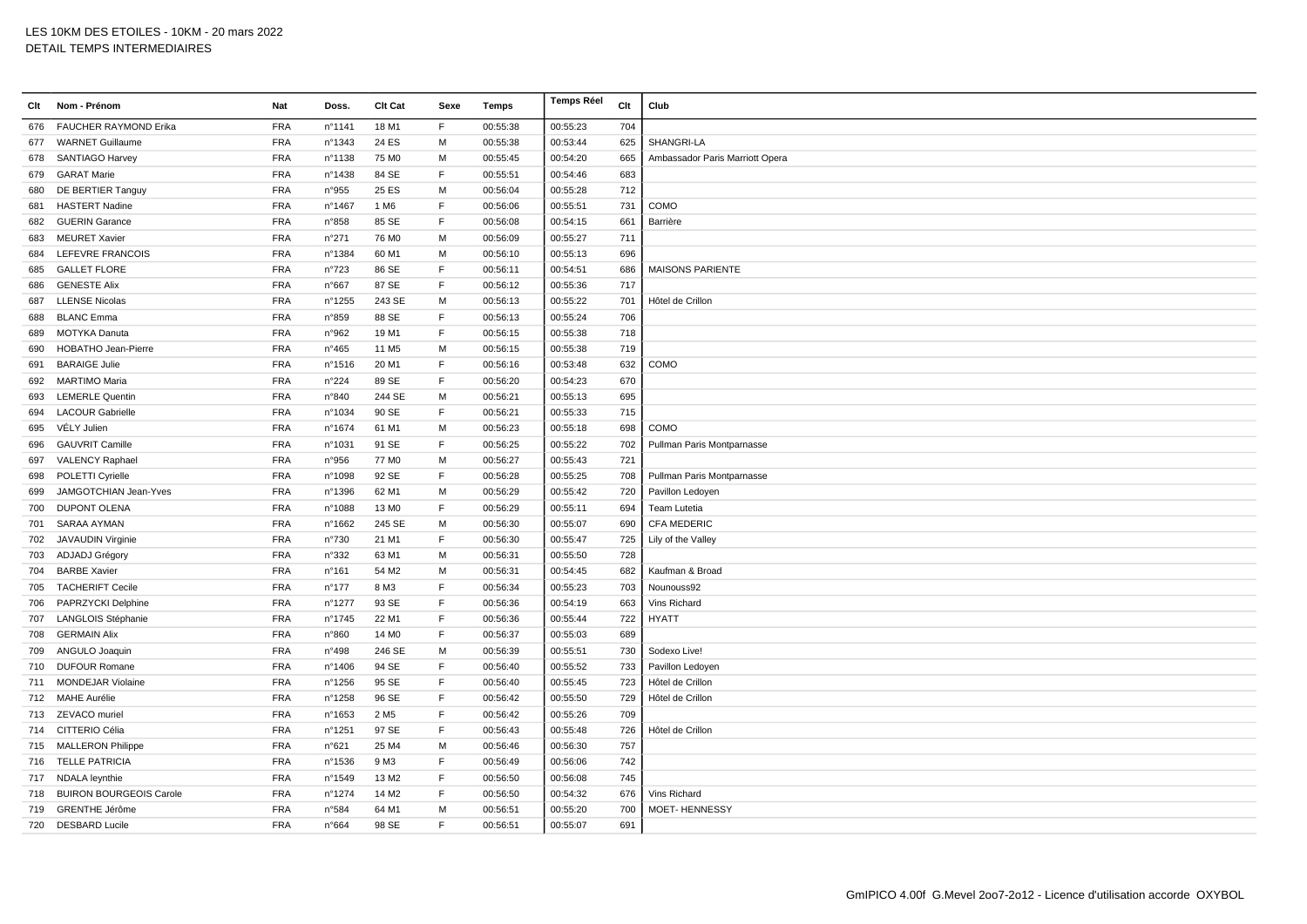| Clt | Nom - Prénom                  | Nat        | Doss.          | Clt Cat           | Sexe         | Temps    | <b>Temps Réel</b> | Clt | Club                            |
|-----|-------------------------------|------------|----------------|-------------------|--------------|----------|-------------------|-----|---------------------------------|
| 721 | <b>MIALLOT Antoine</b>        | <b>FRA</b> | $n^{\circ}458$ | 247 SE            | M            | 00:56:52 | 00:55:24          | 707 | <b>HYATT</b>                    |
|     | 722 LAJOUANIE Eve             | <b>FRA</b> | n°1079         | 99 SE             | F            | 00:56:52 | 00:55:27          | 710 | Ambassador Paris Marriott Opera |
| 723 | <b>RIVIERE FREDERIC</b>       | <b>FRA</b> | n°573          | 40 M3             | M            | 00:56:52 | 00:55:46          | 724 |                                 |
|     | 724 PARRENS Hugo              | <b>FRA</b> | n°1005         | 248 SE            | M            | 00:56:53 | 00:55:52          | 732 | PPLD                            |
| 725 | <b>HASEGAWA Holly</b>         | <b>FRA</b> | n°1757         | 100 SE            | E            | 00:56:54 | 00:53:56          | 641 |                                 |
| 726 | <b>BARRÉ Christophe</b>       | <b>FRA</b> | n°1019         | 78 M <sub>0</sub> | M            | 00:56:55 | 00:55:10          | 693 |                                 |
| 727 | <b>SOETENS Thierry</b>        | <b>FRA</b> | n°620          | 65 M1             | M            | 00:57:00 | 00:56:03          | 740 | TeamMoussette                   |
| 728 | CLAUX Julien                  | <b>FRA</b> | n°619          | 66 M1             | M            | 00:57:00 | 00:56:03          | 741 | TeamMoussette                   |
| 729 | <b>ROUANET Catherine</b>      | <b>FRA</b> | n°1405         | 15 M <sub>0</sub> | E            | 00:57:01 | 00:55:29          | 713 | CATAM                           |
| 730 | <b>REGNARD Stephanie</b>      | <b>FRA</b> | n°1081         | 23 M1             | E            | 00:57:06 | 00:56:21          | 750 |                                 |
| 731 | <b>MOREL FELIX</b>            | <b>FRA</b> | n°595          | 249 SE            | M            | 00:57:07 | 00:57:07          | 791 | Jean-François Piège             |
| 732 | <b>DOS REIS Frederic</b>      | <b>FRA</b> | n°1220         | 55 M2             | M            | 00:57:08 | 00:56:40          | 764 |                                 |
| 733 | <b>CAHN TSIRITANTELY</b>      | <b>FRA</b> | n°185          | 24 M1             | F            | 00:57:12 | 00:56:01          | 738 |                                 |
| 734 | CAGLIOTI Yohan                | <b>FRA</b> | n°142          | 67 M1             | M            | 00:57:14 | 00:56:31          | 758 |                                 |
| 735 | YOGANATHAN Hari               | <b>FRA</b> | n°1469         | 250 SE            | M            | 00:57:14 | 00:55:09          | 692 | COMO                            |
| 736 | KAIL Régis                    | <b>FRA</b> | n°1481         | 41 M3             | M            | 00:57:15 | 00:55:24          | 705 | COMO                            |
| 737 | <b>CECCHINI Dominique</b>     | <b>FRA</b> | n°1213         | 26 M4             | M            | 00:57:15 | 00:56:21          | 751 |                                 |
| 738 | <b>BRISON Eléonore</b>        | <b>FRA</b> | n°1146         | $1$ JU            | E            | 00:57:16 | 00:55:19          | 699 |                                 |
| 739 | <b>PASSIER Naomie</b>         | <b>FRA</b> | n°1149         | 11 ES             | E            | 00:57:16 | 00:55:56          | 736 | Four Seasons Hotel George V     |
| 740 | LICHTENEGGER Elisabeth        | <b>FRA</b> | $n^{\circ}774$ | 101 SE            | E            | 00:57:16 | 00:55:55          | 735 | The Peninsula Paris             |
| 741 | FOSSARD camille               | <b>FRA</b> | n°456          | 16 M <sub>0</sub> | E            | 00:57:18 | 00:54:47          | 684 |                                 |
| 742 | <b>WALTER Nathalie</b>        | <b>FRA</b> | n°1212         | 15 M2             | $\mathsf F$  | 00:57:20 | 00:56:26          | 754 |                                 |
| 743 | LEVASSEUR Laura               | <b>FRA</b> | n°1167         | 102 SE            | F            | 00:57:20 | 00:55:32          | 714 |                                 |
| 744 | <b>DESANGE MARC</b>           | <b>FRA</b> | n°451          | 42 M3             | M            | 00:57:23 | 00:54:50          | 685 |                                 |
| 745 | VIMAL DU MONTEIL FLORE        | <b>FRA</b> | n°196          | 103 SE            | E            | 00:57:26 | 00:56:18          | 748 |                                 |
| 746 | PERROT CLARA                  | <b>FRA</b> | n°1087         | 104 SE            | E            | 00:57:27 | 00:56:26          | 753 | Team Lutetia                    |
| 747 | <b>SKROCHOWSKI CORINNE</b>    | <b>FRA</b> | n°728          | 17 M <sub>0</sub> | F            | 00:57:27 | 00:56:07          | 744 | <b>MAISONS PARIENTE</b>         |
| 748 | ?Dossard #1796                | <b>FRA</b> | n°1796         | 251 SE            | M            | 00:57:32 | 00:56:42          | 766 |                                 |
|     | 749 FOUTREL Romain            | <b>FRA</b> | n°888          | 252 SE            | M            | 00:57:34 | 00:55:35          | 716 | <b>MOLITOR</b>                  |
| 750 | <b>BARBIER GAUTHRON Chloé</b> | <b>FRA</b> | n°849          | 105 SE            | $\mathsf F$  | 00:57:34 | 00:56:11          | 747 |                                 |
| 751 | <b>LECOFFRE Morgane</b>       | <b>FRA</b> | n°1361         | 106 SE            | E            | 00:57:35 | 00:56:34          | 760 | Les Coureurs du Dimanche        |
| 752 | RANDRIAMANDRANTO Johary       | <b>FRA</b> | n°201          | 253 SE            | M            | 00:57:36 | 00:56:27          | 755 |                                 |
| 753 | <b>CHAPILLON Enzo</b>         | <b>FRA</b> | n°1387         | 5 JU              | M            | 00:57:38 | 00:55:15          | 697 | <b>CFA MEDERIC</b>              |
| 754 | <b>BOUDROT Amélie</b>         | <b>FRA</b> | n°1333         | 25 M1             | F.           | 00:57:40 | 00:56:07          | 743 | CATAM                           |
| 755 | DOS SANTOS Inès               | <b>FRA</b> | n°788          | 107 SE            | E            | 00:57:41 | 00:56:58          | 783 |                                 |
| 756 | <b>BELLANCE Alison</b>        | <b>FRA</b> | n°1461         | 108 SE            | F            | 00:57:44 | 00:56:42          | 767 | COMO                            |
| 757 | LIND SILVA Fernanda           | <b>FRA</b> | n°362          | 109 SE            | E            | 00:57:46 | 00:56:47          | 772 |                                 |
| 758 | <b>NDAO Bourry</b>            | <b>FRA</b> | n°033          | 110 SE            | $\mathsf F$  | 00:57:52 | 00:55:53          | 734 |                                 |
| 759 | SAVARY David                  | <b>FRA</b> | n°967          | 43 M3             | M            | 00:57:56 | 00:56:08          | 746 | Sport et Tourisme               |
| 760 | <b>FENEUX MORGANE</b>         | <b>FRA</b> | n°1672         | 111 SE            | F            | 00:57:56 | 00:56:56          | 781 |                                 |
| 761 | <b>BRUCHON GREGORY</b>        | <b>FRA</b> | n°1671         | 79 M <sub>0</sub> | M            | 00:57:57 | 00:56:56          | 782 |                                 |
| 762 | VICENTE FONTOURA Joao         | <b>FRA</b> | n°355          | 80 MO             | M            | 00:58:02 | 00:56:34          | 761 |                                 |
| 763 | <b>ENJALBY Patrick</b>        | <b>FRA</b> | n°1597         | 68 M1             | M            | 00:58:09 | 00:55:48          | 727 |                                 |
| 764 | DE BRITO Philippe             | <b>FRA</b> | n°350          | 56 M2             | м            | 00:58:10 | 00:57:26          | 809 |                                 |
|     | 765 CHARRON Anne laure        | <b>FRA</b> | $n^{\circ}487$ | 26 M1             | $\mathsf{F}$ | 00:58:11 | 00:57:06          | 790 | Les fêlés                       |
|     |                               |            |                |                   |              |          |                   |     |                                 |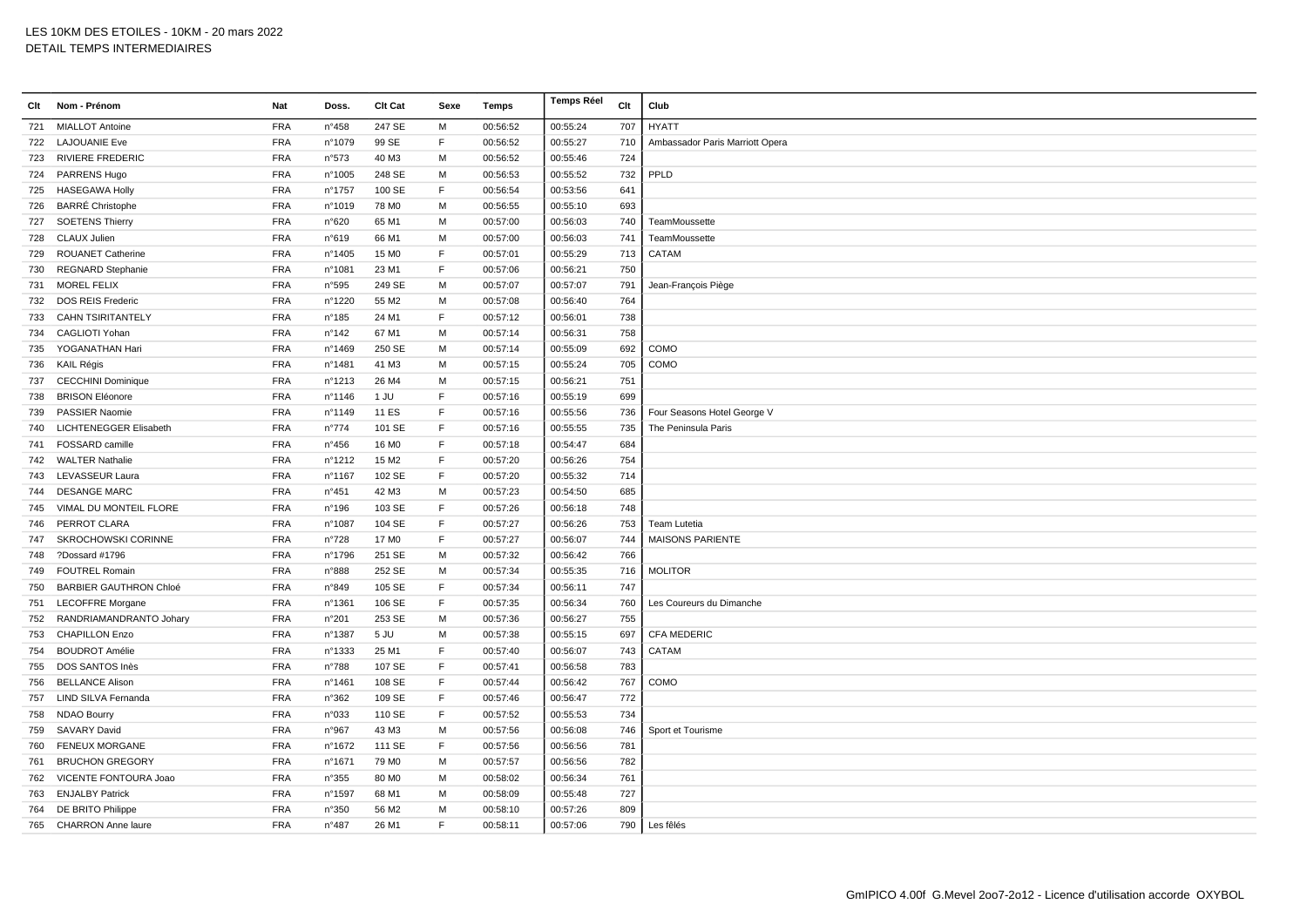| Clt | Nom - Prénom                 | Nat        | Doss.          | Clt Cat           | Sexe         | Temps    | <b>Temps Réel</b> | Clt | Club                            |
|-----|------------------------------|------------|----------------|-------------------|--------------|----------|-------------------|-----|---------------------------------|
| 766 | PORCU Rimedia                | <b>FRA</b> | n°1773         | 112 SE            | F            | 00:58:14 | 00:57:22          | 807 |                                 |
| 767 | <b>OUTTRABADY Christine</b>  | <b>FRA</b> | n°1770         | 113 SE            | F            | 00:58:16 | 00:57:05          | 788 |                                 |
| 768 | <b>BOULARD Daniel</b>        | <b>FRA</b> | n°533          | 44 M3             | М            | 00:58:17 | 00:57:06          | 789 |                                 |
| 769 | <b>MOREAU Marie</b>          | <b>FRA</b> | n°368          | 18 M <sub>0</sub> | F            | 00:58:17 | 00:57:20          | 803 |                                 |
| 770 | <b>VERHULST Eric</b>         | <b>FRA</b> | n°1283         | 45 M3             | м            | 00:58:20 | 00:56:02          | 739 | Vins Richard                    |
|     | 771 VENTURI Elisa            | <b>FRA</b> | n°928          | 19 MO             | E            | 00:58:21 | 00:56:41          | 765 | Technogym                       |
| 772 | <b>LECOURTOIS Ludovic</b>    | <b>FRA</b> | n°217          | 69 M1             | M            | 00:58:22 | 00:57:21          | 805 |                                 |
| 773 | <b>PICHON Emilie</b>         | <b>FRA</b> | n°1622         | 27 M1             | $\mathsf{F}$ | 00:58:22 | 00:56:33          | 759 | Mohg                            |
| 774 | VEIGA DE FREITAS Sara        | <b>FRA</b> | n°1466         | 20 M <sub>0</sub> | $\mathsf F$  | 00:58:22 | 00:57:21          | 806 | COMO                            |
| 775 | <b>LHERMET Charlotte</b>     | <b>FRA</b> | n°915          | 114 SE            | $\mathsf F$  | 00:58:23 | 00:56:25          | 752 |                                 |
| 776 | <b>BENEDETTI Laura</b>       | <b>FRA</b> | nº1231         | 115 SE            | $\mathsf F$  | 00:58:25 | 00:57:01          | 786 | Cheval Blanc Paris              |
| 777 | <b>BERTIN Jean</b>           | <b>FRA</b> | n°254          | 4 M <sub>6</sub>  | M            | 00:58:25 | 00:56:51          | 776 |                                 |
| 778 | <b>BARTOLO Daniel</b>        | <b>FRA</b> | n°253          | 254 SE            | M            | 00:58:25 | 00:56:50          | 775 |                                 |
| 779 | <b>SCHMITGEN Arnaud</b>      | <b>FRA</b> | n°1474         | 70 M1             | M            | 00:58:27 | 00:56:43          | 768 | COMO                            |
| 780 | MASCOLO Antonella            | <b>FRA</b> | n°1165         | 21 M <sub>0</sub> | E            | 00:58:28 | 00:56:19          | 749 |                                 |
| 781 | MIRAT Frédéric               | <b>FRA</b> | n°591          | 255 SE            | м            | 00:58:29 | 00:56:55          | 780 | Jean-François Piège             |
| 782 | NISHANTH Adu                 | <b>FRA</b> | n°1609         | 81 MO             | M            | 00:58:33 | 00:55:57          | 737 |                                 |
| 783 | <b>FAMPA Felipe</b>          | <b>FRA</b> | n°1427         | 71 M1             | M            | 00:58:34 | 00:56:36          | 762 |                                 |
| 784 | NEGREIROS Marília            | <b>FRA</b> | n°1426         | 28 M1             | F            | 00:58:34 | 00:56:36          | 763 |                                 |
| 785 | ?Dossard #30                 | <b>FRA</b> | n°030          | 256 SE            | M            | 00:58:34 | 00:56:50          | 774 |                                 |
| 786 | CYRILLA Yoan                 | <b>FRA</b> | n°402          | 26 ES             | M            | 00:58:34 | 00:56:43          | 769 |                                 |
| 787 | <b>EMICA Nicole</b>          | <b>FRA</b> | n°403          | 16 M <sub>2</sub> | $\mathsf F$  | 00:58:34 | 00:56:43          | 771 |                                 |
| 788 | <b>COLINET Timothee</b>      | <b>FRA</b> | n°700          | 257 SE            | M            | 00:58:38 | 00:57:08          | 792 |                                 |
| 789 | RAHAV sharon                 | <b>FRA</b> | n°340          | 10 M3             | F            | 00:58:38 | 00:57:00          | 785 |                                 |
| 790 | <b>ERAN RAHAV</b>            | FRA        | n°341          | 46 M3             | M            | 00:58:38 | 00:56:59          | 784 |                                 |
| 791 | <b>RENAUD William</b>        | <b>FRA</b> | n°959          | 258 SE            | M            | 00:58:39 | 00:57:17          | 801 | Four Seasons Hotel George V     |
| 792 | <b>BERAUD Marie</b>          | <b>FRA</b> | n°719          | 116 SE            | E            | 00:58:39 | 00:57:10          | 794 |                                 |
| 793 | PELLEGRINI Celia             | <b>FRA</b> | n°133          | 117 SE            | $\mathsf F$  | 00:58:39 | 00:57:46          | 825 |                                 |
| 794 | <b>DURMUS Ibrahim</b>        | <b>FRA</b> | n°869          | 57 M2             | M            | 00:58:41 | 00:58:08          | 838 | Sodexo Live!                    |
| 795 | <b>ELKAIM Aurélie</b>        | <b>FRA</b> | n°861          | 29 M1             | $\mathsf F$  | 00:58:42 | 00:57:09          | 793 |                                 |
| 796 | <b>GRÂCE Camille</b>         | <b>FRA</b> | n°1118         | 118 SE            | $\mathsf F$  | 00:58:42 | 00:57:20          | 804 | Four Seasons Hotel George V     |
| 797 | <b>FAIVRE Delphine</b>       | <b>FRA</b> | n°925          | 30 M1             | E            | 00:58:44 | 00:56:28          | 756 |                                 |
| 798 | <b>ALDORADIN Michel</b>      | <b>FRA</b> | n°1139         | 259 SE            | M            | 00:58:49 | 00:57:23          | 808 | Ambassador Paris Marriott Opera |
| 799 | SPAHIJA Jessy                | <b>FRA</b> | n°174          | 31 M1             | F            | 00:58:49 | 00:56:52          | 778 |                                 |
| 800 | <b>BOSSAKA Sensey</b>        | <b>FRA</b> | n°1755         | 260 SE            | M            | 00:58:51 | 00:58:28          | 860 | The Peninsula Paris             |
| 801 | <b>FEUILLETTE Maximilien</b> | <b>FRA</b> | $n^{\circ}477$ | 27 ES             | M            | 00:58:53 | 00:56:52          | 777 |                                 |
| 802 | <b>GLASBERG Léna</b>         | <b>FRA</b> | n°838          | 119 SE            | $\mathsf F$  | 00:58:53 | 00:57:12          | 797 |                                 |
| 803 | <b>PIKE Emma</b>             | <b>FRA</b> | $n^{\circ}464$ | 32 M1             | F            | 00:58:54 | 00:57:36          | 814 |                                 |
| 804 | <b>LAUR Claire-Lou</b>       | <b>FRA</b> | n°1114         | 120 SE            | F            | 00:58:55 | 00:57:56          | 831 |                                 |
| 805 | PERVAIZ Shan                 | <b>FRA</b> | n°839          | 261 SE            | M            | 00:58:56 | 00:57:15          | 798 |                                 |
| 806 | <b>ALBANE Philippeau</b>     | <b>FRA</b> | n°973          | 121 SE            | F            | 00:58:57 | 00:57:42          | 823 | HIE Canal de la Villette        |
| 807 | CAMP Stéphane                | <b>FRA</b> | n°1422         | 262 SE            | M            | 00:58:59 | 00:58:08          | 840 |                                 |
| 808 | <b>APPERE Alain</b>          | <b>FRA</b> | n°1631         | 47 M3             | м            | 00:59:06 | 00:57:35          | 813 | Mohg                            |
| 809 | <b>VERITE Justine</b>        | <b>FRA</b> | n°490          | 122 SE            | $\mathsf F$  | 00:59:07 | 00:57:33          | 811 | <b>ISIDORE LEROY</b>            |
|     | 810 MALINUR Thierry          | <b>FRA</b> | n°093          | 263 SE            | M            | 00:59:08 | 00:56:48          | 773 |                                 |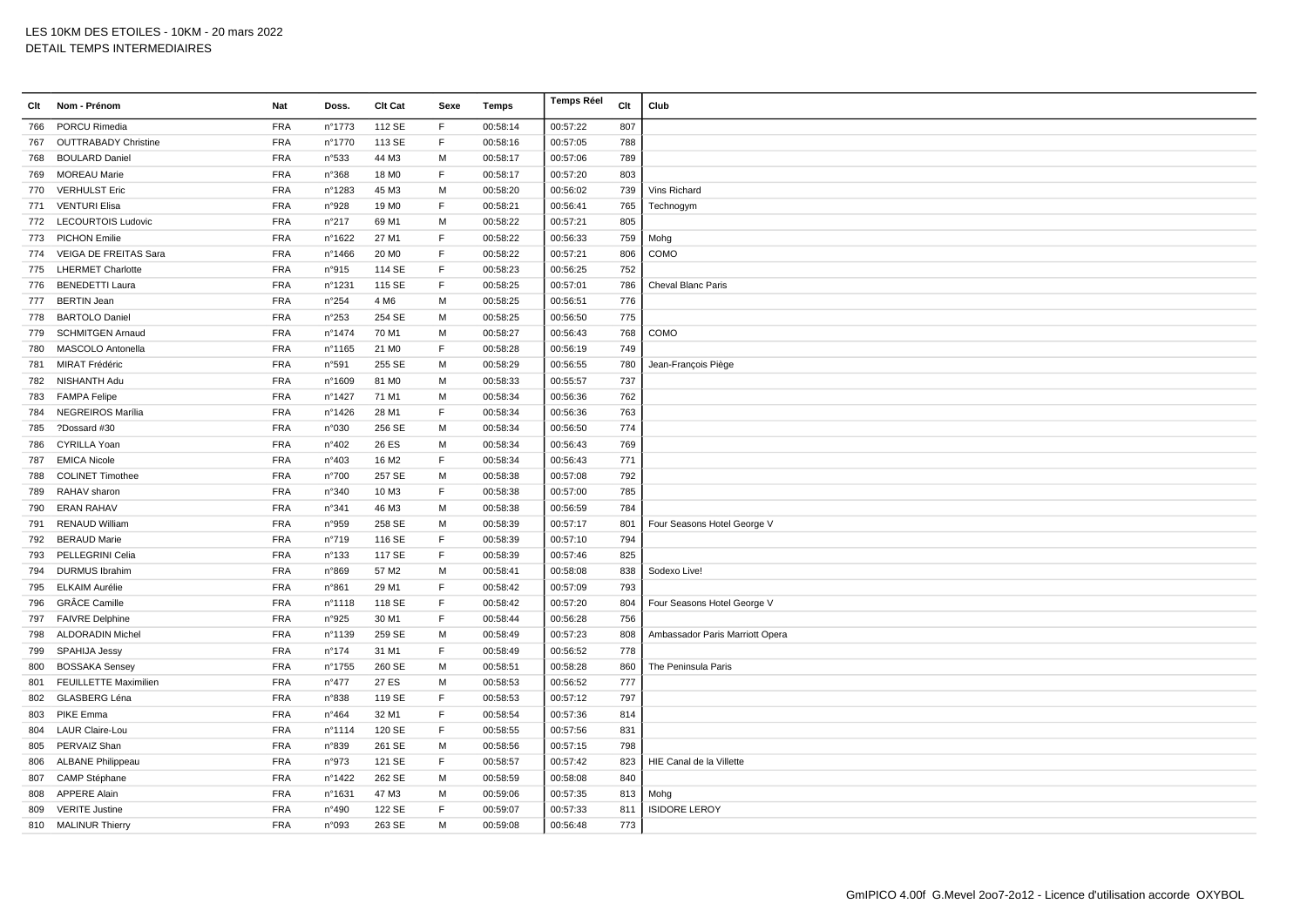| Clt | Nom - Prénom                 | Nat        | Doss.          | <b>Clt Cat</b>    | Sexe        | Temps    | <b>Temps Réel</b> | Clt | Club                            |
|-----|------------------------------|------------|----------------|-------------------|-------------|----------|-------------------|-----|---------------------------------|
|     | 811 TERRISSE Séverine        | <b>FRA</b> | n°511          | 22 M <sub>0</sub> | E           | 00:59:08 | 00:56:53          | 779 |                                 |
|     | 812 PYRSZ lesley             | <b>FRA</b> | n°365          | 123 SE            | F           | 00:59:09 | 00:57:11          | 796 |                                 |
|     | 813 VIOLOT Cyndia            | <b>FRA</b> | n°518          | 124 SE            | F           | 00:59:11 | 00:57:16          | 799 | <b>Team Violot</b>              |
|     | 814 VIOLOT Benjamin          | <b>FRA</b> | n°517          | 82 M <sub>0</sub> | м           | 00:59:11 | 00:57:16          | 800 | <b>Team Violot</b>              |
| 815 | LE Minh-Chau                 | <b>FRA</b> | n°944          | 125 SE            | $\mathsf F$ | 00:59:16 | 00:57:45          | 824 |                                 |
|     | 816 RONDY Lou                | <b>FRA</b> | n°630          | 126 SE            | E           | 00:59:16 | 00:57:04          | 787 | D-EDGE                          |
| 817 | <b>CARESCHE Thomas</b>       | <b>FRA</b> | n°1571         | 264 SE            | M           | 00:59:19 | 00:58:26          | 859 | <b>IMHI Running Team</b>        |
| 818 | RANUNKEL Béatrice            | <b>FRA</b> | n°1658         | 127 SE            | F           | 00:59:20 | 00:57:36          | 815 | Bulgari                         |
|     | 819 LEFEVRE Laura            | <b>FRA</b> | n°1523         | 128 SE            | F           | 00:59:20 | 00:57:40          | 819 | Technogym                       |
| 820 | PALMIER Raphaël              | <b>FRA</b> | n°1245         | 48 M3             | м           | 00:59:20 | 00:57:39          | 818 | Technogym                       |
| 821 | <b>GIROLAMI Patrick</b>      | <b>FRA</b> | n°642          | 72 M1             | м           | 00:59:21 | 00:57:52          | 829 | <b>ACCOR</b>                    |
| 822 | <b>LVOWITSCH Benjamin</b>    | <b>FRA</b> | n°1522         | 73 M1             | M           | 00:59:21 | 00:57:41          | 822 | Technogym                       |
| 823 | DE COURRÈGES Albane          | <b>FRA</b> | n°632          | 129 SE            | F           | 00:59:24 | 00:56:43          | 770 |                                 |
| 824 | <b>ROIG Gala</b>             | <b>FRA</b> | n°885          | 23 MO             | F           | 00:59:26 | 00:58:00          | 832 |                                 |
| 825 | MAHE STEPHANIE               | <b>FRA</b> | nº1371         | 11 M3             | F           | 00:59:27 | 00:57:34          | 812 | OPTIM'RESA                      |
| 826 | <b>KRIEF Mino</b>            | <b>FRA</b> | $n^{\circ}414$ | 33 M1             | F           | 00:59:28 | 00:58:19          | 850 | Juliette                        |
| 827 | <b>SAVANE Soriba</b>         | <b>FRA</b> | n°1026         | 265 SE            | M           | 00:59:30 | 00:59:13          | 889 |                                 |
| 828 | MAGARAGGIA Margot            | FRA        | $n^{\circ}656$ | 130 SE            | E           | 00:59:30 | 00:59:02          | 883 | Kimpton St Honoré Paris         |
| 829 | <b>RANCHET Mathilde</b>      | <b>FRA</b> | n°1390         | 131 SE            | F           | 00:59:31 | 00:57:39          | 817 | Pavillon Ledoyen                |
| 830 | TRÉBUCHON Guillaume          | <b>FRA</b> | $n^{\circ}468$ | 83 MO             | м           | 00:59:35 | 00:57:11          | 795 |                                 |
| 831 | <b>COURTEAULT Willemien</b>  | <b>FRA</b> | n°980          | 34 M1             | E           | 00:59:37 | 00:58:04          | 836 |                                 |
| 832 | <b>COUETTE Laurence</b>      | <b>FRA</b> | n°816          | 12 M3             | F           | 00:59:38 | 00:58:08          | 839 |                                 |
| 833 | <b>ROLLAND Julie</b>         | <b>FRA</b> | n°1089         | 132 SE            | E           | 00:59:39 | 00:58:18          | 848 | Team Lutetia                    |
| 834 | <b>LABROUILLERE Geoffrey</b> | <b>FRA</b> | n°902          | 266 SE            | M           | 00:59:40 | 00:57:17          | 802 | Barrière                        |
| 835 | <b>CHOMETON GAELLE</b>       | <b>FRA</b> | $n^{\circ}643$ | 35 M1             | F           | 00:59:41 | 00:58:12          | 844 | <b>ACCOR</b>                    |
| 836 | <b>GARNIER Clémentine</b>    | <b>FRA</b> | n°826          | 133 SE            | F           | 00:59:41 | 00:58:52          | 876 | <b>Usain Bolt</b>               |
| 837 | <b>LOENDERS BERT</b>         | <b>FRA</b> | nº1562         | 84 M <sub>0</sub> | м           | 00:59:45 | 00:58:41          | 869 | Les cuisiniers du Paradis Latin |
| 838 | <b>LEHONGRE Laurence</b>     | <b>FRA</b> | $n^{\circ}432$ | 2 M4              | F           | 00:59:45 | 00:58:15          | 846 |                                 |
| 839 | <b>ALLIBERT AURORE</b>       | <b>FRA</b> | n°1436         | 24 M <sub>0</sub> | E           | 00:59:46 | 00:59:01          | 881 | <b>HYATT REGENCY CHANTILLY</b>  |
| 840 | LHERITEAU JEROME             | <b>FRA</b> | n°659          | 58 M2             | M           | 00:59:47 | 00:57:40          | 821 | H8 Collection                   |
| 841 | <b>TALIBART MAEL</b>         | <b>FRA</b> | n°929          | 267 SE            | M           | 00:59:48 | 00:59:21          | 894 | Kimpton St Honoré Paris         |
| 842 | DE PENFENTENYO Hubert        | <b>FRA</b> | n°946          | 28 ES             | M           | 00:59:48 | 00:59:48          | 910 |                                 |
| 843 | FARNAULT Aurélien            | <b>FRA</b> | n°609          | 268 SE            | м           | 00:59:48 | 00:57:53          | 830 | SEQUOIASOFT                     |
| 844 | JAMMY-FONBENEY Hugues        | <b>FRA</b> | n°1010         | 29 ES             | M           | 00:59:49 | 00:59:49          | 911 |                                 |
| 845 | <b>GRENIÉ Antoine</b>        | <b>FRA</b> | n°259          | 269 SE            | м           | 00:59:49 | 00:58:20          | 853 |                                 |
| 846 | PAULET Gabriella             | <b>FRA</b> | n°258          | 134 SE            | F           | 00:59:49 | 00:58:20          | 854 |                                 |
| 847 | POISSONNIER Roxane           | <b>FRA</b> | n°1452         | 135 SE            | F           | 00:59:51 | 00:58:38          | 867 | <b>Team Gemology</b>            |
| 848 | <b>THOUREL Eleonore</b>      | <b>FRA</b> | n°1453         | 136 SE            | F           | 00:59:51 | 00:58:38          | 868 | <b>Team Gemology</b>            |
| 849 | <b>LANNOY Chrystelle</b>     | <b>FRA</b> | n°1447         | 13 M3             | F           | 00:59:52 | 00:58:37          | 865 | <b>Team Gemology</b>            |
| 850 | <b>LUSLEY Muriel</b>         | <b>FRA</b> | n°1238         | 137 SE            | F           | 00:59:52 | 00:58:26          | 858 | Cheval Blanc Paris              |
| 851 | ?Dossard #94                 | <b>FRA</b> | n°094          | 270 SE            | M           | 00:59:52 | 00:58:47          | 873 |                                 |
| 852 | <b>CASTILLO Charlotte</b>    | <b>FRA</b> | n°1489         | 138 SE            | F           | 00:59:53 | 00:57:38          | 816 | COMO                            |
| 853 | <b>BEN ABID Dylan</b>        | <b>FRA</b> | n°894          | 271 SE            | M           | 00:59:54 | 00:57:30          | 810 | Barrière                        |
| 854 | GASTAUD Adélaïde             | <b>FRA</b> | n°1558         | 139 SE            | E           | 00:59:55 | 00:59:04          | 885 | <b>IMHI Running Team</b>        |
|     | 855 BOUCHEMA Walid           | <b>FRA</b> | n°803          | 74 M1             | M           | 00:59:55 | 00:59:00          | 880 |                                 |
|     |                              |            |                |                   |             |          |                   |     |                                 |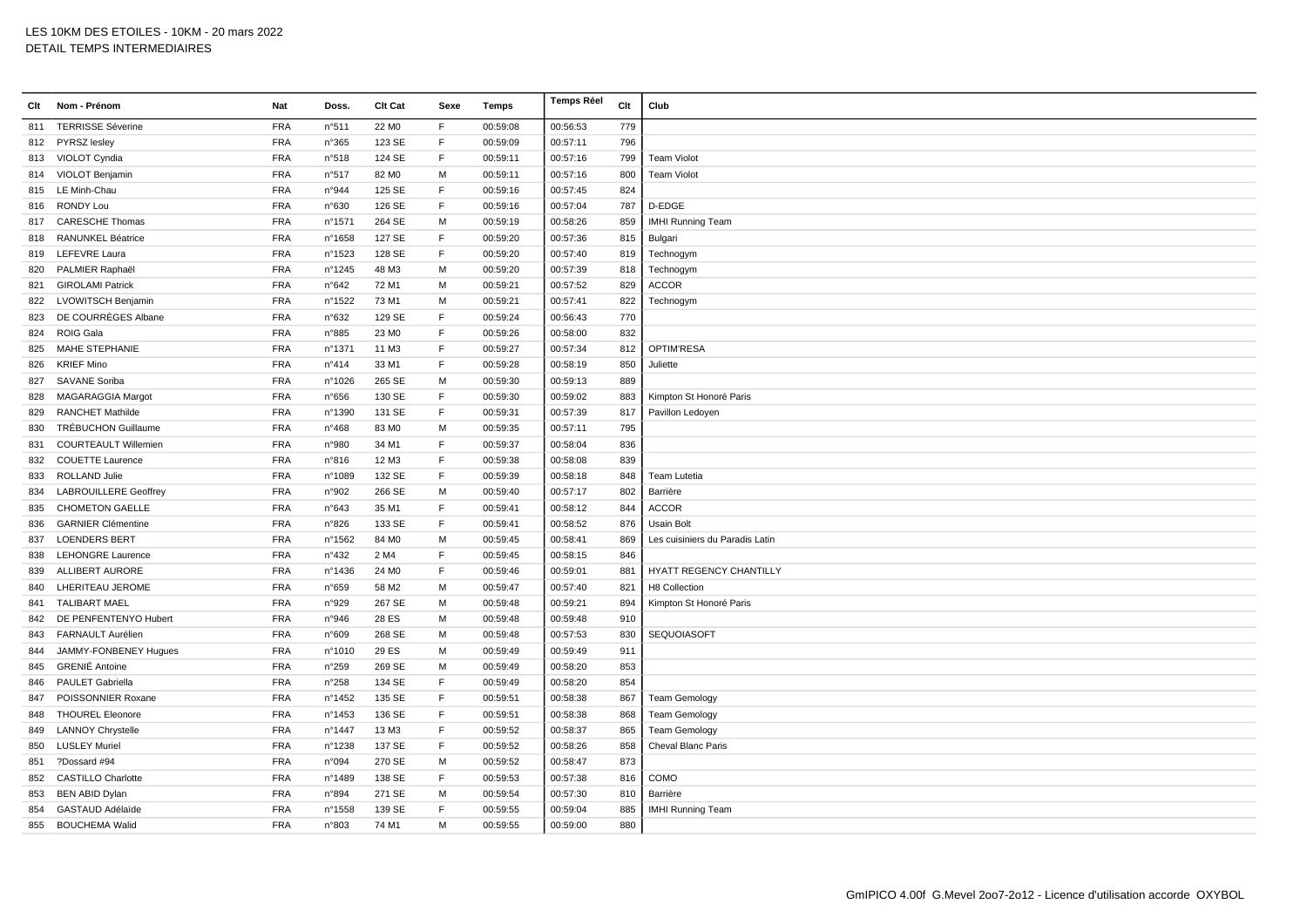| Clt | Nom - Prénom                  | Nat        | Doss.          | <b>Clt Cat</b>    | Sexe         | Temps    | <b>Temps Réel</b> | Clt | Club                    |
|-----|-------------------------------|------------|----------------|-------------------|--------------|----------|-------------------|-----|-------------------------|
| 856 | <b>BUTTERLIN Alexis</b>       | <b>FRA</b> | n°135          | 59 M2             | M            | 00:59:56 | 00:57:40          | 820 |                         |
| 857 | <b>MENDRAS</b> Jeanne         | <b>FRA</b> | n°1185         | 25 M <sub>0</sub> | E            | 00:59:57 | 00:58:00          | 833 |                         |
| 858 | <b>BENHAMOU LIONEL</b>        | <b>FRA</b> | n°1049         | 60 M <sub>2</sub> | M            | 01:00:00 | 00:58:18          | 849 |                         |
| 859 | <b>MOULINIER GREGORIE</b>     | <b>FRA</b> | n°1134         | 75 M1             | M            | 01:00:00 | 00:58:19          | 852 |                         |
| 860 | CASTANEDA SANCHEZ Erasmo      | <b>FRA</b> | n°636          | 76 M1             | M            | 01:00:01 | 00:58:12          | 843 | D-EDGE                  |
| 861 | <b>DUPOUEY Arthur</b>         | <b>FRA</b> | n°1454         | 85 MO             | M            | 01:00:06 | 00:57:50          | 828 | COMO                    |
| 862 | ALEXANDRE MALIKA              | <b>FRA</b> | n°1309         | 140 SE            | F            | 01:00:07 | 00:58:04          | 837 |                         |
| 863 | <b>LIPNITZKY Marie</b>        | <b>FRA</b> | $n^{\circ}427$ | 141 SE            | $\mathsf{F}$ | 01:00:08 | 00:58:59          | 879 | <b>MOET-HENNESSY</b>    |
|     | 864 RIPOUTEAU Jean-François   | <b>FRA</b> | n°1332         | 49 M3             | M            | 01:00:10 | 00:58:01          | 834 |                         |
| 865 | <b>LABROT Jannick</b>         | <b>FRA</b> | n°1075         | 272 SE            | M            | 01:00:12 | 00:58:16          | 847 |                         |
|     | 866 LAUNAY Cathy              | <b>FRA</b> | n°260          | 14 M3             | E            | 01:00:19 | 00:58:37          | 864 |                         |
| 867 | RIGOLI Valène                 | <b>FRA</b> | n°261          | 142 SE            | F            | 01:00:20 | 00:58:38          | 866 |                         |
| 868 | <b>VERDIER</b> bruno          | <b>FRA</b> | n°1050         | 61 M2             | M            | 01:00:20 | 00:58:49          | 874 |                         |
| 869 | <b>LABARTHE Lucas</b>         | <b>FRA</b> | n°1280         | 273 SE            | M            | 01:00:21 | 00:58:03          | 835 | Vins Richard            |
| 870 | GUIBERT Jérémie               | <b>FRA</b> | n°710          | 274 SE            | M            | 01:00:22 | 00:58:09          | 841 | <b>ACCOR</b>            |
|     | 871 LE GRIX DE LA SALLE Alice | <b>FRA</b> | n°1260         | 143 SE            | F            | 01:00:22 | 00:59:27          | 896 | Hôtel de Crillon        |
|     | 872 RAOULT CONSTANCE          | <b>FRA</b> | n°976          | 144 SE            | $\mathsf F$  | 01:00:25 | 00:59:28          | 897 | Marriott                |
| 873 | DELAFONTAINE Véronique        | <b>FRA</b> | n°889          | 3 M4              | F            | 01:00:28 | 00:58:28          | 861 | <b>MOLITOR</b>          |
| 874 | <b>GIROUX Caroline</b>        | <b>FRA</b> | n°1275         | 145 SE            | E            | 01:00:29 | 00:58:11          | 842 | Vins Richard            |
| 875 | <b>SEREY Pierre</b>           | <b>FRA</b> | n°554          | 275 SE            | M            | 01:00:31 | 00:58:19          | 851 | <b>ACCOR</b>            |
|     | 876 BERHIL-TALEB CV           | <b>FRA</b> | n°830          | 36 M1             | E            | 01:00:32 | 00:58:35          | 863 |                         |
| 877 | <b>BOSCHER Marie</b>          | <b>FRA</b> | n°548          | 146 SE            | E            | 01:00:33 | 00:58:22          | 856 | <b>ACCOR</b>            |
|     | 878 DE BRIDIERS Céline        | <b>FRA</b> | n°805          | 147 SE            | F            | 01:00:33 | 00:58:21          | 855 | ACCOR                   |
| 879 | <b>SERRET CELINE</b>          | <b>FRA</b> | n°1303         | 148 SE            | F            | 01:00:33 | 00:58:22          | 857 | <b>ACCOR</b>            |
| 880 | <b>TESLER Hélène</b>          | <b>FRA</b> | n°651          | 37 M1             | $\mathsf F$  | 01:00:35 | 00:58:42          | 870 | Les étoiles des îles    |
| 881 | <b>DENQUIN Domitille</b>      | <b>FRA</b> | n°693          | 149 SE            | $\mathsf F$  | 01:00:35 | 00:59:29          | 900 |                         |
|     | 882 ALLUIN Alexandre          | <b>FRA</b> | n°1299         | 276 SE            | M            | 01:00:37 | 01:00:06          | 919 | Les Sources de Caudalie |
| 883 | <b>BOUDRY Xavier</b>          | <b>FRA</b> | n°455          | 62 M <sub>2</sub> | M            | 01:00:37 | 00:58:31          | 862 | H8 Collection           |
| 884 | <b>ARGENTON Léopold</b>       | <b>FRA</b> | n°675          | 277 SE            | M            | 01:00:37 | 01:00:06          | 920 | Les Sources de Caudalie |
| 885 | <b>GUILBERT Rikke</b>         | <b>FRA</b> | n°1557         | 17 M2             | F            | 01:00:42 | 00:57:48          | 827 | Slow but furious        |
| 886 | <b>GUILBERT Thibaut</b>       | <b>FRA</b> | n°1556         | 77 M1             | M            | 01:00:42 | 00:57:48          | 826 | Slow but furious        |
| 887 | <b>TRAN Alizée</b>            | <b>FRA</b> | n°684          | 150 SE            | E            | 01:00:46 | 00:59:15          | 890 |                         |
| 888 | MEIGNAN François-Xavier       | <b>FRA</b> | n°1223         | 86 MO             | M            | 01:00:47 | 00:58:46          | 872 |                         |
| 889 | NGO John                      | <b>FRA</b> | n°945          | 278 SE            | M            | 01:00:49 | 00:58:12          | 845 |                         |
| 890 | <b>MOULIN Luc</b>             | <b>FRA</b> | n°485          | 50 M3             | M            | 01:00:50 | 00:59:42          | 907 |                         |
| 891 | <b>DUPUICH Margaux</b>        | <b>FRA</b> | n°405          | <b>12 ES</b>      | F            | 01:00:51 | 01:00:36          | 938 |                         |
|     | 892 DRAVENY-BARTOSIK KARINE   | <b>FRA</b> | n°558          | 15 M3             | E            | 01:00:56 | 00:59:36          | 904 |                         |
| 893 | <b>DUPUICH Cedric</b>         | <b>FRA</b> | n°406          | 63 M2             | M            | 01:00:57 | 01:00:41          | 944 |                         |
| 894 | <b>KHELIL Omar</b>            | <b>FRA</b> | n°1055         | 12 M <sub>5</sub> | M            | 01:01:03 | 01:00:27          | 927 | <b>MEDIALOG</b>         |
|     | 895 HU Ana                    | <b>FRA</b> | n°1507         | 13 ES             | F.           | 01:01:03 | 01:00:20          | 923 | COMO                    |
| 896 | <b>GENESTE Mathilde</b>       | <b>FRA</b> | n°670          | 151 SE            | F            | 01:01:06 | 01:00:30          | 930 |                         |
| 897 | <b>COUTANT Gabriel</b>        | <b>FRA</b> | n°1318         | 279 SE            | M            | 01:01:07 | 00:59:05          | 887 |                         |
|     | 898 FLEUR Maxime              | <b>FRA</b> | n°1483         | 280 SE            | M            | 01:01:08 | 00:58:58          | 878 | Barrière                |
| 899 | <b>RYCHTER Romain</b>         | <b>FRA</b> | n°1531         | 78 M1             | м            | 01:01:21 | 00:59:01          | 882 | COMO                    |
|     | 900 CAMENEN Alexandre         | <b>FRA</b> | $n^{\circ}777$ | 79 M1             | M            | 01:01:22 | 00:58:58          | 877 |                         |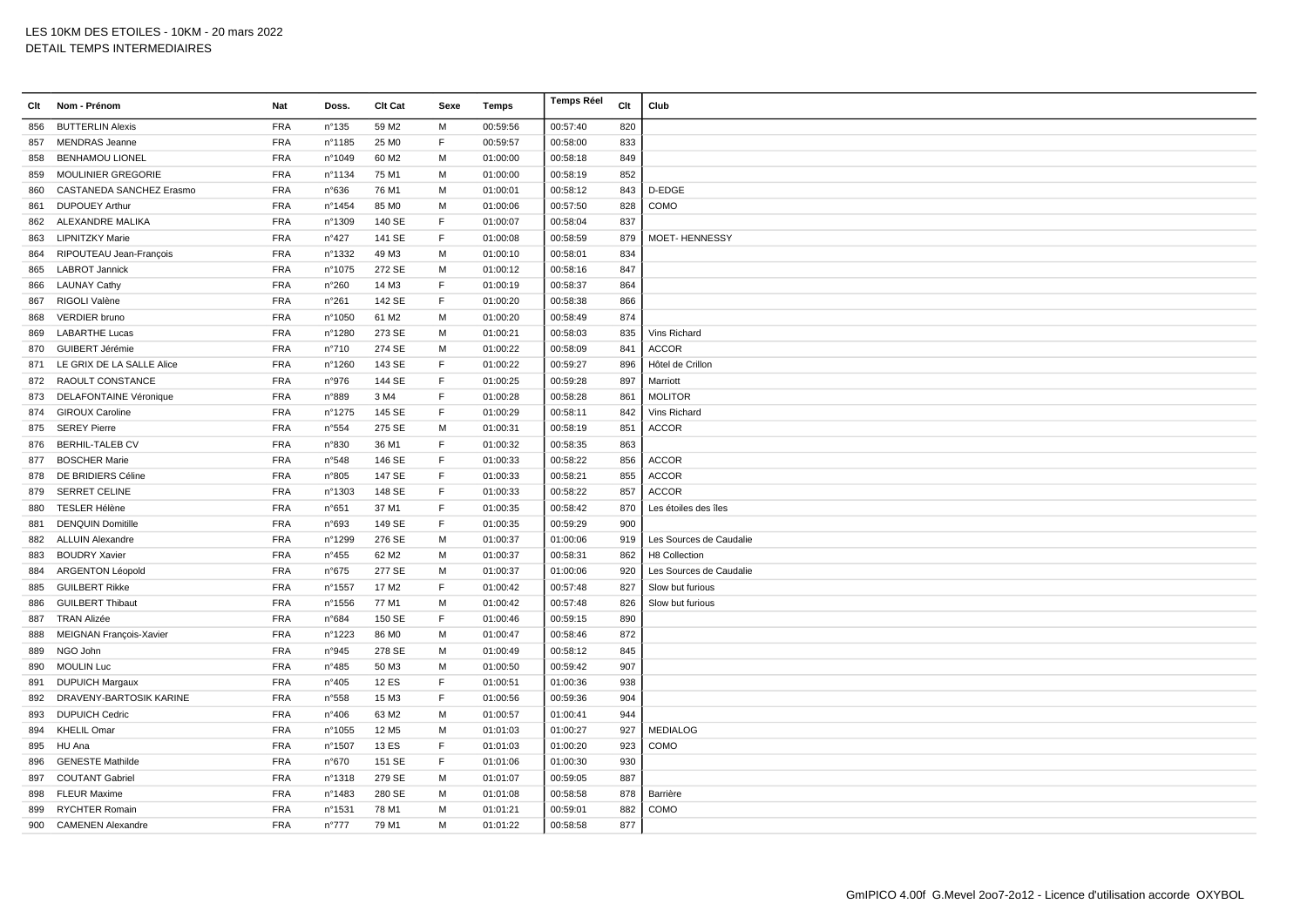| Clt | Nom - Prénom              | Nat        | Doss.          | Clt Cat           | Sexe         | Temps    | <b>Temps Réel</b> | Clt | Club                        |
|-----|---------------------------|------------|----------------|-------------------|--------------|----------|-------------------|-----|-----------------------------|
| 901 | <b>BERNARD Marine</b>     | <b>FRA</b> | n°105          | 152 SE            | F            | 01:01:23 | 00:59:17          | 891 |                             |
| 902 | <b>FEHER Maryse</b>       | <b>FRA</b> | $n^{\circ}457$ | 3 M <sub>5</sub>  | F            | 01:01:23 | 00:59:56          | 915 | <b>HYATT</b>                |
| 903 | <b>KHAUV Eric</b>         | <b>FRA</b> | n°1705         | 87 MO             | M            | 01:01:25 | 00:58:51          | 875 | COMO                        |
| 904 | <b>DUPUY Cassandre</b>    | <b>FRA</b> | n°1629         | 153 SE            | F            | 01:01:25 | 00:59:37          | 905 | Mohg                        |
| 905 | <b>GEORGEOT Nina</b>      | <b>FRA</b> | n°747          | 154 SE            | $\mathsf F$  | 01:01:26 | 00:59:34          | 902 |                             |
| 906 | <b>LEVAILLANT Alexane</b> | <b>FRA</b> | n°378          | 155 SE            | F            | 01:01:27 | 00:59:30          | 901 | CHATEAU VOLTAIRE            |
| 907 | <b>KAMEI Ayano</b>        | <b>FRA</b> | n°286          | 156 SE            | F            | 01:01:27 | 00:59:07          | 888 |                             |
| 908 | <b>MENEGHINI Martial</b>  | <b>FRA</b> | nº1642         | 51 M3             | M            | 01:01:27 | 00:59:29          | 899 | Four Seasons Hotel George V |
| 909 | <b>ADNOT Alexis</b>       | <b>FRA</b> | n°1741         | 281 SE            | M            | 01:01:28 | 00:59:19          | 893 | SHANGRI-LA                  |
| 910 | <b>BOUHELIER Camille</b>  | <b>FRA</b> | nº1342         | 157 SE            | F            | 01:01:28 | 00:59:18          | 892 | SHANGRI-LA                  |
| 911 | <b>CABUY Marine</b>       | <b>FRA</b> | n°687          | 158 SE            | $\mathsf F$  | 01:01:30 | 00:58:42          | 871 |                             |
| 912 | EL SAYED Ibrahim          | <b>FRA</b> | n°266          | 64 M2             | M            | 01:01:37 | 00:59:29          | 898 |                             |
| 913 | SORBIER valentin          | <b>FRA</b> | n°1639         | 282 SE            | M            | 01:01:41 | 00:59:40          | 906 |                             |
|     | 914 LEDUC Agnès           | <b>FRA</b> | n°376          | 26 MO             | E            | 01:01:44 | 00:59:51          | 912 |                             |
| 915 | <b>RIERA</b> Marie        | <b>FRA</b> | n°1601         | 159 SE            | E            | 01:01:47 | 01:00:42          | 945 | <b>Ritz Paris</b>           |
| 916 | GUÉRIF Frédéric           | <b>FRA</b> | n°1302         | 88 MO             | м            | 01:01:56 | 00:59:04          | 886 | Barrière                    |
| 917 | SÉBASTIEN Clavequin       | <b>FRA</b> | n°1305         | 80 M1             | M            | 01:01:56 | 00:59:04          | 884 | Barrière                    |
| 918 | OBHEEGADOO Amélia         | <b>FRA</b> | n°1090         | 160 SE            | F            | 01:01:56 | 01:00:36          | 939 | Team Lutetia                |
| 919 | <b>MOHAMED Enes</b>       | <b>FRA</b> | n°679          | 27 MO             | E            | 01:01:58 | 00:59:23          | 895 | Les Hôtels du Beaujolais    |
| 920 | <b>BUTAYE Elsa</b>        | <b>FRA</b> | n°1232         | 161 SE            | $\mathsf F$  | 01:01:58 | 01:00:32          | 932 | <b>Cheval Blanc Paris</b>   |
| 921 | <b>CHAUMETTE Valérie</b>  | <b>FRA</b> | n°1749         | 18 M2             | F            | 01:01:58 | 01:00:58          | 954 |                             |
| 922 | <b>AIDAN CHRISTEL</b>     | <b>FRA</b> | n°482          | 16 M3             | F            | 01:02:00 | 01:00:53          | 949 |                             |
| 923 | CHUNG Wei-Yi              | <b>FRA</b> | n°1723         | 283 SE            | M            | 01:02:02 | 01:01:39          | 988 |                             |
| 924 | PREVOST Cécile            | <b>FRA</b> | n°1640         | 17 M3             | F            | 01:02:02 | 01:00:57          | 953 | <b>Ritz Paris</b>           |
| 925 | <b>BOULAN Delphine</b>    | <b>FRA</b> | n°481          | 18 M3             | $\mathsf F$  | 01:02:03 | 01:00:55          | 951 |                             |
| 926 | <b>MOULIN Séverine</b>    | <b>FRA</b> | n°486          | 19 M3             | $\mathsf{F}$ | 01:02:04 | 01:00:57          | 952 |                             |
| 927 | VIGAND christophe         | <b>FRA</b> | n°1650         | 27 M4             | M            | 01:02:05 | 01:00:01          | 917 |                             |
| 928 | <b>HERZOG ELODIE</b>      | <b>FRA</b> | n°453          | 38 M1             | E            | 01:02:06 | 00:59:35          | 903 |                             |
| 929 | <b>DESNOS</b> xavier      | <b>FRA</b> | n°1651         | 52 M3             | M            | 01:02:07 | 01:00:02          | 918 |                             |
| 930 | <b>TCHASSE Clarisse</b>   | <b>FRA</b> | n°1004         | 19 M <sub>2</sub> | F            | 01:02:07 | 01:01:20          | 970 | PPLD                        |
| 931 | <b>DAVILLER Pauline</b>   | <b>FRA</b> | n°1379         | 162 SE            | $\mathsf F$  | 01:02:08 | 01:01:05          | 958 | Pullman Paris Montparnasse  |
| 932 | <b>BORROS Noam</b>        | <b>FRA</b> | n°851          | 89 MO             | M            | 01:02:08 | 01:01:15          | 967 |                             |
| 933 | <b>CICHOWLAS Aude</b>     | <b>FRA</b> | n°449          | 163 SE            | E            | 01:02:08 | 01:01:20          | 971 | Sodexo Live!                |
| 934 | <b>NAMANE Abdelmagid</b>  | <b>FRA</b> | n°299          | 28 M4             | M            | 01:02:10 | 01:00:19          | 922 | Les coureurs de l'extrême   |
| 935 | <b>COGLIANDRO Joseph</b>  | <b>FRA</b> | n°1413         | 81 M1             | M            | 01:02:12 | 01:01:39          | 987 | Sodexo Live!                |
| 936 | <b>BASILLE Claire</b>     | <b>FRA</b> | n°936          | 20 M <sub>2</sub> | $\mathsf F$  | 01:02:15 | 00:59:44          | 909 |                             |
| 937 | ABENHAIM Déborah          | <b>FRA</b> | n°705          | 164 SE            | $\mathsf F$  | 01:02:15 | 01:00:23          | 925 |                             |
| 938 | LEE CHANG TING            | <b>FRA</b> | n°599          | 284 SE            | М            | 01:02:15 | 01:00:38          | 942 | Jean-François Piège         |
| 939 | <b>DOLCI Anne</b>         | <b>FRA</b> | n°1153         | 4 M4              | F            | 01:02:17 | 01:01:13          | 965 |                             |
| 940 | LE BRIS HELENE            | <b>FRA</b> | n°1221         | 21 M <sub>2</sub> | F            | 01:02:18 | 01:01:14          | 966 |                             |
| 941 | <b>VERDIER Pierre</b>     | <b>FRA</b> | n°1096         | 285 SE            | M            | 01:02:21 | 01:01:02          | 956 | Team Lutetia                |
| 942 | DOUJON Andréa             | <b>FRA</b> | n°1505         | <b>14 ES</b>      | $\mathsf F$  | 01:02:22 | 01:01:43          | 990 |                             |
| 943 | POTHET jean luc           | <b>FRA</b> | n°1654         | 13 M <sub>5</sub> | м            | 01:02:23 | 01:01:07          | 960 |                             |
| 944 | <b>LEMOINE Vanessa</b>    | <b>FRA</b> | n°1462         | 165 SE            | $\mathsf F$  | 01:02:25 | 00:59:42          | 908 | COMO                        |
| 945 | <b>POTTIER Pauline</b>    | <b>FRA</b> | n°1473         | 166 SE            | E            | 01:02:25 | 01:01:12          | 963 | Barrière                    |
|     |                           |            |                |                   |              |          |                   |     |                             |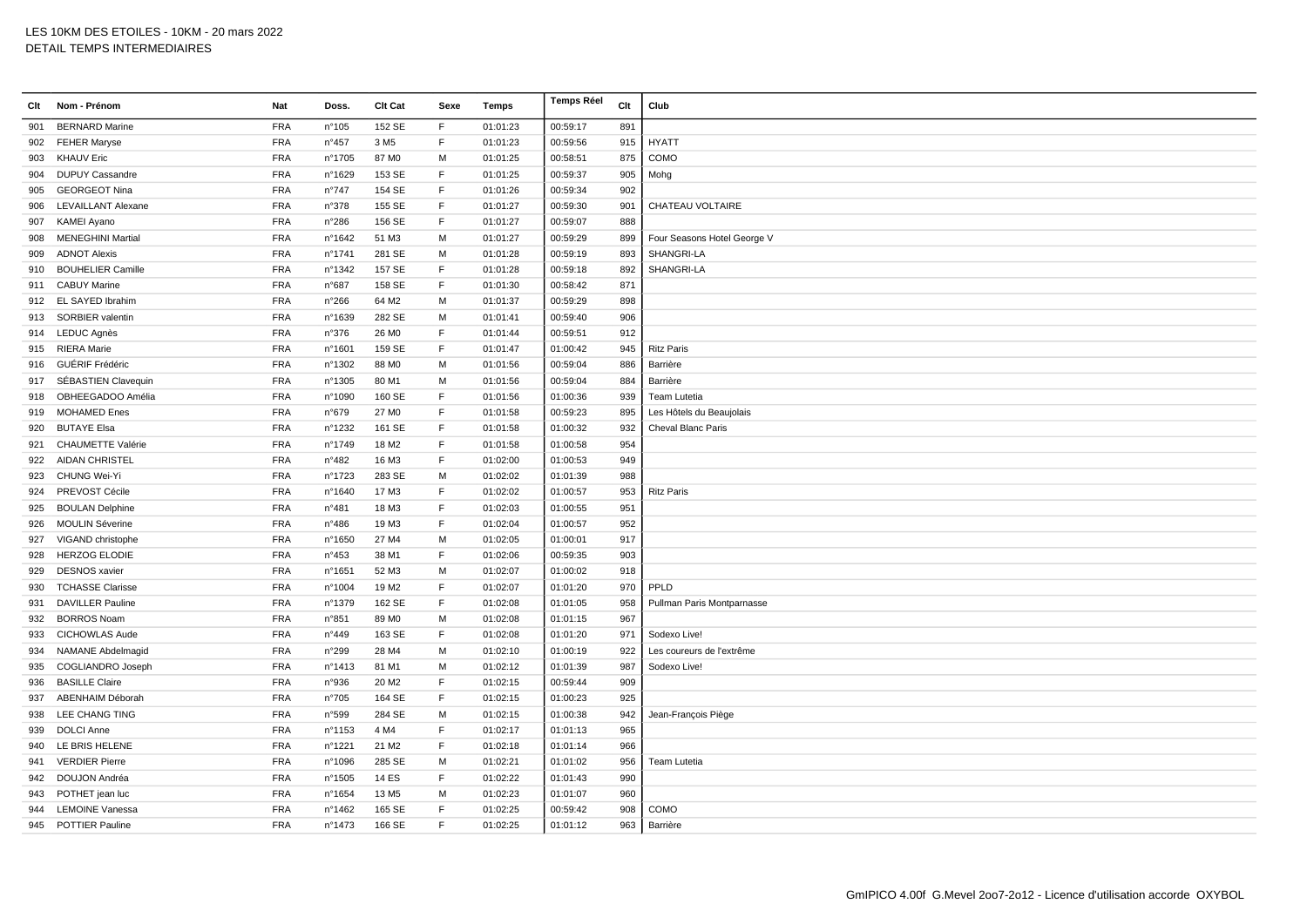| Clt | Nom - Prénom               | Nat        | Doss.           | Clt Cat           | Sexe        | <b>Temps</b> | <b>Temps Réel</b> | Clt  | Club                            |
|-----|----------------------------|------------|-----------------|-------------------|-------------|--------------|-------------------|------|---------------------------------|
| 946 | <b>CHARBOIS Juliane</b>    | <b>FRA</b> | n°649           | 39 M1             | F           | 01:02:25     | 01:00:31          | 931  | Les étoiles des îles            |
| 947 | BIZERAY Léa                | <b>FRA</b> | n°848           | 167 SE            | F           | 01:02:26     | 01:01:30          | 980  |                                 |
| 948 | <b>BILLET Chloé</b>        | <b>FRA</b> | n°1222          | 168 SE            | F           | 01:02:26     | 01:01:13          | 964  | Barrière                        |
| 949 | <b>BIZERAY Christiane</b>  | <b>FRA</b> | n°865           | 5 M4              | F           | 01:02:26     | 01:01:31          | 981  |                                 |
| 950 | ABÉJEAN Estelle            | <b>FRA</b> | n°650           | 28 M <sub>0</sub> | E           | 01:02:26     | 01:00:34          | 936  | Les étoiles des îles            |
| 951 | <b>DURAND Sophie</b>       | <b>FRA</b> | n°589           | 169 SE            | E           | 01:02:26     | 01:00:50          | 948  | Jean-François Piège             |
| 952 | <b>BESNARD Kylann</b>      | <b>FRA</b> | n°847           | 286 SE            | M           | 01:02:26     | 01:01:29          | 976  |                                 |
| 953 | <b>BIZERAY Maxime</b>      | <b>FRA</b> | n°866           | 287 SE            | M           | 01:02:27     | 01:01:30          | 978  |                                 |
| 954 | <b>BAL Serge</b>           | <b>FRA</b> | n°218           | 5 M6              | M           | 01:02:28     | 01:00:34          | 935  |                                 |
| 955 | <b>GELI Anne-Gaëlle</b>    | <b>FRA</b> | n°1485          | 170 SE            | $\mathsf F$ | 01:02:30     | 01:01:44          | 991  | <b>HYATT</b>                    |
| 956 | VÉLY Gwen                  | <b>FRA</b> | n°1673          | 40 M1             | F           | 01:02:35     | 01:01:30          | 977  | COMO                            |
| 957 | LEPLAT HERVE               | <b>FRA</b> | n°512           | 65 M2             | M           | 01:02:37     | 01:01:02          | 957  |                                 |
| 958 | <b>BOUCARD SEBASTIEN</b>   | <b>FRA</b> | n°1356          | 66 M2             | M           | 01:02:41     | 01:00:30          | 929  |                                 |
| 959 | <b>DESHAYES Virginie</b>   | <b>FRA</b> | n°878           | 171 SE            | F           | 01:02:41     | 00:59:54          | 913  | La Réserve Paris                |
| 960 | <b>LASSON Camille</b>      | <b>FRA</b> | n°768           | 288 SE            | M           | 01:02:43     | 00:59:56          | 914  | La Réserve Paris                |
| 961 | SOCKALINGAM Abilash        | <b>FRA</b> | n°801           | 289 SE            | M           | 01:02:43     | 00:59:56          | 916  | La Réserve Paris                |
| 962 | CALVI GAREAU PATRICIA      | <b>FRA</b> | n°540           | 6 M4              | E           | 01:02:44     | 01:01:34          | 986  |                                 |
| 963 | <b>GUILLIER Morgan</b>     | <b>FRA</b> | $n^{\circ}$ 150 | 290 SE            | M           | 01:02:46     | 01:00:38          | 941  |                                 |
| 964 | LE COMTE Victoria          | <b>FRA</b> | n°924           | 172 SE            | F           | 01:02:48     | 01:00:47          | 947  | Four Seasons Hotel George V     |
| 965 | <b>LARDILLIER Philippe</b> | <b>FRA</b> | n°781           | 67 M2             | M           | 01:02:49     | 01:00:32          | 933  |                                 |
| 966 | <b>CALON Nicolas</b>       | <b>FRA</b> | n°1000          | 90 M <sub>0</sub> | M           | 01:02:51     | 01:01:26          | 973  |                                 |
| 967 | PERGOLIZZI Julie           | <b>FRA</b> | n°389           | 41 M1             | E           | 01:02:51     | 01:00:35          | 937  | <b>HYATT</b>                    |
| 968 | <b>CALON Christophe</b>    | <b>FRA</b> | n°950           | 82 M1             | M           | 01:02:53     | 01:01:28          | 974  |                                 |
| 969 | <b>SABOY MEGANE</b>        | <b>FRA</b> | n°1563          | 173 SE            | F           | 01:02:53     | 01:01:51          | 994  | Les cuisiniers du Paradis Latin |
| 970 | <b>BACQUET Guillaume</b>   | <b>FRA</b> | n°665           | 53 M3             | M           | 01:02:57     | 01:02:57          | 1036 |                                 |
| 971 | KAZEMI NEJAD NINA          | <b>FRA</b> | n°598           | <b>15 ES</b>      | $\mathsf F$ | 01:02:57     | 01:01:22          | 972  | Jean-François Piège             |
| 972 | <b>RENARD Marion</b>       | <b>FRA</b> | n°638           | 174 SE            | E           | 01:02:58     | 01:00:47          | 946  | D-EDGE                          |
| 973 | <b>CARCELLER CHARLOTTE</b> | <b>FRA</b> | n°1564          | 175 SE            | F           | 01:02:58     | 01:01:55          | 999  | Les cuisiniers du Paradis Latin |
| 974 | <b>DUBLE Laëtitia</b>      | <b>FRA</b> | n°571           | 176 SE            | F           | 01:02:59     | 01:01:44          | 992  |                                 |
| 975 | <b>OUSSET Loïc</b>         | <b>FRA</b> | n°570           | 291 SE            | M           | 01:02:59     | 01:01:44          | 993  |                                 |
| 976 | <b>THOMAS Laure</b>        | <b>FRA</b> | n°017           | 177 SE            | $\mathsf F$ | 01:03:01     | 01:02:11          | 1007 |                                 |
| 977 | <b>LESAFFRE Jeremy</b>     | <b>FRA</b> | n°1400          | 292 SE            | M           | 01:03:04     | 01:01:42          | 989  | <b>CFA MEDERIC</b>              |
| 978 | <b>GOZLAN FRANCOISE</b>    | <b>FRA</b> | n°349           | 7 M4              | E           | 01:03:05     | 01:01:53          | 995  |                                 |
| 979 | <b>MEIRAN Romain</b>       | <b>FRA</b> | n°874           | 54 M3             | M           | 01:03:07     | 01:00:23          | 924  | La Réserve Paris                |
| 980 | <b>BARBEAU Marc</b>        | <b>FRA</b> | n°1524          | 293 SE            | M           | 01:03:07     | 01:00:55          | 950  |                                 |
| 981 | <b>COURCIER Cyrielle</b>   | <b>FRA</b> | n°820           | 178 SE            | F           | 01:03:08     | 01:02:06          | 1003 | Les cuisiniers du Paradis Latin |
| 982 | <b>DART Bertrand</b>       | <b>FRA</b> | n°479           | 29 M4             | M           | 01:03:08     | 01:00:12          | 921  |                                 |
| 983 | <b>COURCIER Francois</b>   | <b>FRA</b> | n°819           | 30 M4             | M           | 01:03:10     | 01:02:08          | 1004 | Les cuisiniers du Paradis Latin |
| 984 | <b>LOPES Louis-Félix</b>   | <b>FRA</b> | n°1534          | 294 SE            | M           | 01:03:11     | 01:02:32          | 1021 |                                 |
| 985 | <b>MORAND Charlotte</b>    | <b>FRA</b> | nº1514          | 179 SE            | F           | 01:03:12     | 01:01:54          | 997  | Team Lutetia                    |
| 986 | <b>ROLF Mathieu</b>        | <b>FRA</b> | n°1515          | 295 SE            | M           | 01:03:12     | 01:01:54          | 998  | Team Lutetia                    |
| 987 | <b>ANTOINE Desjouis</b>    | <b>FRA</b> | n°971           | 296 SE            | M           | 01:03:14     | 01:02:01          | 1002 | HIE Canal de la Villette        |
| 988 | <b>TORGUE JEREMIE</b>      | <b>FRA</b> | n°1057          | 83 M1             | M           | 01:03:16     | 01:00:26          | 926  | <b>MEDIALOG</b>                 |
| 989 | <b>MILLON Grégory</b>      | <b>FRA</b> | n°092           | 297 SE            | м           | 01:03:18     | 01:01:19          | 968  |                                 |
|     | 990 CRESSENT Magalie       | <b>FRA</b> | n°242           | 20 M3             | E           | 01:03:21     | 01:02:30          | 1018 |                                 |
|     |                            |            |                 |                   |             |              |                   |      |                                 |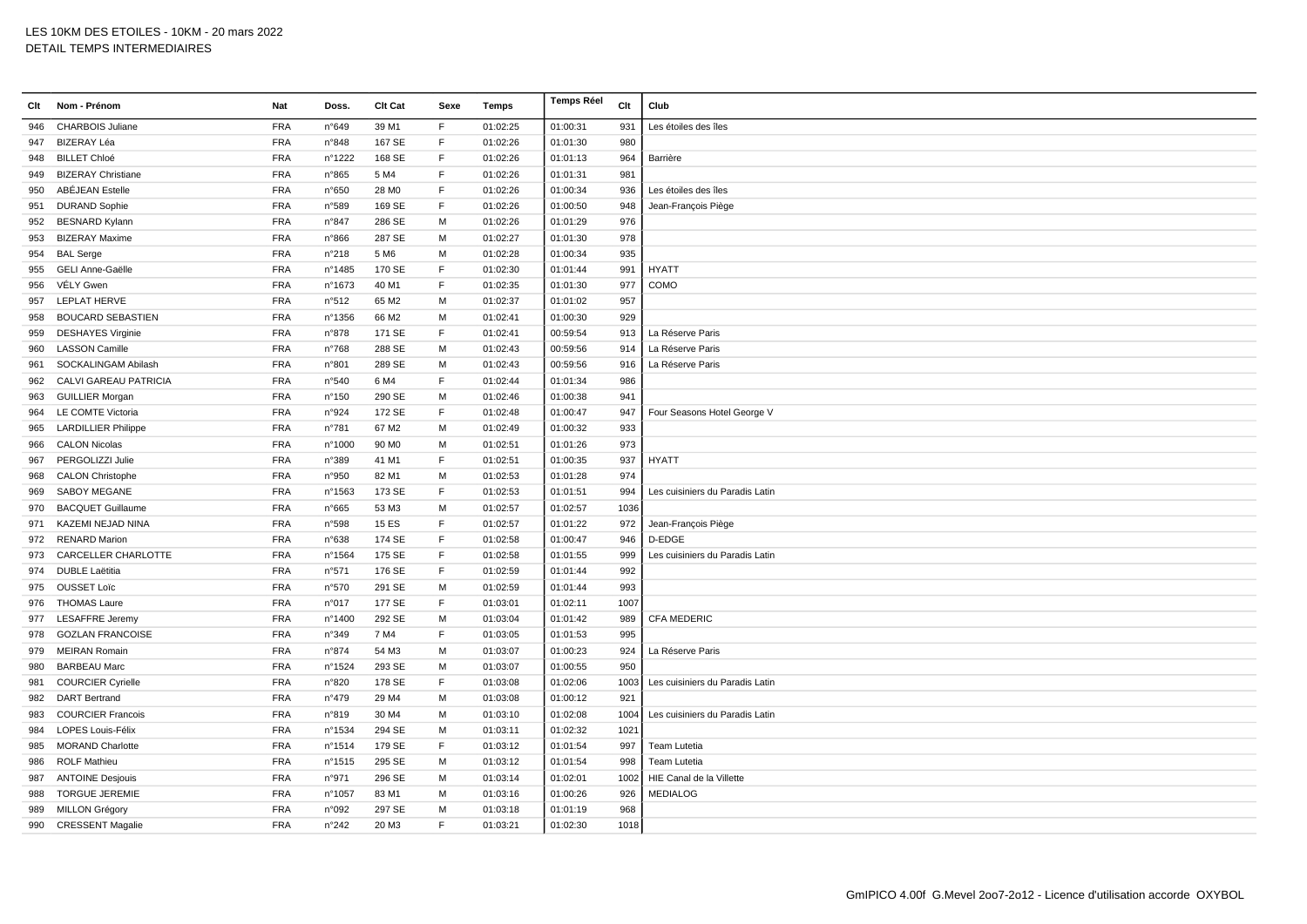| Clt | Nom - Prénom                 | Nat        | Doss.          | Clt Cat           | Sexe        | Temps    | <b>Temps Réel</b> | Clt  | Club                                       |
|-----|------------------------------|------------|----------------|-------------------|-------------|----------|-------------------|------|--------------------------------------------|
| 991 | <b>DRESLER Stéphane</b>      | <b>FRA</b> | n°241          | 55 M3             | M           | 01:03:22 | 01:02:32          | 1019 |                                            |
| 992 | <b>AMAURY ORTIZ Ariel</b>    | <b>FRA</b> | n°1798         | 298 SE            | M           | 01:03:24 | 01:03:14          | 1050 |                                            |
| 993 | <b>PELITARIS Paschalis</b>   | <b>FRA</b> | n°1794         | 299 SE            | M           | 01:03:25 | 01:02:28          | 1017 |                                            |
| 994 | <b>MAUBERT Jessica</b>       | <b>FRA</b> | n°1176         | 180 SE            | F           | 01:03:26 | 01:01:32          | 985  |                                            |
| 995 | <b>RUBAL Roland</b>          | <b>FRA</b> | n°1009         | 31 M4             | M           | 01:03:26 | 01:00:32          | 934  | Hotels B&B                                 |
| 996 | <b>TROLLIET Karol</b>        | <b>FRA</b> | n°532          | 42 M1             | F           | 01:03:26 | 01:01:19          | 969  | H8 Collection                              |
| 997 | <b>BOULAGUIGUE Sara</b>      | <b>FRA</b> | n°875          | 181 SE            | F           | 01:03:28 | 01:00:41          | 943  | La Réserve Paris                           |
| 998 | <b>ANELLI Bruno</b>          | <b>FRA</b> | n°995          | 68 M2             | M           | 01:03:29 | 01:00:36          | 940  | Hotels B&B                                 |
| 999 | <b>AOUDI Nesrine</b>         | <b>FRA</b> | n°815          | 182 SE            | F           | 01:03:30 | 01:03:19          | 1051 |                                            |
|     | 1000 DAFFARA JULIA           | <b>FRA</b> | n°1432         | 183 SE            | F           | 01:03:33 | 01:02:39          | 1026 | Novotel et Ibis Paris La Défense Esplanade |
|     | 1001 PORTAL Nicole           | <b>FRA</b> | n°1366         | 43 M1             | F           | 01:03:33 | 01:01:31          | 982  |                                            |
|     | 1002 LE DORH Claire          | <b>FRA</b> | nº1382         | 184 SE            | $\mathsf F$ | 01:03:33 | 01:02:41          | 1027 | <b>IMHI Running Team</b>                   |
|     | 1003 GOUAZE Ngoc             | <b>FRA</b> | n°1373         | 22 M <sub>2</sub> | F           | 01:03:33 | 01:01:31          | 983  |                                            |
|     | 1004 MASSA Stéphane          | <b>FRA</b> | n°845          | 32 M4             | M           | 01:03:34 | 01:02:11          | 1006 |                                            |
|     | 1005 SAVARY Christine        | <b>FRA</b> | nº1372         | 23 M <sub>2</sub> | F           | 01:03:34 | 01:01:32          | 984  |                                            |
|     | 1006 ROUABHI OUSSEME         | <b>FRA</b> | n°499          | 300 SE            | M           | 01:03:38 | 01:00:29          | 928  |                                            |
|     | 1007 MARTINEZ Diego          | <b>FRA</b> | n°510          | 56 M3             | M           | 01:03:40 | 01:03:14          | 1049 | H8 Collection                              |
|     | 1008 DESLANDES Emilie        | <b>FRA</b> | n°182          | 185 SE            | F           | 01:03:41 | 01:01:29          | 975  |                                            |
|     | 1009 COHEN Judith            | <b>FRA</b> | n°561          | 29 MO             | E           | 01:03:48 | 01:01:58          | 1001 |                                            |
|     | 1010 SALAH Farid             | <b>FRA</b> | n°979          | 57 M3             | M           | 01:03:51 | 01:02:18          | 1010 |                                            |
|     | 1011 BENAMARA HOCINE         | <b>FRA</b> | n°1649         | 33 M4             | M           | 01:03:51 | 01:00:58          | 955  | Hotels B&B                                 |
|     | 1012 DELMAS PATRICE          | <b>FRA</b> | n°1425         | 14 M <sub>5</sub> | M           | 01:03:52 | 01:03:12          | 1047 |                                            |
|     | 1013 BLANCHARD Galatée       | <b>FRA</b> | n°1093         | 186 SE            | F           | 01:03:53 | 01:02:32          | 1020 | Team Lutetia                               |
|     | 1014 DE GRANDMAISON Ombeline | <b>FRA</b> | n°825          | <b>16 ES</b>      | F           | 01:03:53 | 01:03:03          | 1040 | <b>Usain Bolt</b>                          |
|     | 1015 AIT OUCHIKH Lyes        | FRA        | n°1568         | 30 ES             | M           | 01:03:54 | 01:02:33          | 1022 | Team Lutetia                               |
|     | 1016 ?Dossard #1788          | <b>FRA</b> | n°1788         | 301 SE            | M           | 01:03:54 | 01:03:09          | 1045 |                                            |
|     | 1017 GIRARD Julien           | <b>FRA</b> | n°1300         | 84 M1             | M           | 01:03:56 | 01:01:08          | 961  |                                            |
|     | 1018 DAMENEZ Victoria        | <b>FRA</b> | n°1297         | 30 MO             | F           | 01:03:56 | 01:01:08          | 962  |                                            |
|     | 1019 DARRÉ Frederic          | <b>FRA</b> | n°1099         | 34 M4             | M           | 01:04:00 | 01:03:53          | 1072 |                                            |
|     | 1020 NEGRAO Thais            | <b>FRA</b> | n°361          | 187 SE            | F           | 01:04:06 | 01:03:07          | 1042 |                                            |
|     | 1021 DENIMAL Berenice        | <b>FRA</b> | n°419          | 31 MO             | F           | 01:04:08 | 01:02:58          | 1037 | Juliette                                   |
|     | 1022 BREBION Arnaud          | <b>FRA</b> | n°1783         | 302 SE            | M           | 01:04:11 | 01:02:13          | 1009 |                                            |
|     | 1023 CAZEAU Ariane           | <b>FRA</b> | n°1487         | 21 M3             | E           | 01:04:12 | 01:03:27          | 1055 | COMO                                       |
|     | 1024 QUINTILLA Vivien        | <b>FRA</b> | n°1140         | 91 M <sub>0</sub> | M           | 01:04:14 | 01:02:45          | 1030 | Ambassador Paris Marriott Opera            |
|     | 1025 GHERSA kenza            | <b>FRA</b> | n°1645         | 188 SE            | F           | 01:04:15 | 01:03:50          | 1070 | CMH ACADEMY                                |
|     | 1026 PEDELABORDE CHLOE       | <b>FRA</b> | nº1301         | 189 SE            | F           | 01:04:18 | 01:01:30          | 979  | Barrière                                   |
|     | 1027 KEO Sophan              | <b>FRA</b> | $n^{\circ}782$ | 85 M1             | M           | 01:04:25 | 01:02:09          | 1005 |                                            |
|     | 1028 GENESTE Claire          | <b>FRA</b> | n°669          | 190 SE            | F           | 01:04:28 | 01:03:52          | 1071 |                                            |
|     | 1029 GUILLERMINET Céline     | <b>FRA</b> | n°652          | 22 M3             | $\mathsf F$ | 01:04:28 | 01:02:33          | 1023 |                                            |
|     | 1030 MEUNIER AURORE          | <b>FRA</b> | n°1116         | 191 SE            | F           | 01:04:29 | 01:01:56          | 1000 | Kimpton St Honoré Paris                    |
|     | 1031 POLIZZI Justine         | <b>FRA</b> | n°337          | 192 SE            | F           | 01:04:29 | 01:02:27          | 1015 | <b>GO POPOGEO</b>                          |
|     | 1032 FIDALGO Igor            | <b>FRA</b> | n°832          | 303 SE            | M           | 01:04:30 | 01:01:54          | 996  |                                            |
|     | 1033 NAMANE Selim            | <b>FRA</b> | n°305          | 304 SE            | м           | 01:04:31 | 01:02:44          | 1029 | Les coureurs de l'extrême                  |
|     | 1034 NAMANE Nawel            | <b>FRA</b> | n°304          | 17 ES             | E           | 01:04:31 | 01:02:42          | 1028 | Les coureurs de l'extrême                  |
|     | 1035 LEMAIRE Catherine       | <b>FRA</b> | n°240          | 8 M4              | F.          | 01:04:33 | 01:02:13          | 1008 |                                            |
|     |                              |            |                |                   |             |          |                   |      |                                            |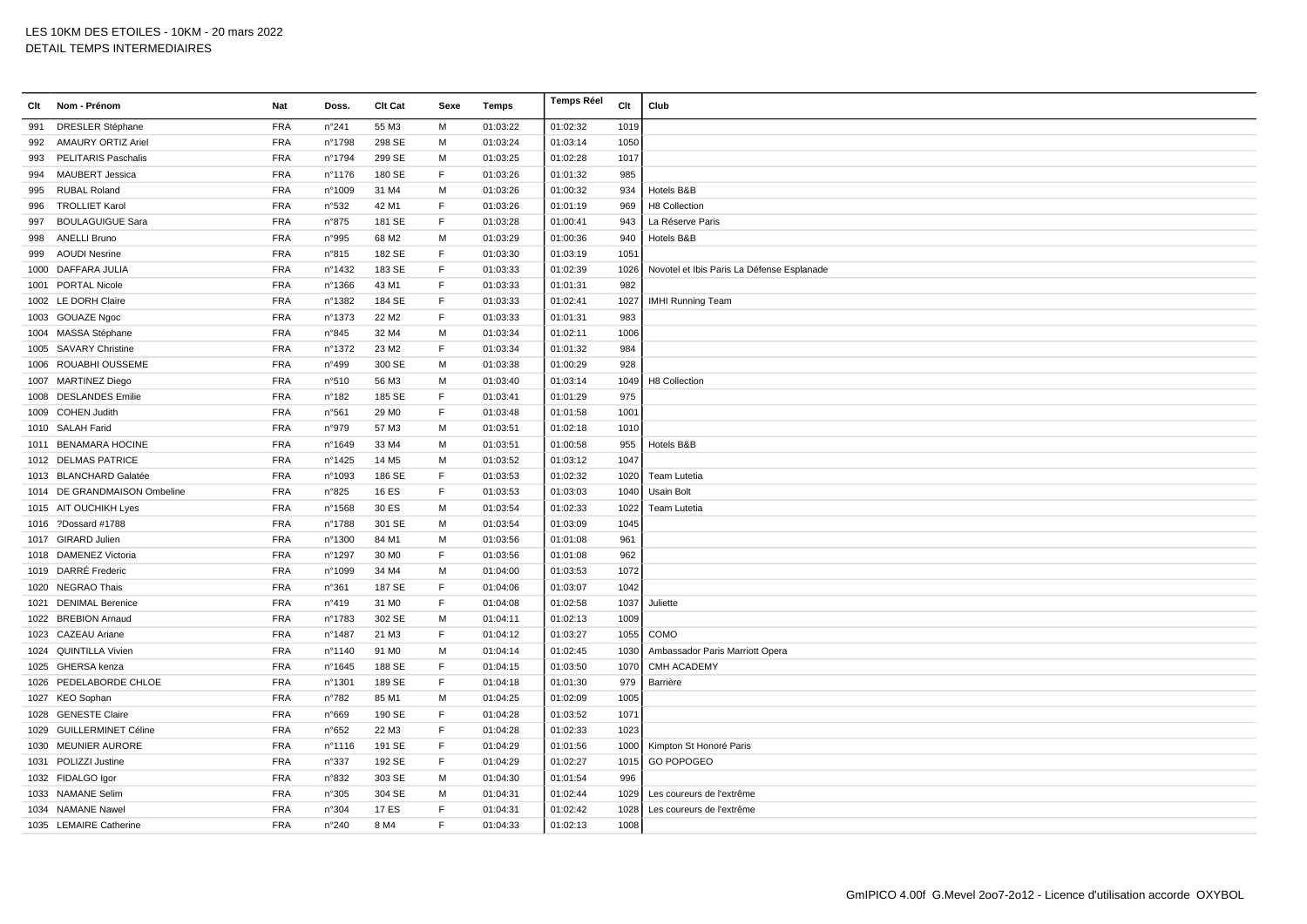| Clt Nom - Prénom             | Nat        | Doss.          | Clt Cat           | Sexe         | Temps    | <b>Temps Réel</b> | Clt  | Club                     |
|------------------------------|------------|----------------|-------------------|--------------|----------|-------------------|------|--------------------------|
| 1036 CHEVALIER Paul          | <b>FRA</b> | n°272          | 86 M1             | M            | 01:04:35 | 01:01:06          | 959  |                          |
| 1037 ROUXEL Guilhem          | <b>FRA</b> | n°1446         | 92 M <sub>0</sub> | M            | 01:04:36 | 01:02:22          | 1011 | COMO                     |
| 1038 TARDIF Caroline         | <b>FRA</b> | n°220          | 193 SE            | $\mathsf F$  | 01:04:36 | 01:02:23          | 1013 | <b>BGM</b>               |
| 1039 JEHANNO Sylvie          | <b>FRA</b> | n°1412         | 23 M3             | E            | 01:04:50 | 01:03:34          | 1057 |                          |
| 1040 BABELHADJ SONIA         | <b>FRA</b> | n°1133         | 194 SE            | F            | 01:04:50 | 01:02:25          | 1014 |                          |
| 1041 ROUCHY Juliette         | <b>FRA</b> | n°758          | 195 SE            | E            | 01:04:53 | 01:02:34          | 1024 |                          |
| 1042 ?Dossard #1705          | <b>FRA</b> | n°1479         | 305 SE            | M            | 01:04:53 | 01:04:53          | 1101 |                          |
| 1043 AUGRAS FABRE Eléonore   | <b>FRA</b> | n°661          | 196 SE            | E            | 01:04:53 | 01:02:22          | 1012 | H8 Collection            |
| 1044 RIOU YRIEIX             | <b>FRA</b> | n°1179         | 306 SE            | M            | 01:04:55 | 01:02:50          | 1033 |                          |
| 1045 ?Dossard #1749          | <b>FRA</b> | n°1414         | 307 SE            | M            | 01:04:55 | 01:02:46          | 1031 |                          |
| 1046 JEHANNO Pascal          | <b>FRA</b> | n°1411         | 15 M <sub>5</sub> | M            | 01:04:56 | 01:03:40          | 1061 |                          |
| 1047 GUICCIARDINI Ottavia    | <b>FRA</b> | $n^{\circ}776$ | 197 SE            | $\mathsf F$  | 01:04:56 | 01:02:51          | 1034 |                          |
| 1048 COULOMB Jean-daniel     | <b>FRA</b> | n°1214         | 69 M <sub>2</sub> | M            | 01:04:58 | 01:02:47          | 1032 |                          |
| 1049 LAHOUSSAY ADELINE       | <b>FRA</b> | n°658          | 198 SE            | E            | 01:04:58 | 01:02:27          | 1016 | H8 Collection            |
| 1050 CASSEZ Christophe       | <b>FRA</b> | n°892          | 308 SE            | M            | 01:04:59 | 01:04:27          | 1087 | Sodexo Live!             |
| 1051 FAVEREAUX Philippe      | <b>FRA</b> | n°1151         | 2 M7              | м            | 01:05:04 | 01:03:28          | 1056 |                          |
| 1052 CHATEAU CHARLOTTE       | <b>FRA</b> | n°725          | 199 SE            | $\mathsf F$  | 01:05:12 | 01:03:46          | 1067 | <b>MAISONS PARIENTE</b>  |
| 1053 LOZA AMANDINE           | <b>FRA</b> | $n^{\circ}724$ | 18 ES             | F            | 01:05:12 | 01:03:45          | 1064 | <b>MAISONS PARIENTE</b>  |
| 1054 FRANÇOIS Joëlle         | <b>FRA</b> | n°435          | 24 M3             | E            | 01:05:14 | 01:03:08          | 1043 |                          |
| 1055 COCHARD Elyse           | <b>FRA</b> | n°395          | 19 ES             | $\mathsf F$  | 01:05:14 | 01:04:55          | 1103 |                          |
| 1056 COCHARD JEAN-CHRISTOPHE | <b>FRA</b> | n°396          | 58 M3             | м            | 01:05:17 | 01:04:58          | 1105 |                          |
| 1057 COTON Mélissa           | <b>FRA</b> | n°103          | 200 SE            | $\mathsf F$  | 01:05:17 | 01:03:11          | 1046 |                          |
| 1058 FERRER FERRER Lucas     | <b>FRA</b> | n°104          | 309 SE            | M            | 01:05:18 | 01:03:12          | 1048 |                          |
| 1059 RONDEAU ARNAUD Cécile   | <b>FRA</b> | n°1183         | 32 MO             | F            | 01:05:18 | 01:04:24          | 1085 |                          |
| 1060 MALLEIN Jeanne          | <b>FRA</b> | n°1398         | 20 ES             | $\mathsf F$  | 01:05:20 | 01:03:27          | 1054 | Pavillon Ledoyen         |
| 1061 MARINHO AGUIAR Andréa   | <b>FRA</b> | n°934          | 201 SE            | $\mathsf F$  | 01:05:21 | 01:03:21          | 1052 | <b>MOLITOR</b>           |
| 1062 DAS Giliane             | <b>FRA</b> | n°890          | 202 SE            | F            | 01:05:21 | 01:03:22          | 1053 | <b>MOLITOR</b>           |
| 1063 SANCHEZ EVA             | <b>FRA</b> | n°1054         | 203 SE            | F            | 01:05:27 | 01:03:00          | 1038 | Marriott                 |
| 1064 MONTEL Francoise        | <b>FRA</b> | n°681          | 44 M1             | F            | 01:05:29 | 01:02:53          | 1035 | Les Hôtels du Beaujolais |
| 1065 ERMIT LOIC              | <b>FRA</b> | n°577          | 310 SE            | M            | 01:05:30 | 01:02:36          | 1025 |                          |
| 1066 OSPINA Melina           | <b>FRA</b> | n°1339         | 33 MO             | $\mathsf F$  | 01:05:32 | 01:03:40          | 1062 | Barrière                 |
| 1067 TISSERAND STEPHANIE     | <b>FRA</b> | n°997          | 24 M <sub>2</sub> | $\mathsf{F}$ | 01:05:32 | 01:03:39          | 1060 | MooN                     |
| 1068 CAOUISSIN TANGUY        | <b>FRA</b> | n°998          | 31 ES             | M            | 01:05:33 | 01:03:39          | 1059 | MooN                     |
| 1069 BOULET Herve            | <b>FRA</b> | n°164          | 59 M3             | м            | 01:05:40 | 01:03:46          | 1068 |                          |
| 1070 BOULET MOREAU ANNIE     | <b>FRA</b> | n°165          | 9 M4              | $\mathsf F$  | 01:05:40 | 01:03:47          | 1069 |                          |
| 1071 LETOURNEUR Laura        | <b>FRA</b> | n°1206         | 34 M <sub>0</sub> | F            | 01:05:41 | 01:04:08          | 1083 |                          |
| 1072 ROBERTSON Alexa         | <b>FRA</b> | n°1200         | 35 MO             | $\mathsf{F}$ | 01:05:42 | 01:04:08          | 1082 |                          |
| 1073 LAUNEY Fanny            | <b>FRA</b> | n°1253         | 204 SE            | E            | 01:05:42 | 01:03:08          | 1044 | Hôtel de Crillon         |
| 1074 LOUAHALA Nassim         | <b>FRA</b> | n°806          | 87 M1             | M            | 01:05:43 | 01:05:43          | 1125 |                          |
| 1075 ?Dossard #1739          | <b>FRA</b> | n°1739         | 311 SE            | M            | 01:05:46 | 01:04:04          | 1077 |                          |
| 1076 FAURE Guillaume         | <b>FRA</b> | n°608          | 88 M1             | M            | 01:05:47 | 01:04:05          | 1078 |                          |
| 1077 CARDON Victoria         | <b>FRA</b> | n°1463         | 205 SE            | F            | 01:05:50 | 01:03:03          | 1039 | COMO                     |
| 1078 SANTIN Julien           | <b>FRA</b> | n°1503         | 312 SE            | M            | 01:05:50 | 01:03:03          | 1041 | COMO                     |
| 1079 REMOND Nathalie         | <b>FRA</b> | n°836          | 10 M4             | $\mathsf{F}$ | 01:05:53 | 01:03:45          | 1063 |                          |
| 1080 REMOND ANDRE            | <b>FRA</b> | n°835          | 35 M4             | м            | 01:05:54 | 01:03:46          | 1066 |                          |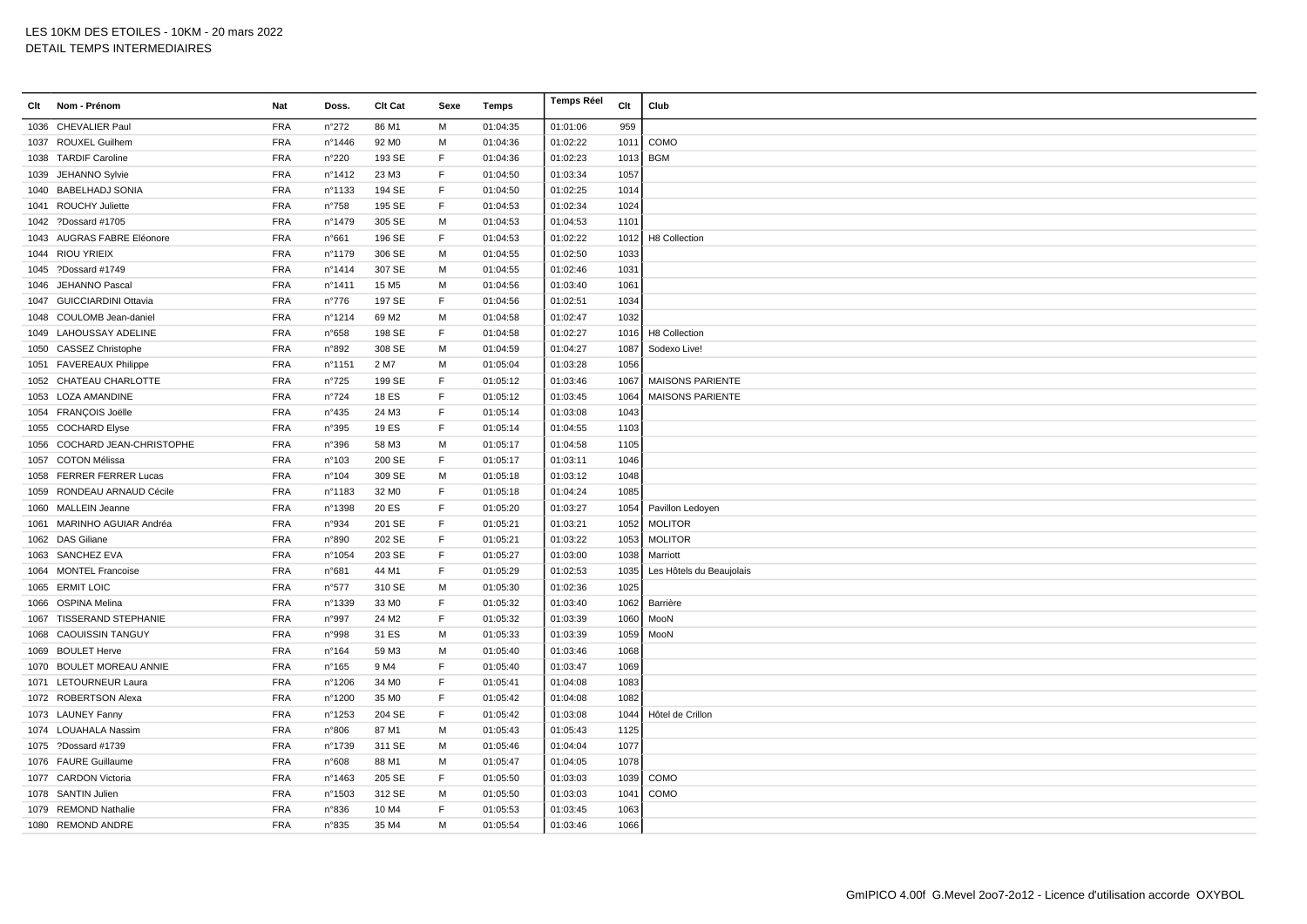| Clt  | Nom - Prénom                 | Nat        | Doss.           | Clt Cat           | Sexe         | Temps    | Temps Réel | Clt  | Club                        |
|------|------------------------------|------------|-----------------|-------------------|--------------|----------|------------|------|-----------------------------|
| 1081 | <b>GOURSAUD Adelaide</b>     | <b>FRA</b> | n°508           | 206 SE            | F            | 01:05:56 | 01:03:59   | 1074 |                             |
|      | 1082 TOURNEAUX Claire        | <b>FRA</b> | n°507           | 207 SE            | F            | 01:05:56 | 01:03:58   | 1073 |                             |
|      | 1083 GOUACHON Mathieu        | <b>FRA</b> | n°594           | 313 SE            | M            | 01:05:57 | 01:04:22   | 1084 | Jean-François Piège         |
|      | 1084 COOPER Rachel           | <b>FRA</b> | n°640           | 45 M1             | $\mathsf F$  | 01:05:58 | 01:04:00   | 1075 |                             |
|      | 1085 BERTHOMMIER Thomas      | <b>FRA</b> | n°1017          | 89 M1             | M            | 01:06:00 | 01:03:39   | 1058 |                             |
|      | 1086 BROCARD Céline          | <b>FRA</b> | n°823           | 208 SE            | F            | 01:06:03 | 01:04:05   | 1079 |                             |
|      | 1087 DESAUTEL Martial        | <b>FRA</b> | n°1072          | 36 M4             | M            | 01:06:08 | 01:05:28   | 1119 |                             |
|      | 1088 MARTIN D'ANDRÉ Svetlana | <b>FRA</b> | n°743           | 21 ES             | F            | 01:06:13 | 01:04:52   | 1100 |                             |
|      | 1089 MOREIRA Jean pierre     | <b>FRA</b> | n°1670          | 37 M4             | м            | 01:06:14 | 01:05:21   | 1117 |                             |
|      | 1090 MARTIN Dunvel           | <b>FRA</b> | n°421           | 25 M2             | $\mathsf F$  | 01:06:16 | 01:04:05   | 1080 |                             |
|      | 1091 HARANG-TIERCIN Pierre   | <b>FRA</b> | n°1323          | 314 SE            | M            | 01:06:20 | 01:05:12   | 1114 |                             |
|      | 1092 PIRES DA CRUZ Anna      | <b>FRA</b> | n°1578          | 209 SE            | F            | 01:06:21 | 01:04:27   | 1086 |                             |
|      | 1093 LOÏS Jérémie            | <b>FRA</b> | n°949           | 315 SE            | M            | 01:06:21 | 01:03:46   | 1065 |                             |
|      | 1094 ROWLAND Yann            | <b>FRA</b> | n°975           | 60 M3             | M            | 01:06:23 | 01:05:04   | 1106 | Four Seasons Hotel George V |
|      | 1095 PIRES DA CRUZ Antonio   | <b>FRA</b> | n°1608          | 61 M3             | м            | 01:06:28 | 01:04:34   | 1089 |                             |
|      | 1096 CHAUVET Eric            | <b>FRA</b> | n°460           | 70 M2             | м            | 01:06:29 | 01:05:55   | 1127 | Sodexo Live!                |
|      | 1097 GARCIA BLEDA Alejandro  | <b>FRA</b> | n°580           | 93 MO             | M            | 01:06:34 | 01:04:46   | 1094 | Issy Tourisme International |
|      | 1098 SANOU AURIANE           | <b>FRA</b> | n°552           | 210 SE            | F            | 01:06:34 | 01:04:47   | 1097 | Issy Tourisme International |
|      | 1099 LIAULT Delphine         | <b>FRA</b> | n°1420          | 46 M1             | $\mathsf{F}$ | 01:06:35 | 01:04:43   | 1091 |                             |
|      | 1100 DERLY Maryse            | <b>FRA</b> | n°115           | 25 M3             | $\mathsf F$  | 01:06:37 | 01:05:29   | 1120 |                             |
|      | 1101 DE MAGNANVILLE Linda    | <b>FRA</b> | n°1421          | 47 M1             | $\mathsf{F}$ | 01:06:37 | 01:04:45   | 1092 |                             |
|      | 1102 DRANE ALEXANDRE         | <b>FRA</b> | n°551           | 94 M <sub>0</sub> | M            | 01:06:37 | 01:04:49   | 1099 | Issy Tourisme International |
|      | 1103 PORET Celine            | <b>FRA</b> | $n^{\circ}$ 116 | 48 M1             | F            | 01:06:37 | 01:05:29   | 1121 |                             |
|      | 1104 LOUICHET OLIVIER        | <b>FRA</b> | n°1071          | 71 M2             | M            | 01:06:39 | 01:04:07   | 1081 |                             |
|      | 1105 BAUD Adrien             | <b>FRA</b> | n°471           | 95 M <sub>0</sub> | M            | 01:06:40 | 01:04:02   | 1076 |                             |
|      | 1106 PRINTEMPS DANIELLE      | <b>FRA</b> | n°553           | 36 MO             | $\mathsf F$  | 01:06:41 | 01:04:54   | 1102 | Issy Tourisme International |
|      | 1107 MALKA galia             | <b>FRA</b> | n°1021          | 49 M1             | $\mathsf F$  | 01:06:47 | 01:05:10   | 1113 |                             |
|      | 1108 DECUYPERE Sophie        | <b>FRA</b> | n°1537          | 211 SE            | F            | 01:06:49 | 01:04:46   | 1095 | Bulgari                     |
|      | 1109 CAPERA CAPERA Harrison  | <b>FRA</b> | n°1307          | 96 MO             | M            | 01:06:57 | 01:04:36   | 1090 |                             |
|      | 1110 KIM Seohyeon            | <b>FRA</b> | n°285           | 22 ES             | F            | 01:07:05 | 01:04:45   | 1093 |                             |
|      | 1111 DI MASCIO Clément       | <b>FRA</b> | $n^{\circ}$ 136 | 316 SE            | м            | 01:07:11 | 01:04:28   | 1088 | Mallorie & Clément          |
|      | 1112 NGUYEN ELISABETH        | <b>FRA</b> | n°492           | 212 SE            | E            | 01:07:14 | 01:05:39   | 1123 | <b>ISIDORE LEROY</b>        |
|      | 1113 AUDIT Marie             | <b>FRA</b> | n°1553          | 11 M4             | $\mathsf F$  | 01:07:17 | 01:06:49   | 1157 | <b>Warwick Paris</b>        |
|      | 1114 TROTTA ANTONY           | <b>FRA</b> | n°1655          | 97 MO             | M            | 01:07:19 | 01:05:18   | 1116 |                             |
|      | 1115 ELEOUET Gaetar          | <b>FRA</b> | n°291           | 90 M1             | M            | 01:07:22 | 01:05:08   | 1107 | Les Eleouet                 |
|      | 1116 SARDAS David            | <b>FRA</b> | n°828           | 91 M1             | M            | 01:07:24 | 01:05:09   | 1108 | Les Eleouet                 |
|      | 1117 TRAN Juliette           | <b>FRA</b> | n°926           | 213 SE            | $\mathsf{F}$ | 01:07:24 | 01:04:48   | 1098 |                             |
|      | 1118 LEFEBVRE Luliano        | <b>FRA</b> | n°596           | 32 ES             | M            | 01:07:37 | 01:05:59   | 1132 | Jean-François Piège         |
|      | 1119 COUREAULT Philippe      | <b>FRA</b> | n°690           | 38 M4             | M            | 01:07:37 | 01:06:27   | 1146 |                             |
|      | 1120 MARTENS-SCHULTE MALIKA  | <b>FRA</b> | n°1052          | 214 SE            | E            | 01:07:38 | 01:05:10   | 1112 | Marriott                    |
|      | 1121 BELDJOUDI Jawad         | <b>FRA</b> | n°1036          | 317 SE            | M            | 01:07:42 | 01:04:47   | 1096 | Hotels B&B                  |
|      | 1122 MOUKVOZ Sandrine        | <b>FRA</b> | n°1800          | 50 M1             | $\mathsf{F}$ | 01:07:42 | 01:05:09   | 1109 |                             |
|      | 1123 LEFEBVRE Colette        | <b>FRA</b> | $n^{\circ}718$  | 26 M3             | $\mathsf{F}$ | 01:07:45 | 01:05:34   | 1122 |                             |
|      | 1124 RAY Marion              | <b>FRA</b> | n°089           | 215 SE            | $\mathsf F$  | 01:07:48 | 01:06:20   | 1141 |                             |
|      | 1125 JAROUSSEAU Emilie       | <b>FRA</b> | n°087           | 216 SE            | E            | 01:07:48 | 01:06:21   | 1143 |                             |
|      |                              |            |                 |                   |              |          |            |      |                             |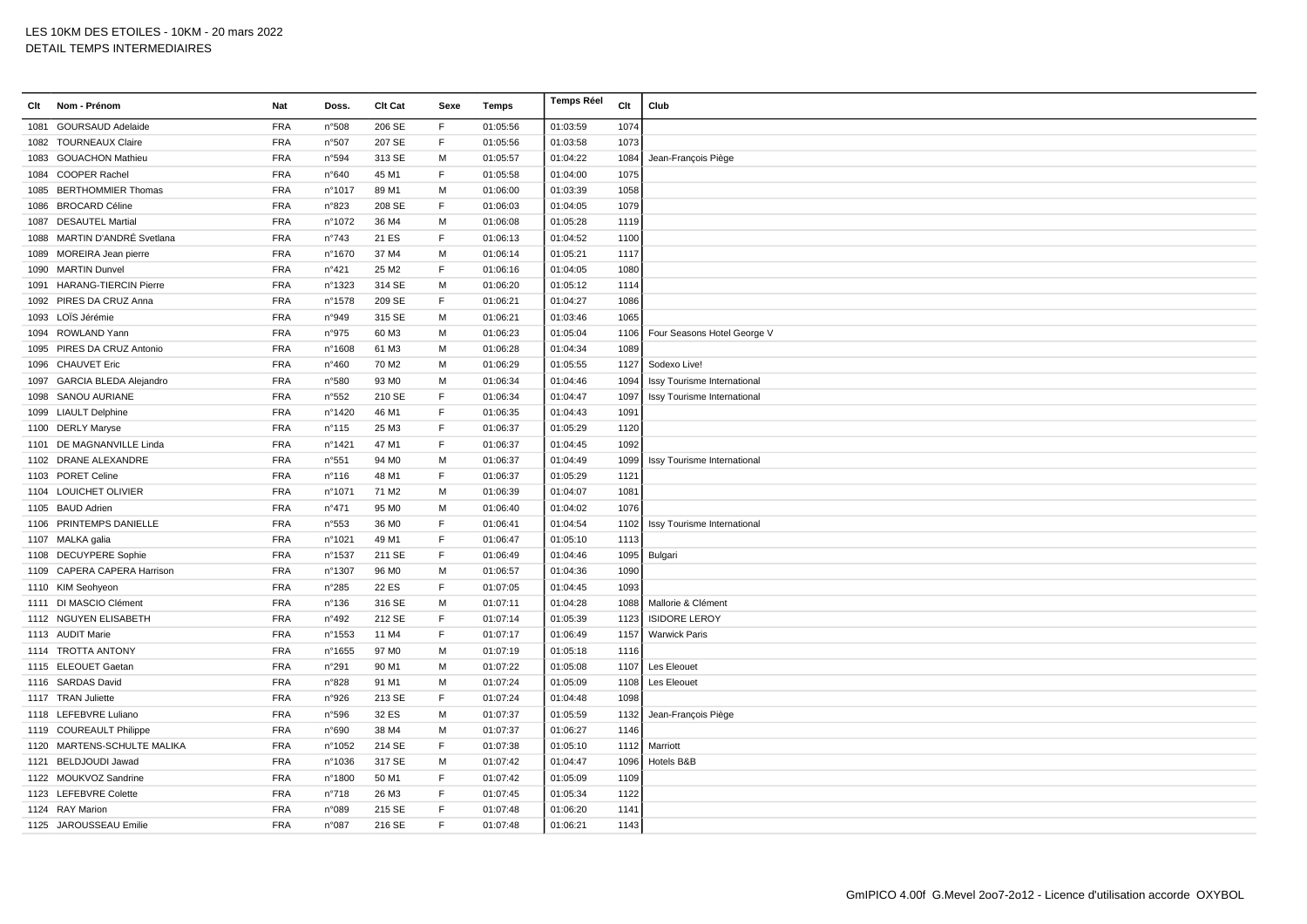| Clt | Nom - Prénom                     | Nat        | Doss.           | Clt Cat           | Sexe         | Temps    | <b>Temps Réel</b> | Clt  | Club                             |
|-----|----------------------------------|------------|-----------------|-------------------|--------------|----------|-------------------|------|----------------------------------|
|     | 1126 QUEST Cristelle             | <b>FRA</b> | n°1585          | 51 M1             | F            | 01:07:49 | 01:04:57          | 1104 | Barrière                         |
|     | 1127 TORT Francoise              | <b>FRA</b> | n°088           | 217 SE            | F            | 01:07:49 | 01:06:22          | 1144 |                                  |
|     | 1128 NIMHAUSER Hortense          | <b>FRA</b> | n°1268          | 218 SE            | $\mathsf F$  | 01:07:50 | 01:05:16          | 1115 | Hôtel de Crillon                 |
|     | 1129 DURIEUX Pauline             | <b>FRA</b> | n°1131          | 219 SE            | E            | 01:07:51 | 01:05:25          | 1118 |                                  |
|     | 1130 HASSANINE Lila              | <b>FRA</b> | n°919           | 37 MO             | F            | 01:07:54 | 01:05:56          | 1128 |                                  |
|     | 1131 GABELA PIERRE               | <b>FRA</b> | $n^{\circ}645$  | 16 M <sub>5</sub> | M            | 01:07:55 | 01:06:32          | 1147 | <b>CFA MEDERIC</b>               |
|     | 1132 MOINNEREAU Tony             | <b>FRA</b> | n°1110          | 39 M4             | M            | 01:07:58 | 01:06:00          | 1133 |                                  |
|     | 1133 MERS EL KADIM MOUNJI NABILA | <b>FRA</b> | n°1535          | 220 SE            | $\mathsf{F}$ | 01:08:04 | 01:07:26          | 1178 |                                  |
|     | 1134 GHISLAIN Jean               | <b>FRA</b> | n°1109          | 92 M1             | м            | 01:08:08 | 01:07:20          | 1174 |                                  |
|     | 1135 CAMBAZAR Sandrine           | <b>FRA</b> | n°1391          | 52 M1             | $\mathsf{F}$ | 01:08:09 | 01:06:14          | 1139 | Pavillon Ledoyen                 |
|     | 1136 GOMBERT laurent             | <b>FRA</b> | n°1225          | 318 SE            | M            | 01:08:09 | 01:05:53          | 1126 |                                  |
|     | 1137 FABRE Amélie                | <b>FRA</b> | n°535           | 221 SE            | F            | 01:08:17 | 01:05:09          | 1110 |                                  |
|     | 1138 RENAUD Océane               | <b>FRA</b> | n°501           | 222 SE            | E            | 01:08:17 | 01:05:09          | 1111 |                                  |
|     | 1139 BREDEL Thierry              | <b>FRA</b> | n°245           | 72 M <sub>2</sub> | м            | 01:08:18 | 01:07:45          | 1187 | Bredel                           |
|     | 1140 BREDEL Chloé                | <b>FRA</b> | $n^{\circ}244$  | 23 ES             | E            | 01:08:18 | 01:07:46          | 1191 | Bredel                           |
|     | 1141 LOUISE Muller               | <b>FRA</b> | n°415           | 24 ES             | $\mathsf{F}$ | 01:08:19 | 01:07:13          | 1167 |                                  |
|     | 1142 BÉGUIN Stéphanie            | <b>FRA</b> | n°1449          | 26 M <sub>2</sub> | F            | 01:08:20 | 01:07:07          | 1165 | <b>Team Gemology</b>             |
|     | 1143 QUIVIGER Benjamin           | <b>FRA</b> | $n^{\circ}$ 156 | 98 M <sub>0</sub> | M            | 01:08:20 | 01:06:33          | 1148 | Kaufman & Broad                  |
|     | 1144 POLI Jean-Baptiste          | <b>FRA</b> | n°1733          | 93 M1             | M            | 01:08:23 | 01:06:40          | 1152 |                                  |
|     | 1145 LE Catherine                | <b>FRA</b> | n°877           | 223 SE            | $\mathsf F$  | 01:08:25 | 01:06:03          | 1135 |                                  |
|     | 1146 MORIN Mathieu               | <b>FRA</b> | n°417           | 319 SE            | м            | 01:08:28 | 01:07:43          | 1186 |                                  |
|     | 1147 PELTIER Emma                | <b>FRA</b> | n°416           | 25 ES             | $\mathsf F$  | 01:08:29 | 01:07:23          | 1177 |                                  |
|     | 1148 WINTER Charles              | <b>FRA</b> | n°1456          | 320 SE            | M            | 01:08:31 | 01:06:08          | 1138 | COMO                             |
|     | 1149 LE TERNUEC SULLIVAN         | <b>FRA</b> | n°660           | 99 MO             | M            | 01:08:34 | 01:06:02          | 1134 | H8 Collection                    |
|     | 1150 REN François                | <b>FRA</b> | n°797           | 321 SE            | M            | 01:08:34 | 01:05:57          | 1131 |                                  |
|     | 1151 ANGER Eleonore              | <b>FRA</b> | n°409           | 38 MO             | $\mathsf F$  | 01:08:36 | 01:06:37          | 1149 |                                  |
|     | 1152 ZORGANI Galina              | <b>FRA</b> | n°391           | 224 SE            | $\mathsf F$  | 01:08:36 | 01:06:37          | 1150 |                                  |
|     | 1153 MARTIN Camille              | <b>FRA</b> | n°901           | 225 SE            | $\mathsf F$  | 01:08:39 | 01:07:32          | 1181 |                                  |
|     | 1154 CORAND SVETLANA             | <b>FRA</b> | n°1735          | 226 SE            | $\mathsf F$  | 01:08:39 | 01:07:53          | 1199 | HYATT REGENCY CHANTILLY          |
|     | 1155 BITOUNE Agnès               | <b>FRA</b> | n°444           | 27 M3             | F            | 01:08:41 | 01:05:42          | 1124 | Sodexo Live!                     |
|     | 1156 L'HERIDAT-ROQUES Dominique  | <b>FRA</b> | n°575           | 12 M4             | $\mathsf{F}$ | 01:08:41 | 01:07:56          | 1200 |                                  |
|     | 1157 ARBRE Rayssa                | <b>FRA</b> | n°899           | 227 SE            | F            | 01:08:42 | 01:05:56          | 1129 |                                  |
|     | 1158 ARBRE Thibault              | <b>FRA</b> | n°1029          | 322 SE            | M            | 01:08:43 | 01:05:57          | 1130 |                                  |
|     | 1159 VANESSE EMMA                | <b>FRA</b> | n°992           | 26 ES             | F            | 01:08:47 | 01:06:44          | 1154 | Marriott                         |
|     | 1160 LUBIN AXEL                  | <b>FRA</b> | n°685           | 62 M3             | M            | 01:08:48 | 01:06:07          | 1136 |                                  |
|     | 1161 PROST Stéphanie             | <b>FRA</b> | n°627           | 39 MO             | F            | 01:08:48 | 01:06:07          | 1137 |                                  |
|     | 1162 BONTEMS Justine             | <b>FRA</b> | n°167           | 228 SE            | $\mathsf F$  | 01:08:50 | 01:07:04          | 1164 | Kaufman & Broad                  |
|     | 1163 SINANCEVIC VANESSA          | <b>FRA</b> | n°721           | 53 M1             | E            | 01:08:50 | 01:07:30          | 1180 | <b>MAISONS PARIENTE</b>          |
|     | 1164 NAMANE Fadil                | <b>FRA</b> | n°301           | 323 SE            | M            | 01:08:51 | 01:07:00          | 1163 | Les coureurs de l'extrême        |
|     | 1165 DUFRESNOY Maël              | <b>FRA</b> | n°873           | 6 JU              | M            | 01:08:54 | 01:07:50          | 1197 | Les cuisiniers du Paradis Latin  |
|     | 1166 BRENELIERE Nicolas          | <b>FRA</b> | n°818           | 100 MO            | M            | 01:08:54 | 01:07:51          | 1198 | Les cuisiniers du Paradis Latin  |
|     | 1167 CHAZEIX Laura               | <b>FRA</b> | n°373           | 229 SE            | $\mathsf F$  | 01:08:55 | 01:06:19          | 1140 |                                  |
|     | 1168 HEMERY Nolwenn              | <b>FRA</b> | n°374           | 230 SE            | $\mathsf F$  | 01:08:55 | 01:06:20          | 1142 |                                  |
|     | 1169 LUCAS Laurent               | <b>FRA</b> | n°981           | 63 M3             | м            | 01:08:58 | 01:06:26          | 1145 | Team ALVOTEL                     |
|     | 1170 LEPHAY Justine              | <b>FRA</b> | n°1085          | 40 MO             | E            | 01:08:59 | 01:06:59          |      | 1162 Four Seasons Hotel George V |
|     |                                  |            |                 |                   |              |          |                   |      |                                  |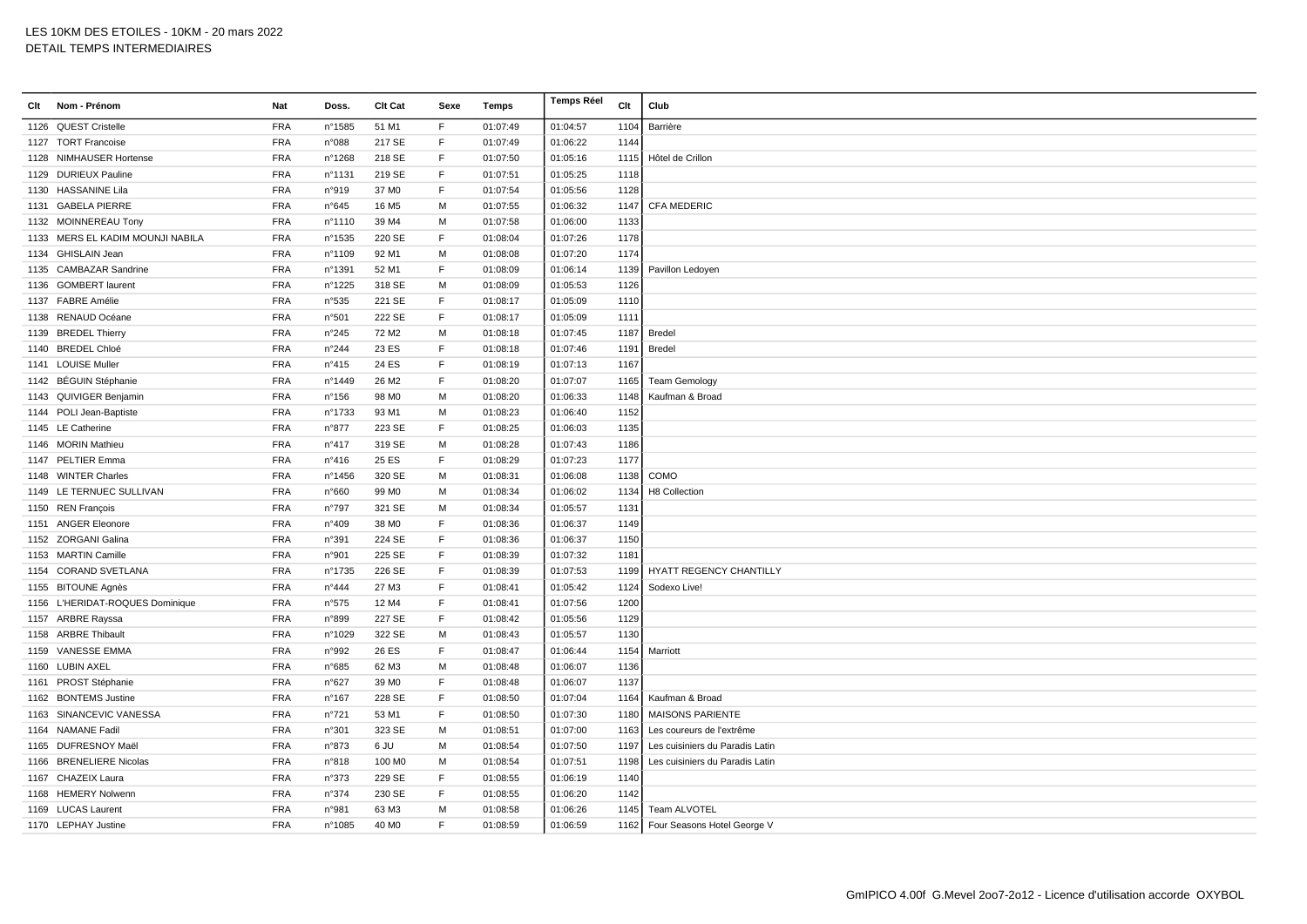| Nom - Prénom<br>Clt        | Nat        | Doss.            | Clt Cat           | Sexe | Temps    | <b>Temps Réel</b> | Clt  | Club                        |
|----------------------------|------------|------------------|-------------------|------|----------|-------------------|------|-----------------------------|
| 1171 BOUKAIDI Meryem       | <b>FRA</b> | n°1046           | 231 SE            | F.   | 01:08:59 | 01:06:58          | 1161 | Four Seasons Hotel George V |
| 1172 NAMANE Azzedine       | <b>FRA</b> | n°303            | 73 M2             | M    | 01:08:59 | 01:07:13          | 1168 | Les coureurs de l'extrême   |
| 1173 NAMANE Anisse         | <b>FRA</b> | n°302            | 324 SE            | M    | 01:09:00 | 01:07:14          | 1169 | Les coureurs de l'extrême   |
| 1174 EL KANDRI Ahmed       | <b>FRA</b> | n°1499           | 40 M4             | M    | 01:09:00 | 01:07:08          | 1166 | COMO                        |
| 1175 FAURE Lorraine        | <b>FRA</b> | n°1023           | 41 M <sub>0</sub> | F    | 01:09:04 | 01:07:22          | 1175 |                             |
| 1176 JANEVSKI Michel       | <b>FRA</b> | $n^{\circ}$ 1475 | 74 M2             | M    | 01:09:05 | 01:06:44          | 1153 | COMO                        |
| 1177 LIOTTA Julie          | <b>FRA</b> | n°327            | 232 SE            | F    | 01:09:09 | 01:06:54          | 1158 |                             |
| 1178 SADOWSKI Ada          | <b>FRA</b> | n°908            | 2 JU              | F    | 01:09:17 | 01:06:38          | 1151 |                             |
| 1179 GONTHIER Stéphane     | <b>FRA</b> | n°678            | 75 M2             | M    | 01:09:18 | 01:06:45          | 1155 | Les Hôtels du Beaujolais    |
| 1180 MIROUZE Nicolas       | <b>FRA</b> | n°680            | 41 M4             | M    | 01:09:18 | 01:06:47          | 1156 | Les Hôtels du Beaujolais    |
| 1181 HILLIER Scoot         | <b>FRA</b> | n°1768           | 325 SE            | M    | 01:09:21 | 01:08:12          | 1206 |                             |
| 1182 RAMOS Maxime          | <b>FRA</b> | n°1493           | 326 SE            | M    | 01:09:40 | 01:06:56          | 1159 |                             |
| 1183 HAIUN Camille         | <b>FRA</b> | nº1494           | 233 SE            | F    | 01:09:41 | 01:06:57          | 1160 |                             |
| 1184 GRENAT Adrien         | <b>FRA</b> | n°1294           | 327 SE            | M    | 01:09:44 | 01:07:14          | 1170 | A&A                         |
| 1185 VO Andrea             | <b>FRA</b> | nº1295           | 234 SE            | F    | 01:09:45 | 01:07:15          | 1171 | A&A                         |
| 1186 BLANCO Maria Elena    | <b>FRA</b> | nº1304           | 28 M3             | F    | 01:09:46 | 01:07:50          | 1195 | <b>SCPT</b>                 |
| 1187 ROUX Lauriane         | <b>FRA</b> | $n^{\circ}1074$  | 235 SE            | F    | 01:09:47 | 01:07:46          | 1189 | Four Seasons Hotel George V |
| 1188 MARTIN Laetitia       | <b>FRA</b> | n°191            | 42 M <sub>0</sub> | F    | 01:09:50 | 01:07:17          | 1172 |                             |
| 1189 JONQUIERES NICOLAS    | <b>FRA</b> | n°190            | 76 M2             | M    | 01:09:50 | 01:07:18          | 1173 |                             |
| 1190 LORPHELIN Denis       | <b>FRA</b> | n°1169           | 6 M6              | M    | 01:10:04 | 01:07:22          | 1176 |                             |
| 1191 DRAPERI Andréa        | <b>FRA</b> | n°1059           | 236 SE            | F    | 01:10:05 | 01:08:03          | 1201 |                             |
| 1192 PAREIN Estelle        | <b>FRA</b> | n°1060           | 237 SE            | F.   | 01:10:07 | 01:08:05          | 1202 |                             |
| 1193 AUGUIER ANTHONY       | <b>FRA</b> | n°1069           | 328 SE            | M    | 01:10:09 | 01:08:06          | 1203 |                             |
| 1194 ROMERO Vinicio        | <b>FRA</b> | n°737            | 42 M4             | M    | 01:10:09 | 01:09:20          | 1225 |                             |
| 1195 MENDOZA Ana           | <b>FRA</b> | n°738            | 29 M3             | F    | 01:10:14 | 01:09:25          | 1227 |                             |
| 1196 GALLARDO Mathias      | <b>FRA</b> | n°647            | 329 SE            | M    | 01:10:15 | 01:07:41          | 1184 | Sarah & Mathias             |
| 1197 GALLARDO BRETON Sarah | <b>FRA</b> | n°646            | 238 SE            | F    | 01:10:15 | 01:07:42          | 1185 | Sarah & Mathias             |
| 1198 LONCAN Marion         | <b>FRA</b> | n°491            | 239 SE            | F    | 01:10:16 | 01:08:41          | 1210 | <b>ISIDORE LEROY</b>        |
| 1199 BARASSIN Julien       | <b>FRA</b> | n°339            | 94 M1             | M    | 01:10:16 | 01:07:37          | 1183 |                             |
| 1200 BIGER Manon           | <b>FRA</b> | n°173            | 240 SE            | F    | 01:10:17 | 01:07:26          | 1179 |                             |
| 1201 FRANCESCHI Sabrina    | <b>FRA</b> | n°1182           | 54 M1             | F    | 01:10:17 | 01:09:43          | 1232 |                             |
| 1202 MARCELLIN Diane       | <b>FRA</b> | n°982            | 241 SE            | F    | 01:10:19 | 01:07:46          | 1190 | Team ALVOTEL                |
| 1203 CHRISTOPHE Antoine    | <b>FRA</b> | n°1401           | 33 ES             | M    | 01:10:21 | 01:09:29          | 1228 | <b>IMHI Running Team</b>    |
| 1204 MOUA Tehillah         | <b>FRA</b> | n°1799           | 330 SE            | M    | 01:10:21 | 01:09:47          | 1234 |                             |
| 1205 MOLLET Ladislas       | <b>FRA</b> | nº1620           | 101 MO            | M    | 01:10:22 | 01:07:48          | 1193 |                             |
| 1206 MAMIN Frédérique      | <b>FRA</b> | nº1510           | 30 M3             | F    | 01:10:23 | 01:09:04          | 1217 | Team Lutetia                |
| 1207 ARISTIL Valencia      | <b>FRA</b> | nº1596           | 43 MO             | F    | 01:10:23 | 01:09:04          | 1218 |                             |
| 1208 BARASSIN Leilanie     | <b>FRA</b> | n°423            | 44 M <sub>0</sub> | F    | 01:10:26 | 01:07:46          | 1192 |                             |
| 1209 NGUYEN Laurie         | <b>FRA</b> | n°655            | 27 ES             | E    | 01:10:30 | 01:07:50          | 1194 |                             |
| 1210 BRUN SANSANO Doriane  | <b>FRA</b> | n°654            | 242 SE            | F    | 01:10:30 | 01:07:50          | 1196 |                             |
| 1211 ETAIX MATHILDE        | <b>FRA</b> | n°1292           | 55 M1             | F    | 01:10:31 | 01:07:35          | 1182 | OPTIM'RESA                  |
| 1212 PIRIOU TIPHAINE       | <b>FRA</b> | n°931            | 31 M3             | F    | 01:10:32 | 01:08:07          | 1204 |                             |
| 1213 DURIEUX Fabienne      | <b>FRA</b> | n°1132           | 32 M3             | F    | 01:10:33 | 01:08:08          | 1205 |                             |
| 1214 ADAMENKO ANNA         | <b>FRA</b> | $n^{\circ}756$   | 243 SE            | F    | 01:10:34 | 01:08:15          | 1207 |                             |
| 1215 PELISSIER NADEGE      | <b>FRA</b> | $n^{\circ}$ 1368 | 56 M1             | F    | 01:10:42 | 01:07:45          |      | 1188 OPTIM'RESA             |
|                            |            |                  |                   |      |          |                   |      |                             |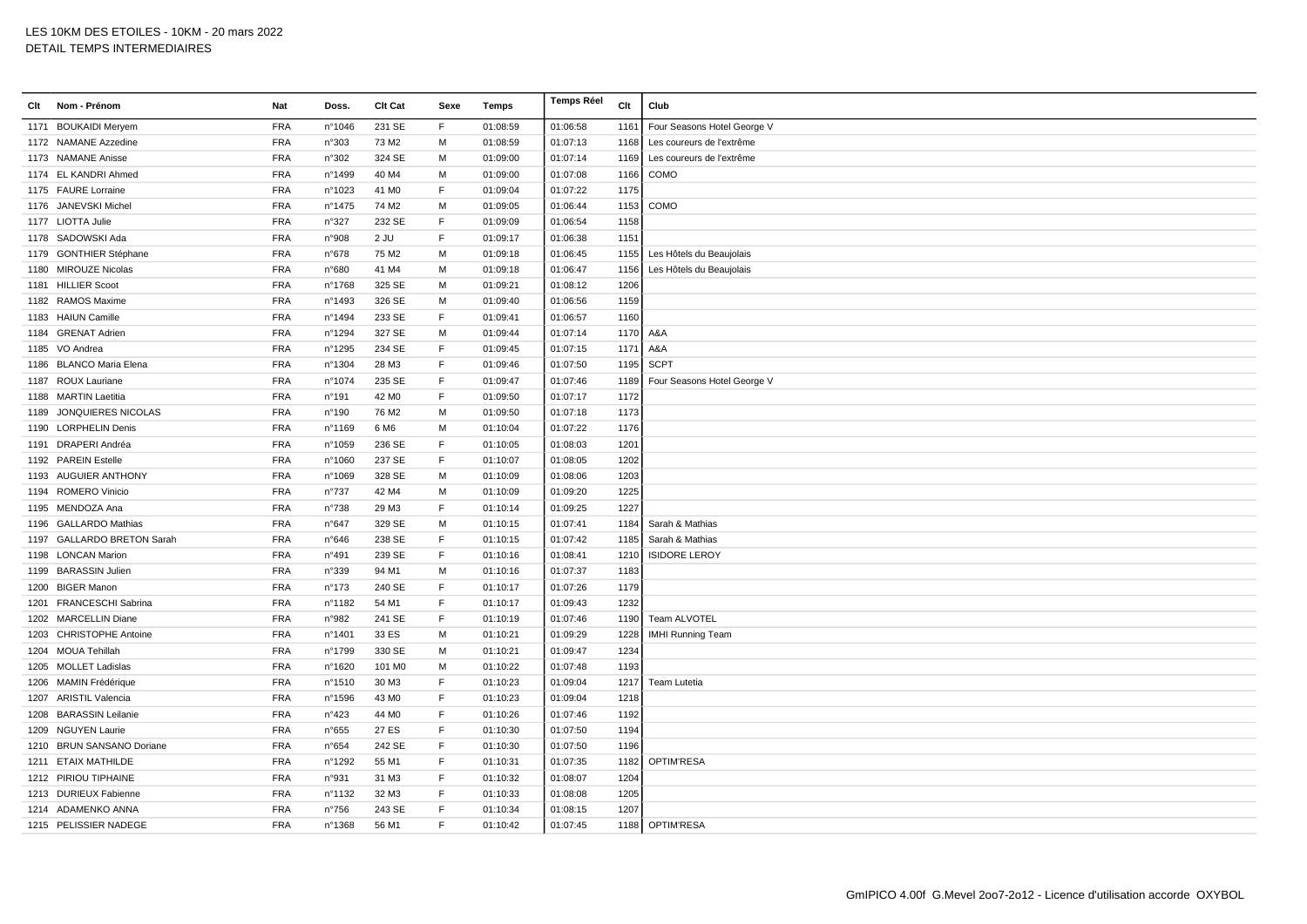| Clt | Nom - Prénom              | Nat        | Doss.            | Clt Cat            | Sexe         | Temps    | Temps Réel | Clt  | Club                      |
|-----|---------------------------|------------|------------------|--------------------|--------------|----------|------------|------|---------------------------|
|     | 1216 BELOTMANI Mohamed    | <b>FRA</b> | n°306            | 331 SE             | М            | 01:10:42 | 01:08:53   | 1214 | Les coureurs de l'extrême |
|     | 1217 NAMANE Safia         | <b>FRA</b> | n°300            | 244 SE             | F            | 01:10:43 | 01:08:55   | 1216 | Les coureurs de l'extrême |
|     | 1218 CARPENTIER Laurent   | <b>FRA</b> | n°437            | 102 M <sub>0</sub> | M            | 01:10:55 | 01:08:17   | 1208 |                           |
|     | 1219 SADOWSKI Stephanie   | <b>FRA</b> | n°907            | 27 M <sub>2</sub>  | $\mathsf F$  | 01:10:58 | 01:08:19   | 1209 |                           |
|     | 1220 MENARD CAROLE        | <b>FRA</b> | n°1599           | 245 SE             | F.           | 01:11:02 | 01:09:11   | 1221 |                           |
|     | 1221 VELLER ELISE         | <b>FRA</b> | n°1591           | 246 SE             | F.           | 01:11:02 | 01:09:12   | 1222 |                           |
|     | 1222 GAAMOUSSI Aymane     | <b>FRA</b> | n°1018           | 332 SE             | M            | 01:11:07 | 01:08:46   | 1211 |                           |
|     | 1223 GAYDU Sarah          | <b>FRA</b> | n°933            | 247 SE             | F            | 01:11:07 | 01:09:07   | 1219 | <b>MOLITOR</b>            |
|     | 1224 ZURFLUH Mariane      | <b>FRA</b> | n°404            | 248 SE             | F            | 01:11:15 | 01:08:53   | 1213 |                           |
|     | 1225 FAURE Thomas         | <b>FRA</b> | nº1130           | 95 M1              | м            | 01:11:16 | 01:09:33   | 1229 |                           |
|     | 1226 PAYRAUDEAU Alix      | <b>FRA</b> | $n^{\circ}462$   | 249 SE             | F            | 01:11:29 | 01:10:18   | 1248 |                           |
|     | 1227 ZWIENER Yvonne       | <b>FRA</b> | n°1581           | 250 SE             | F            | 01:11:33 | 01:09:21   | 1226 |                           |
|     | 1228 GAIBLET Florian      | <b>FRA</b> | n°954            | 333 SE             | M            | 01:11:38 | 01:09:10   | 1220 |                           |
|     | 1229 LE FEUVRIER Mathieu  | <b>FRA</b> | n°347            | 103 MO             | М            | 01:11:40 | 01:09:13   | 1223 |                           |
|     | 1230 TEULIER Anais        | <b>FRA</b> | n°346            | 45 M <sub>0</sub>  | $\mathsf F$  | 01:11:41 | 01:09:15   | 1224 |                           |
|     | 1231 BASILE Ignazio       | <b>FRA</b> | n°1754           | 334 SE             | M            | 01:11:43 | 01:10:04   | 1237 |                           |
|     | 1232 SALTAMERENDA Elsa    | <b>FRA</b> | n°1753           | 251 SE             | F            | 01:11:44 | 01:10:05   | 1238 |                           |
|     | 1233 BESNARD Katiana      | <b>FRA</b> | n°1207           | 252 SE             | F            | 01:11:45 | 01:08:53   | 1212 | Barrière                  |
|     | 1234 VALENTIN Perrine     | <b>FRA</b> | n°1326           | 46 MO              | F            | 01:11:46 | 01:08:53   | 1215 | Barrière                  |
|     | 1235 VIOLETTE Marigo      | <b>FRA</b> | n°582            | 28 M2              | F            | 01:11:49 | 01:09:45   | 1233 | <b>MOET-HENNESSY</b>      |
|     | 1236 LAMASS Daniel        | <b>FRA</b> | n°811            | 335 SE             | М            | 01:11:53 | 01:10:32   | 1250 | The Peninsula Paris       |
|     | 1237 LEKZHAL Mourad       | <b>FRA</b> | n°1763           | 336 SE             | M            | 01:11:58 | 01:11:28   | 1262 |                           |
|     | 1238 CASALINI Francesca   | <b>FRA</b> | n°833            | 253 SE             | F            | 01:12:03 | 01:10:07   | 1239 |                           |
|     | 1239 VIALLET Luc          | <b>FRA</b> | n°521            | 77 M2              | М            | 01:12:12 | 01:09:42   | 1230 | Jardins Eiffel            |
|     | 1240 DISARBOIS Mathilde   | <b>FRA</b> | n°520            | 254 SE             | F            | 01:12:14 | 01:09:43   | 1231 | Jardins Eiffel            |
|     | 1241 HUANG Hélène         | <b>FRA</b> | n°916            | 255 SE             | $\mathsf F$  | 01:12:14 | 01:10:16   | 1247 |                           |
|     | 1242 LENES Dorothée       | <b>FRA</b> | n°232            | 57 M1              | F            | 01:12:18 | 01:10:12   | 1243 |                           |
|     | 1243 NGUYEN carine        | <b>FRA</b> | $n^{\circ}227$   | 29 M2              | F            | 01:12:18 | 01:10:12   | 1244 |                           |
|     | 1244 CHAPPET Claire       | <b>FRA</b> | n°335            | 47 M <sub>0</sub>  | F            | 01:12:20 | 01:11:03   | 1258 |                           |
|     | 1245 COSTE Manon          | <b>FRA</b> | n°325            | 256 SE             | F            | 01:12:20 | 01:11:03   | 1259 |                           |
|     | 1246 BALDACCINI Manuela   | <b>FRA</b> | $n^{\circ}677$   | 257 SE             | F            | 01:12:27 | 01:10:01   | 1235 |                           |
|     | 1247 DARVES-BORNOZ Matéo  | <b>FRA</b> | n°940            | 337 SE             | М            | 01:12:28 | 01:10:02   | 1236 |                           |
|     | 1248 HUREL Marine         | <b>FRA</b> | n°313            | 28 ES              | F            | 01:12:49 | 01:12:05   | 1269 |                           |
|     | 1249 OLIVIER Cassandre    | <b>FRA</b> | n°314            | 29 ES              | F            | 01:12:49 | 01:12:05   | 1270 |                           |
|     | 1250 GAMBO Aziz           | <b>FRA</b> | n°641            | 43 M4              | M            | 01:12:54 | 01:12:24   | 1271 |                           |
|     | 1251 SAID Amanda          | <b>FRA</b> | n°1386           | 33 M3              | F            | 01:12:58 | 01:11:03   | 1257 |                           |
|     | 1252 MARY François        | <b>FRA</b> | n°276            | 64 M3              | M            | 01:13:01 | 01:11:50   | 1265 |                           |
|     | 1253 DE COSNAC Aurore     | <b>FRA</b> | $n^{\circ}424$   | 34 M3              | F            | 01:13:03 | 01:11:52   | 1267 |                           |
|     | 1254 SIVIGNON Leila       | <b>FRA</b> | n°308            | 30 M <sub>2</sub>  | F            | 01:13:03 | 01:10:14   | 1245 |                           |
|     | 1255 LEUZZI Fabio         | <b>FRA</b> | n°784            | 104 M <sub>0</sub> | M            | 01:13:03 | 01:10:12   | 1242 | Azkaban                   |
|     | 1256 RODRIGUEZ Lydia      | <b>FRA</b> | n°783            | 48 M <sub>0</sub>  | F            | 01:13:04 | 01:10:12   | 1240 | Azkaban                   |
|     | 1257 JASMER Marc          | <b>FRA</b> | $n^{\circ}785$   | 78 M2              | М            | 01:13:04 | 01:10:12   | 1241 | Azkaban                   |
|     | 1258 SIVIGNON Jean-Pierre | <b>FRA</b> | n°307            | 7 M <sub>6</sub>   | м            | 01:13:04 | 01:10:16   | 1246 |                           |
|     | 1259 OCHOA KIMBERLEY      | <b>FRA</b> | n°1053           | 258 SE             | F            | 01:13:12 | 01:10:44   | 1251 | Marriott                  |
|     | 1260 LABARTHE Isabelle    | <b>FRA</b> | $n^{\circ}$ 1465 | 13 M4              | $\mathsf{F}$ | 01:13:19 | 01:11:14   |      | 1260 COMO                 |
|     |                           |            |                  |                    |              |          |            |      |                           |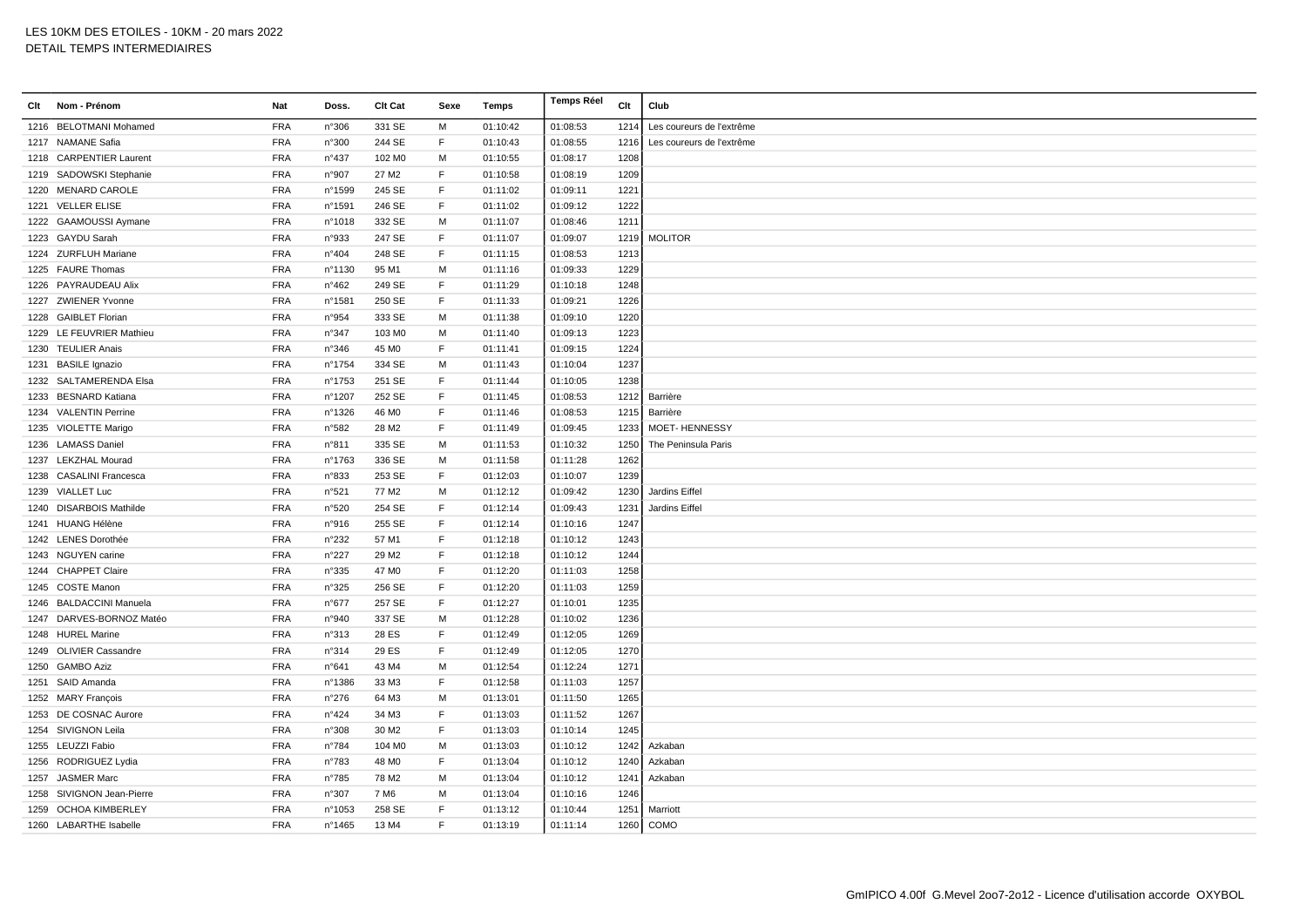| Clt | Nom - Prénom                   | <b>Nat</b> | Doss.            | <b>Clt Cat</b>    | Sexe        | Temps    | Temps Réel | Clt  | Club                    |
|-----|--------------------------------|------------|------------------|-------------------|-------------|----------|------------|------|-------------------------|
|     | 1261 CHIN-A-FOENG Fay          | <b>FRA</b> | n°1123           | 49 M <sub>0</sub> | F.          | 01:13:19 | 01:12:27   | 1272 |                         |
|     | 1262 TOURNE Elise              | <b>FRA</b> | n°134            | 50 MO             | $\mathsf F$ | 01:13:22 | 01:11:00   | 1255 |                         |
|     | 1263 CORYN Magaly              | <b>FRA</b> | n°996            | 259 SE            | F           | 01:13:24 | 01:11:14   | 1261 | SHANGRI-LA              |
|     | 1264 DOHIN Jean-Claude         | <b>FRA</b> | nº1472           | 44 M4             | M           | 01:13:25 | 01:10:56   | 1253 | COMO                    |
|     | 1265 FRISQUET Aurélie          | <b>FRA</b> | nº1471           | 35 M3             | F           | 01:13:25 | 01:10:55   | 1252 | COMO                    |
|     | 1266 EL KABDANI Moulay chtioui | <b>FRA</b> | n°1070           | 79 M2             | м           | 01:13:25 | 01:10:32   | 1249 | Hotels B&B              |
|     | 1267 ROUE Julie                | <b>FRA</b> | n°377            | 260 SE            | F           | 01:13:36 | 01:11:40   | 1263 | CHATEAU VOLTAIRE        |
|     | 1268 BARASSIN Ophélie          | <b>FRA</b> | n°394            | 31 M2             | F           | 01:13:39 | 01:11:00   | 1254 |                         |
|     | 1269 THEBAULT Gaëlle           | <b>FRA</b> | n°764            | 58 M1             | F           | 01:13:50 | 01:11:02   | 1256 | La Réserve Paris        |
|     | 1270 ADAM JUSTINE              | <b>FRA</b> | n°1001           | 261 SE            | F           | 01:13:55 | 01:11:51   | 1266 | Marriott                |
|     | 1271 PEMPTROAD Greg            | <b>FRA</b> | n°760            | 96 M1             | M           | 01:14:02 | 01:11:43   | 1264 |                         |
|     | 1272 VALENTE Catarina          | <b>FRA</b> | n°704            | 262 SE            | F           | 01:14:44 | 01:13:07   | 1283 | <b>ISIDORE LEROY</b>    |
|     | 1273 MOUTET Thierry            | <b>FRA</b> | n°1058           | 97 M1             | М           | 01:14:45 | 01:11:56   | 1268 | <b>MEDIALOG</b>         |
|     | 1274 MAOUAD Kristelle          | FRA        | $n^{\circ}484$   | 59 M1             | F           | 01:14:53 | 01:12:33   | 1274 | Les fêlés               |
|     | 1275 FAYET Lucie               | <b>FRA</b> | n°1545           | 263 SE            | F           | 01:14:54 | 01:12:52   | 1278 | Bulgari                 |
|     | 1276 GALLAY LISA               | <b>FRA</b> | n°1555           | 264 SE            | F           | 01:15:01 | 01:12:44   | 1275 |                         |
|     | 1277 GALLAY Nicolas            | <b>FRA</b> | n°1577           | 338 SE            | M           | 01:15:01 | 01:12:44   | 1276 |                         |
|     | 1278 GIROU Stéphanie           | <b>FRA</b> | $n^{\circ}154$   | 265 SE            | F.          | 01:15:03 | 01:12:32   | 1273 |                         |
|     | 1279 ?Dossard #1791            | <b>FRA</b> | n°1791           | 339 SE            | M           | 01:15:11 | 01:13:16   | 1285 |                         |
|     | 1280 ELEOUET Maeva             | <b>FRA</b> | n°292            | 266 SE            | F           | 01:15:17 | 01:13:04   | 1280 | Les Eleouet             |
|     | 1281 ELEOUET Florence          | <b>FRA</b> | n°293            | 51 MO             | F           | 01:15:17 | 01:13:04   | 1281 | Les Eleouet             |
|     | 1282 ELEOUET Remi              | <b>FRA</b> | n°294            | 8 M <sub>6</sub>  | M           | 01:15:20 | 01:13:06   | 1282 | Les Eleouet             |
|     | 1283 STROJ Magdalena           | <b>FRA</b> | n°983            | 32 M2             | F           | 01:15:22 | 01:12:49   | 1277 | Team ALVOTEL            |
|     | 1284 LEBKIRI Sabrina           | <b>FRA</b> | n°140            | 60 M1             | E           | 01:15:28 | 01:12:59   | 1279 |                         |
|     | 1285 PERCY HUGUES              | <b>FRA</b> | n°255            | 17 M <sub>5</sub> | M           | 01:15:31 | 01:13:20   | 1286 |                         |
|     | 1286 CARTRON Ludivine          | <b>FRA</b> | n°762            | 52 M <sub>0</sub> | F           | 01:15:34 | 01:13:08   | 1284 |                         |
|     | 1287 SCHMITT Camille           | <b>FRA</b> | n°1604           | 267 SE            | F           | 01:16:09 | 01:13:34   | 1287 |                         |
|     | 1288 BALAS Alice               | <b>FRA</b> | n°384            | 268 SE            | F           | 01:16:17 | 01:14:20   | 1290 | <b>CHATEAU VOLTAIRE</b> |
|     | 1289 INGADASSAMY Charlotte     | <b>FRA</b> | n°1448           | 30 ES             | F.          | 01:16:18 | 01:15:04   | 1294 | <b>Team Gemology</b>    |
|     | 1290 DE NERVAUX Louis          | <b>FRA</b> | n°1327           | 340 SE            | M           | 01:16:19 | 01:14:36   | 1293 |                         |
|     | 1291 MRAIZIG Fouzia            | <b>FRA</b> | n°1250           | 33 M2             | F           | 01:16:36 | 01:15:38   | 1300 | Hôtel de Crillon        |
|     | 1292 HEYNDRICKX Amaury         | <b>FRA</b> | $n^{\circ}$ 1145 | 98 M1             | М           | 01:16:43 | 01:14:27   | 1291 |                         |
|     | 1293 JEANDAU SANDRA            | <b>FRA</b> | n°1370           | 269 SE            | F           | 01:16:53 | 01:13:56   | 1288 | <b>OPTIM'RESA</b>       |
|     | 1294 JEANDAU LYDIE             | <b>FRA</b> | n°1369           | 53 MO             | F           | 01:16:53 | 01:13:57   | 1289 | <b>OPTIM'RESA</b>       |
|     | 1295 BATTAVOINE Francina       | <b>FRA</b> | n°837            | 14 M4             | F           | 01:16:55 | 01:14:31   | 1292 |                         |
|     | 1296 LEFRANÇOIS Marie          | <b>FRA</b> | n°1482           | 270 SE            | F           | 01:17:23 | 01:15:08   | 1295 | COMO                    |
|     | 1297 POPIEL Magdalena          | <b>FRA</b> | n°1551           | 54 M <sub>0</sub> | F           | 01:17:34 | 01:16:10   | 1301 | <b>Warwick Paris</b>    |
|     | 1298 BOURY Melanie             | <b>FRA</b> | n°1665           | 61 M1             | F           | 01:18:10 | 01:15:28   | 1297 |                         |
|     | 1299 MILORADOVIC Ivana         | <b>FRA</b> | n°872            | 271 SE            | F           | 01:18:18 | 01:15:25   | 1296 |                         |
|     | 1300 USTAOGLU Ingrid           | <b>FRA</b> | n°1048           | 272 SE            | F           | 01:18:22 | 01:15:30   | 1298 |                         |
|     | 1301 BEITIA Richard            | <b>FRA</b> | n°736            | 105 MO            | M           | 01:18:22 | 01:15:30   | 1299 |                         |
|     | 1302 CLAIRE Benoit             | <b>FRA</b> | n°472            | 3 M7              | М           | 01:18:38 | 01:16:34   | 1303 |                         |
|     | 1303 BENICHOU ANNE             | <b>FRA</b> | $n^{\circ}726$   | 62 M1             | F           | 01:18:58 | 01:17:31   | 1310 | <b>MAISONS PARIENTE</b> |
|     | 1304 DELATTRE Louise           | <b>FRA</b> | n°312            | 273 SE            | F           | 01:19:01 | 01:16:12   | 1302 |                         |
|     | 1305 SIARY Sandrine            | <b>FRA</b> | n°1218           | 55 M <sub>0</sub> | F           | 01:19:07 | 01:16:40   |      | 1304 Marriott           |
|     |                                |            |                  |                   |             |          |            |      |                         |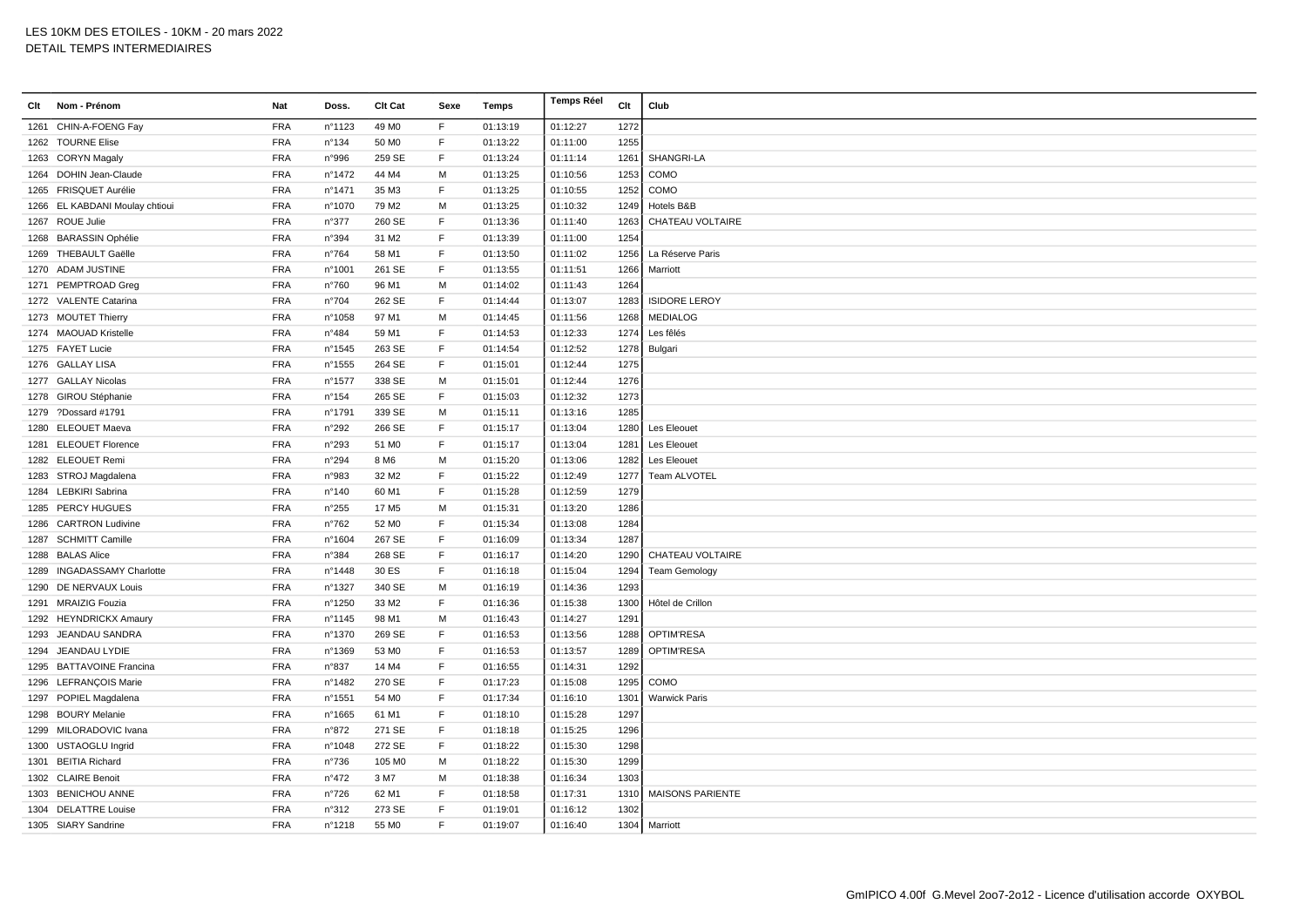| Clt | Nom - Prénom                | Nat        | Doss.  | Clt Cat           | Sexe         | Temps    | <b>Temps Réel</b> | Clt  | Club                                     |
|-----|-----------------------------|------------|--------|-------------------|--------------|----------|-------------------|------|------------------------------------------|
|     | 1306 CHAPEL Mathilde        | <b>FRA</b> | n°429  | 274 SE            | F            | 01:19:20 | 01:16:55          | 1307 |                                          |
|     | 1307 BAISNEE Ronan          | <b>FRA</b> | n°430  | 341 SE            | M            | 01:19:20 | 01:16:54          | 1306 |                                          |
|     | 1308 BELICARD Jean Etienne  | <b>FRA</b> | n°701  | 45 M4             | M            | 01:19:20 | 01:17:48          | 1314 | <b>ISIDORE LEROY</b>                     |
|     | 1309 ?Dossard #1792         | <b>FRA</b> | n°1792 | 342 SE            | М            | 01:19:20 | 01:18:32          | 1317 |                                          |
|     | 1310 KELLER Philippe        | <b>FRA</b> | n°682  | 46 M4             | M            | 01:19:23 | 01:16:47          | 1305 | Les Hôtels du Beaujolais                 |
|     | 1311 LEBLANC Dominique      | <b>FRA</b> | n°906  | 9 M <sub>6</sub>  | M            | 01:19:44 | 01:17:14          | 1308 | Association Spa-A                        |
|     | 1312 LEONG Ophélie          | <b>FRA</b> | n°780  | 56 MO             | $\mathsf F$  | 01:19:46 | 01:17:18          | 1309 |                                          |
|     | 1313 RIANDÉE Justine        | <b>FRA</b> | n°937  | 275 SE            | F            | 01:19:51 | 01:17:51          | 1315 | Four Seasons Hotel George V              |
|     | 1314 TESSIER Fabrice        | <b>FRA</b> | n°739  | 18 M <sub>5</sub> | М            | 01:19:56 | 01:17:42          | 1311 |                                          |
|     | 1315 TESSIER OLGA           | <b>FRA</b> | n°1777 | 36 M3             | $\mathsf{F}$ | 01:19:56 | 01:17:42          | 1312 | The Peninsula Paris                      |
|     | 1316 SELMOREAU Béatrice     | <b>FRA</b> | n°1265 | 63 M1             | E            | 01:19:56 | 01:18:59          | 1319 | Hôtel de Crillon                         |
|     | 1317 DE LAGOUTTE Domitille  | <b>FRA</b> | n°1266 | 276 SE            | $\mathsf F$  | 01:19:56 | 01:18:59          | 1320 | Hôtel de Crillon                         |
|     | 1318 ?Dossard #371          | <b>FRA</b> | n°371  | 343 SE            | M            | 01:20:07 | 01:18:30          | 1316 |                                          |
|     | 1319 VERRIER Beatrice       | <b>FRA</b> | n°370  | 37 M3             | $\mathsf F$  | 01:20:11 | 01:18:34          | 1318 | Team du 83                               |
|     | 1320 SOLELHAC Patricia      | <b>FRA</b> | n°985  | 38 M3             | F            | 01:20:18 | 01:17:46          | 1313 | Team ALVOTEL                             |
|     | 1321 BONHOMME STEPHANE      | <b>FRA</b> | n°1565 | 47 M4             | M            | 01:20:19 | 01:19:16          | 1323 | Les cuisiniers du Paradis Latin          |
|     | 1322 OUAZANA Odaya          | <b>FRA</b> | n°1095 | 277 SE            | E            | 01:20:24 | 01:19:08          | 1321 | Team Lutetia                             |
|     | 1323 ?? ??                  | <b>FRA</b> | n°1652 | 19 M <sub>5</sub> | M            | 01:21:08 | 01:21:08          | 1336 | <b>MEDIALOG</b>                          |
|     | 1324 DE MELLO BUNIAC Suzana | <b>FRA</b> | n°1246 | 34 M2             | $\mathsf F$  | 01:21:40 | 01:19:11          | 1322 |                                          |
|     | 1325 HELENE Tan             | <b>FRA</b> | n°970  | 15 M4             | $\mathsf F$  | 01:21:40 | 01:20:30          | 1331 | HIE Canal de la Villette                 |
|     | 1326 MANSOURI IMANE         | <b>FRA</b> | nº1171 | 278 SE            | F            | 01:21:54 | 01:19:50          | 1329 |                                          |
|     | 1327 ABOULFARAJ Amina       | <b>FRA</b> | n°1147 | 279 SE            | $\mathsf F$  | 01:21:54 | 01:20:40          | 1332 |                                          |
|     | 1328 BOCQUET Noémie         | <b>FRA</b> | n°864  | 57 M <sub>0</sub> | $\mathsf F$  | 01:21:55 | 01:19:25          | 1325 |                                          |
|     | 1329 REN Christophe         | <b>FRA</b> | n°1322 | 344 SE            | М            | 01:21:57 | 01:19:23          | 1324 |                                          |
|     | 1330 REYE Théophile         | <b>FRA</b> | n°230  | 345 SE            | M            | 01:21:58 | 01:19:48          | 1326 |                                          |
|     | 1331 LECOQ Christophe       | <b>FRA</b> | n°229  | 99 M1             | M            | 01:21:58 | 01:19:48          | 1327 |                                          |
|     | 1332 DUONG HATHU            | <b>FRA</b> | n°1003 | 280 SE            | $\mathsf{F}$ | 01:21:58 | 01:19:49          | 1328 | PPLD                                     |
|     | 1333 YANG Xiao-Jing         | <b>FRA</b> | n°876  | 58 MO             | E            | 01:23:09 | 01:20:29          | 1330 | Barrière                                 |
|     | 1334 ?Dossard #1793         | <b>FRA</b> | n°1793 | 346 SE            | м            | 01:23:14 | 01:22:25          | 1338 |                                          |
|     | 1335 LOLLINI Laetitia       | <b>FRA</b> | n°1278 | 64 M1             | F            | 01:23:24 | 01:20:45          | 1333 | Vins Richard                             |
|     | 1336 BAILLS Marianne        | <b>FRA</b> | n°1284 | 281 SE            | E            | 01:23:24 | 01:20:45          | 1334 | Vins Richard                             |
|     | 1337 ROSE Angelo            | <b>FRA</b> | nº1402 | 80 M <sub>2</sub> | M            | 01:23:26 | 01:20:50          | 1335 | Vins Richard                             |
|     | 1338 DECHILLY Océane        | <b>FRA</b> | nº1102 | 282 SE            | $\mathsf F$  | 01:24:41 | 01:22:17          | 1337 | Mercure Paris Gare de l'Est/Gare du Nord |
|     | 1339 CHEROUTE Claire        | <b>FRA</b> | n°519  | 35 M2             | F            | 01:25:27 | 01:23:19          | 1339 | H8 Collection                            |
|     | 1340 ATAMU Maréva           | <b>FRA</b> | n°565  | 283 SE            | F            | 01:25:31 | 01:23:24          | 1340 | H8 Collection                            |
|     | 1341 ROLLIER Anna           | <b>FRA</b> | n°1393 | 284 SE            | $\mathsf F$  | 01:26:39 | 01:24:44          | 1342 | Pavillon Ledoyen                         |
|     | 1342 DIEP Emma              | <b>FRA</b> | n°1647 | 31 ES             | E            | 01:27:19 | 01:24:40          | 1341 | Four Seasons Hotel George V              |
|     | 1343 CHICHE Jean            | <b>FRA</b> | n°1771 | 347 SE            | M            | 01:27:40 | 01:24:56          | 1343 |                                          |
|     | 1344 CHICHE Valerie         | <b>FRA</b> | n°1772 | 285 SE            | $\mathsf F$  | 01:27:47 | 01:25:03          | 1344 |                                          |
|     | 1345 SEBASTIEN Guyard       | <b>FRA</b> | n°969  | 81 M2             | M            | 01:27:53 | 01:27:53          | 1354 | HIE Canal de la Villette                 |
|     | 1346 SAMIA Oudjedad         | <b>FRA</b> | n°974  | 286 SE            | $\mathsf F$  | 01:28:25 | 01:27:12          | 1353 | HIE Canal de la Villette                 |
|     | 1347 BEUGNOT ELSA           | <b>FRA</b> | n°1291 | 3 JU              | $\mathsf{F}$ | 01:28:41 | 01:25:44          | 1345 | <b>OPTIM'RESA</b>                        |
|     | 1348 AZAKRI Rachid          | <b>FRA</b> | n°1211 | 100 M1            | M            | 01:28:42 | 01:25:47          | 1346 | Hotels B&B                               |
|     | 1349 LIM Caroline           | <b>FRA</b> | n°1276 | 59 MO             | $\mathsf F$  | 01:28:50 | 01:26:11          | 1347 | Vins Richard                             |
|     | 1350 ARQUETOUT Laurent      | <b>FRA</b> | n°1281 | 65 M3             | М            | 01:28:52 | 01:26:13          |      | 1348 Vins Richard                        |